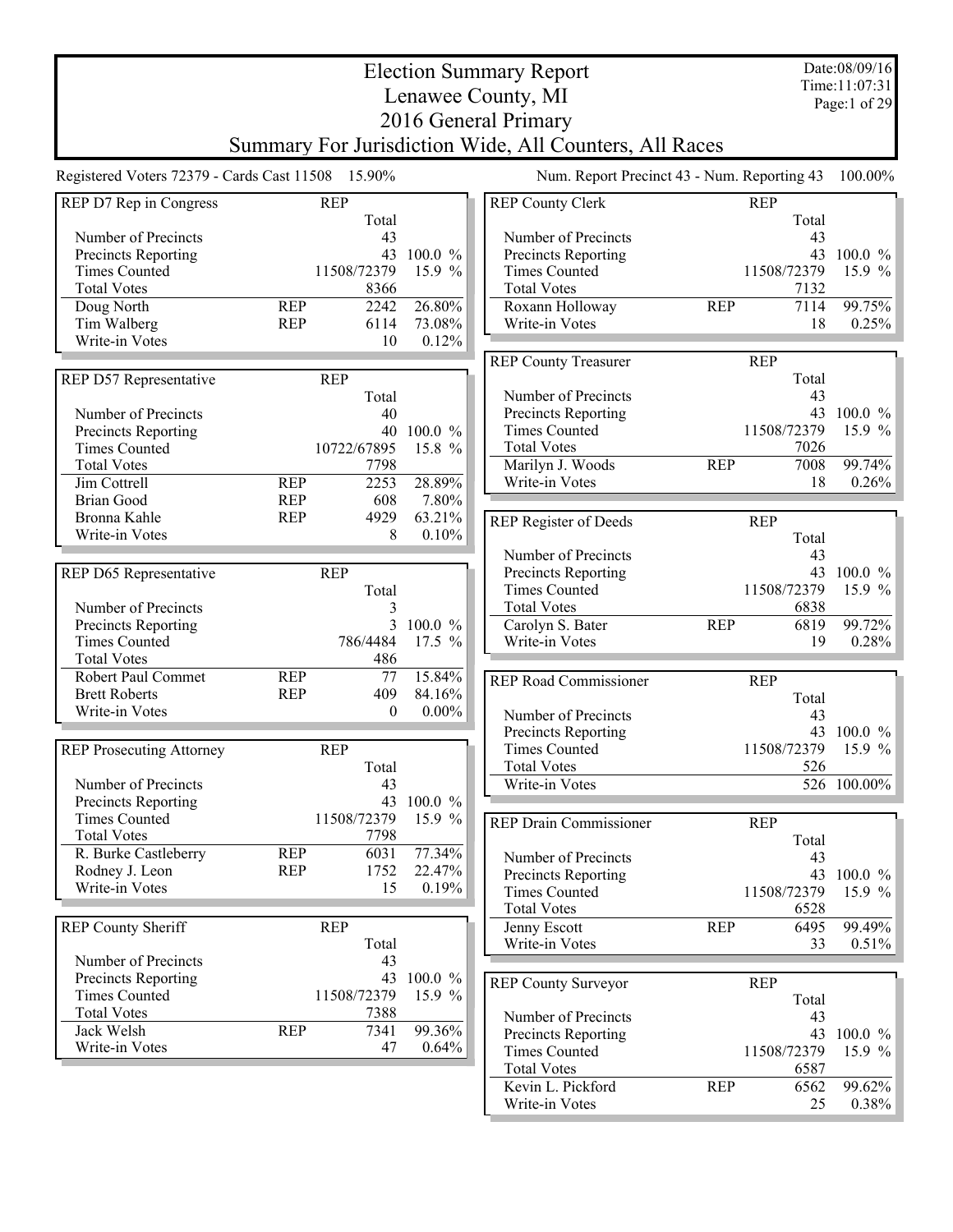| Time:11:07:31<br>Lenawee County, MI<br>Page:2 of 29<br>2016 General Primary<br>Summary For Jurisdiction Wide, All Counters, All Races<br>Registered Voters 72379 - Cards Cast 11508 15.90%<br>Num. Report Precinct 43 - Num. Reporting 43<br>100.00%<br>REP D1 Commissioner<br><b>REP</b><br>REP D7 Commissioner<br><b>REP</b><br>Total<br>Total<br>Number of Precincts<br>Number of Precincts<br>5<br>5<br>7<br>Precincts Reporting<br>100.0 %<br>Precincts Reporting<br>$100.0 \%$<br><b>Times Counted</b><br><b>Times Counted</b><br>1250/8145<br>15.3 $%$<br>1393/8603<br>16.2 $%$<br><b>Total Votes</b><br><b>Total Votes</b><br>610<br>917<br>98.85%<br>Robert P. Knoblauch<br>912<br>99.45%<br>David Stimpson<br><b>REP</b><br>603<br><b>REP</b><br>Write-in Votes<br>7<br>1.15%<br>Write-in Votes<br>5<br>0.55%<br>REP D2 Commissioner<br>REP D8 Commissioner<br><b>REP</b><br><b>REP</b><br>Total<br>Total<br>Number of Precincts<br>Number of Precincts<br>3<br>6<br>100.0 %<br>3<br>Precincts Reporting<br>6<br>Precincts Reporting<br>17.6 %<br><b>Times Counted</b><br>1537/8751<br><b>Times Counted</b><br>1193/8238<br><b>Total Votes</b><br><b>Total Votes</b><br>846<br>707<br>99.88%<br>John D. Lapham<br><b>REP</b><br>845<br>Ralph C. Tilliotson<br><b>REP</b><br>702<br>Write-in Votes<br>0.12%<br>Write-in Votes<br>5<br>1<br>REP D3 Commissioner<br><b>REP</b><br>REP D9 Commissioner<br><b>REP</b><br>Total<br>Total<br>Number of Precincts<br>Number of Precincts<br>5<br>5<br>5<br>100.0 %<br>Precincts Reporting<br>Precincts Reporting<br>5<br><b>Times Counted</b><br>16.3 $%$<br><b>Times Counted</b><br>1518/8726<br>1261/7719<br><b>Total Votes</b><br>930<br><b>Total Votes</b><br>935<br>81.94%<br>Chris E. Wittenbach<br>933<br>Jim D. Driskill<br><b>REP</b><br>762<br><b>REP</b><br><b>REP</b><br>165<br>J. L. Underfer<br>17.74%<br>Write-in Votes<br>2<br>3<br>Write-in Votes<br>0.32%<br><b>REP</b><br>REP Adrian Twp Supervisor<br>REP D4 Commissioner<br><b>REP</b><br>Total<br>Number of Precincts<br>Total<br>2<br>$\overline{2}$<br>Number of Precincts<br>Precincts Reporting<br>6<br>Precincts Reporting<br>6 100.0 %<br><b>Times Counted</b><br>1092/4938<br><b>Times Counted</b><br>1431/8107<br>17.7 %<br><b>Total Votes</b><br>640<br><b>Total Votes</b><br>Jim Koehn<br><b>REP</b><br>635<br>1037<br>51.21%<br>Dawn L. Bales<br><b>REP</b><br>531<br>Write-in Votes<br>5<br><b>REP</b><br>48.12%<br>Randy Swander<br>499<br>Write-in Votes<br>7<br>0.68%<br>REP Adrian Twp Clerk<br><b>REP</b><br>Total<br>REP D5 Commissioner<br><b>REP</b><br>Number of Precincts<br>2<br>Total<br>Precincts Reporting<br>1092/4938<br>Number of Precincts<br><b>Times Counted</b><br>3<br>3<br>100.0 %<br>Precincts Reporting<br><b>Total Votes</b><br>636<br><b>Times Counted</b><br>$9.5\%$<br>Rob Hosken<br>632/6682<br><b>REP</b><br>636<br><b>Total Votes</b><br>271<br>Write-in Votes<br>$\mathbf{0}$<br>William D. Hoffman<br>100.00%<br><b>REP</b><br>271<br>Write-in Votes<br>$\theta$<br>$0.00\%$<br>REP Adrian Twp Treasurer<br><b>REP</b><br>Total<br>REP D6 Commissioner<br><b>REP</b><br>Number of Precincts<br>2<br>Total<br>Precincts Reporting<br>1092/4938<br>Number of Precincts<br><b>Times Counted</b><br>3<br>100.0 %<br>3<br><b>Total Votes</b><br>Precincts Reporting<br>637<br><b>Times Counted</b><br>1293/7408<br>17.5 $%$<br><b>REP</b><br>James J. Malarney<br>637<br><b>Total Votes</b><br>784<br>Write-in Votes<br>$\boldsymbol{0}$<br>Terry Collins<br>99.74%<br><b>REP</b><br>782<br>Write-in Votes<br>2<br>0.26% |  |  | <b>Election Summary Report</b> |  | Date:08/09/16 |
|-------------------------------------------------------------------------------------------------------------------------------------------------------------------------------------------------------------------------------------------------------------------------------------------------------------------------------------------------------------------------------------------------------------------------------------------------------------------------------------------------------------------------------------------------------------------------------------------------------------------------------------------------------------------------------------------------------------------------------------------------------------------------------------------------------------------------------------------------------------------------------------------------------------------------------------------------------------------------------------------------------------------------------------------------------------------------------------------------------------------------------------------------------------------------------------------------------------------------------------------------------------------------------------------------------------------------------------------------------------------------------------------------------------------------------------------------------------------------------------------------------------------------------------------------------------------------------------------------------------------------------------------------------------------------------------------------------------------------------------------------------------------------------------------------------------------------------------------------------------------------------------------------------------------------------------------------------------------------------------------------------------------------------------------------------------------------------------------------------------------------------------------------------------------------------------------------------------------------------------------------------------------------------------------------------------------------------------------------------------------------------------------------------------------------------------------------------------------------------------------------------------------------------------------------------------------------------------------------------------------------------------------------------------------------------------------------------------------------------------------------------------------------------------------------------------------------------------------------------------------------------------------------------------------------------------------------------------------------------------------------------------------------------------------------------------------------------------------------------------------------------------------------------------------------------------------------------------------------------------------------------------------------------------------------------------------------------------------------------------------------------------------------------------------------------------------------------------------------------------------------------------------------------------------------------------------------------------------|--|--|--------------------------------|--|---------------|
|                                                                                                                                                                                                                                                                                                                                                                                                                                                                                                                                                                                                                                                                                                                                                                                                                                                                                                                                                                                                                                                                                                                                                                                                                                                                                                                                                                                                                                                                                                                                                                                                                                                                                                                                                                                                                                                                                                                                                                                                                                                                                                                                                                                                                                                                                                                                                                                                                                                                                                                                                                                                                                                                                                                                                                                                                                                                                                                                                                                                                                                                                                                                                                                                                                                                                                                                                                                                                                                                                                                                                                                           |  |  |                                |  |               |
|                                                                                                                                                                                                                                                                                                                                                                                                                                                                                                                                                                                                                                                                                                                                                                                                                                                                                                                                                                                                                                                                                                                                                                                                                                                                                                                                                                                                                                                                                                                                                                                                                                                                                                                                                                                                                                                                                                                                                                                                                                                                                                                                                                                                                                                                                                                                                                                                                                                                                                                                                                                                                                                                                                                                                                                                                                                                                                                                                                                                                                                                                                                                                                                                                                                                                                                                                                                                                                                                                                                                                                                           |  |  |                                |  |               |
|                                                                                                                                                                                                                                                                                                                                                                                                                                                                                                                                                                                                                                                                                                                                                                                                                                                                                                                                                                                                                                                                                                                                                                                                                                                                                                                                                                                                                                                                                                                                                                                                                                                                                                                                                                                                                                                                                                                                                                                                                                                                                                                                                                                                                                                                                                                                                                                                                                                                                                                                                                                                                                                                                                                                                                                                                                                                                                                                                                                                                                                                                                                                                                                                                                                                                                                                                                                                                                                                                                                                                                                           |  |  |                                |  |               |
|                                                                                                                                                                                                                                                                                                                                                                                                                                                                                                                                                                                                                                                                                                                                                                                                                                                                                                                                                                                                                                                                                                                                                                                                                                                                                                                                                                                                                                                                                                                                                                                                                                                                                                                                                                                                                                                                                                                                                                                                                                                                                                                                                                                                                                                                                                                                                                                                                                                                                                                                                                                                                                                                                                                                                                                                                                                                                                                                                                                                                                                                                                                                                                                                                                                                                                                                                                                                                                                                                                                                                                                           |  |  |                                |  |               |
|                                                                                                                                                                                                                                                                                                                                                                                                                                                                                                                                                                                                                                                                                                                                                                                                                                                                                                                                                                                                                                                                                                                                                                                                                                                                                                                                                                                                                                                                                                                                                                                                                                                                                                                                                                                                                                                                                                                                                                                                                                                                                                                                                                                                                                                                                                                                                                                                                                                                                                                                                                                                                                                                                                                                                                                                                                                                                                                                                                                                                                                                                                                                                                                                                                                                                                                                                                                                                                                                                                                                                                                           |  |  |                                |  |               |
|                                                                                                                                                                                                                                                                                                                                                                                                                                                                                                                                                                                                                                                                                                                                                                                                                                                                                                                                                                                                                                                                                                                                                                                                                                                                                                                                                                                                                                                                                                                                                                                                                                                                                                                                                                                                                                                                                                                                                                                                                                                                                                                                                                                                                                                                                                                                                                                                                                                                                                                                                                                                                                                                                                                                                                                                                                                                                                                                                                                                                                                                                                                                                                                                                                                                                                                                                                                                                                                                                                                                                                                           |  |  |                                |  |               |
|                                                                                                                                                                                                                                                                                                                                                                                                                                                                                                                                                                                                                                                                                                                                                                                                                                                                                                                                                                                                                                                                                                                                                                                                                                                                                                                                                                                                                                                                                                                                                                                                                                                                                                                                                                                                                                                                                                                                                                                                                                                                                                                                                                                                                                                                                                                                                                                                                                                                                                                                                                                                                                                                                                                                                                                                                                                                                                                                                                                                                                                                                                                                                                                                                                                                                                                                                                                                                                                                                                                                                                                           |  |  |                                |  |               |
|                                                                                                                                                                                                                                                                                                                                                                                                                                                                                                                                                                                                                                                                                                                                                                                                                                                                                                                                                                                                                                                                                                                                                                                                                                                                                                                                                                                                                                                                                                                                                                                                                                                                                                                                                                                                                                                                                                                                                                                                                                                                                                                                                                                                                                                                                                                                                                                                                                                                                                                                                                                                                                                                                                                                                                                                                                                                                                                                                                                                                                                                                                                                                                                                                                                                                                                                                                                                                                                                                                                                                                                           |  |  |                                |  |               |
|                                                                                                                                                                                                                                                                                                                                                                                                                                                                                                                                                                                                                                                                                                                                                                                                                                                                                                                                                                                                                                                                                                                                                                                                                                                                                                                                                                                                                                                                                                                                                                                                                                                                                                                                                                                                                                                                                                                                                                                                                                                                                                                                                                                                                                                                                                                                                                                                                                                                                                                                                                                                                                                                                                                                                                                                                                                                                                                                                                                                                                                                                                                                                                                                                                                                                                                                                                                                                                                                                                                                                                                           |  |  |                                |  |               |
| 100.0 $%$<br>14.5 $%$<br>99.29%<br>0.71%<br>$100.0 \%$<br>17.4%<br>99.79%<br>0.21%<br>$100.0 \%$<br>22.1 %<br>99.22%<br>0.78%<br>2 100.0 $\%$<br>22.1%<br>100.00%<br>$0.00\%$<br>2 100.0 $\%$<br>22.1%<br>100.00%<br>$0.00\%$                                                                                                                                                                                                                                                                                                                                                                                                                                                                                                                                                                                                                                                                                                                                                                                                                                                                                                                                                                                                                                                                                                                                                                                                                                                                                                                                                                                                                                                                                                                                                                                                                                                                                                                                                                                                                                                                                                                                                                                                                                                                                                                                                                                                                                                                                                                                                                                                                                                                                                                                                                                                                                                                                                                                                                                                                                                                                                                                                                                                                                                                                                                                                                                                                                                                                                                                                             |  |  |                                |  |               |
|                                                                                                                                                                                                                                                                                                                                                                                                                                                                                                                                                                                                                                                                                                                                                                                                                                                                                                                                                                                                                                                                                                                                                                                                                                                                                                                                                                                                                                                                                                                                                                                                                                                                                                                                                                                                                                                                                                                                                                                                                                                                                                                                                                                                                                                                                                                                                                                                                                                                                                                                                                                                                                                                                                                                                                                                                                                                                                                                                                                                                                                                                                                                                                                                                                                                                                                                                                                                                                                                                                                                                                                           |  |  |                                |  |               |
|                                                                                                                                                                                                                                                                                                                                                                                                                                                                                                                                                                                                                                                                                                                                                                                                                                                                                                                                                                                                                                                                                                                                                                                                                                                                                                                                                                                                                                                                                                                                                                                                                                                                                                                                                                                                                                                                                                                                                                                                                                                                                                                                                                                                                                                                                                                                                                                                                                                                                                                                                                                                                                                                                                                                                                                                                                                                                                                                                                                                                                                                                                                                                                                                                                                                                                                                                                                                                                                                                                                                                                                           |  |  |                                |  |               |
|                                                                                                                                                                                                                                                                                                                                                                                                                                                                                                                                                                                                                                                                                                                                                                                                                                                                                                                                                                                                                                                                                                                                                                                                                                                                                                                                                                                                                                                                                                                                                                                                                                                                                                                                                                                                                                                                                                                                                                                                                                                                                                                                                                                                                                                                                                                                                                                                                                                                                                                                                                                                                                                                                                                                                                                                                                                                                                                                                                                                                                                                                                                                                                                                                                                                                                                                                                                                                                                                                                                                                                                           |  |  |                                |  |               |
|                                                                                                                                                                                                                                                                                                                                                                                                                                                                                                                                                                                                                                                                                                                                                                                                                                                                                                                                                                                                                                                                                                                                                                                                                                                                                                                                                                                                                                                                                                                                                                                                                                                                                                                                                                                                                                                                                                                                                                                                                                                                                                                                                                                                                                                                                                                                                                                                                                                                                                                                                                                                                                                                                                                                                                                                                                                                                                                                                                                                                                                                                                                                                                                                                                                                                                                                                                                                                                                                                                                                                                                           |  |  |                                |  |               |
|                                                                                                                                                                                                                                                                                                                                                                                                                                                                                                                                                                                                                                                                                                                                                                                                                                                                                                                                                                                                                                                                                                                                                                                                                                                                                                                                                                                                                                                                                                                                                                                                                                                                                                                                                                                                                                                                                                                                                                                                                                                                                                                                                                                                                                                                                                                                                                                                                                                                                                                                                                                                                                                                                                                                                                                                                                                                                                                                                                                                                                                                                                                                                                                                                                                                                                                                                                                                                                                                                                                                                                                           |  |  |                                |  |               |
|                                                                                                                                                                                                                                                                                                                                                                                                                                                                                                                                                                                                                                                                                                                                                                                                                                                                                                                                                                                                                                                                                                                                                                                                                                                                                                                                                                                                                                                                                                                                                                                                                                                                                                                                                                                                                                                                                                                                                                                                                                                                                                                                                                                                                                                                                                                                                                                                                                                                                                                                                                                                                                                                                                                                                                                                                                                                                                                                                                                                                                                                                                                                                                                                                                                                                                                                                                                                                                                                                                                                                                                           |  |  |                                |  |               |
|                                                                                                                                                                                                                                                                                                                                                                                                                                                                                                                                                                                                                                                                                                                                                                                                                                                                                                                                                                                                                                                                                                                                                                                                                                                                                                                                                                                                                                                                                                                                                                                                                                                                                                                                                                                                                                                                                                                                                                                                                                                                                                                                                                                                                                                                                                                                                                                                                                                                                                                                                                                                                                                                                                                                                                                                                                                                                                                                                                                                                                                                                                                                                                                                                                                                                                                                                                                                                                                                                                                                                                                           |  |  |                                |  |               |
|                                                                                                                                                                                                                                                                                                                                                                                                                                                                                                                                                                                                                                                                                                                                                                                                                                                                                                                                                                                                                                                                                                                                                                                                                                                                                                                                                                                                                                                                                                                                                                                                                                                                                                                                                                                                                                                                                                                                                                                                                                                                                                                                                                                                                                                                                                                                                                                                                                                                                                                                                                                                                                                                                                                                                                                                                                                                                                                                                                                                                                                                                                                                                                                                                                                                                                                                                                                                                                                                                                                                                                                           |  |  |                                |  |               |
|                                                                                                                                                                                                                                                                                                                                                                                                                                                                                                                                                                                                                                                                                                                                                                                                                                                                                                                                                                                                                                                                                                                                                                                                                                                                                                                                                                                                                                                                                                                                                                                                                                                                                                                                                                                                                                                                                                                                                                                                                                                                                                                                                                                                                                                                                                                                                                                                                                                                                                                                                                                                                                                                                                                                                                                                                                                                                                                                                                                                                                                                                                                                                                                                                                                                                                                                                                                                                                                                                                                                                                                           |  |  |                                |  |               |
|                                                                                                                                                                                                                                                                                                                                                                                                                                                                                                                                                                                                                                                                                                                                                                                                                                                                                                                                                                                                                                                                                                                                                                                                                                                                                                                                                                                                                                                                                                                                                                                                                                                                                                                                                                                                                                                                                                                                                                                                                                                                                                                                                                                                                                                                                                                                                                                                                                                                                                                                                                                                                                                                                                                                                                                                                                                                                                                                                                                                                                                                                                                                                                                                                                                                                                                                                                                                                                                                                                                                                                                           |  |  |                                |  |               |
|                                                                                                                                                                                                                                                                                                                                                                                                                                                                                                                                                                                                                                                                                                                                                                                                                                                                                                                                                                                                                                                                                                                                                                                                                                                                                                                                                                                                                                                                                                                                                                                                                                                                                                                                                                                                                                                                                                                                                                                                                                                                                                                                                                                                                                                                                                                                                                                                                                                                                                                                                                                                                                                                                                                                                                                                                                                                                                                                                                                                                                                                                                                                                                                                                                                                                                                                                                                                                                                                                                                                                                                           |  |  |                                |  |               |
|                                                                                                                                                                                                                                                                                                                                                                                                                                                                                                                                                                                                                                                                                                                                                                                                                                                                                                                                                                                                                                                                                                                                                                                                                                                                                                                                                                                                                                                                                                                                                                                                                                                                                                                                                                                                                                                                                                                                                                                                                                                                                                                                                                                                                                                                                                                                                                                                                                                                                                                                                                                                                                                                                                                                                                                                                                                                                                                                                                                                                                                                                                                                                                                                                                                                                                                                                                                                                                                                                                                                                                                           |  |  |                                |  |               |
|                                                                                                                                                                                                                                                                                                                                                                                                                                                                                                                                                                                                                                                                                                                                                                                                                                                                                                                                                                                                                                                                                                                                                                                                                                                                                                                                                                                                                                                                                                                                                                                                                                                                                                                                                                                                                                                                                                                                                                                                                                                                                                                                                                                                                                                                                                                                                                                                                                                                                                                                                                                                                                                                                                                                                                                                                                                                                                                                                                                                                                                                                                                                                                                                                                                                                                                                                                                                                                                                                                                                                                                           |  |  |                                |  |               |
|                                                                                                                                                                                                                                                                                                                                                                                                                                                                                                                                                                                                                                                                                                                                                                                                                                                                                                                                                                                                                                                                                                                                                                                                                                                                                                                                                                                                                                                                                                                                                                                                                                                                                                                                                                                                                                                                                                                                                                                                                                                                                                                                                                                                                                                                                                                                                                                                                                                                                                                                                                                                                                                                                                                                                                                                                                                                                                                                                                                                                                                                                                                                                                                                                                                                                                                                                                                                                                                                                                                                                                                           |  |  |                                |  |               |
|                                                                                                                                                                                                                                                                                                                                                                                                                                                                                                                                                                                                                                                                                                                                                                                                                                                                                                                                                                                                                                                                                                                                                                                                                                                                                                                                                                                                                                                                                                                                                                                                                                                                                                                                                                                                                                                                                                                                                                                                                                                                                                                                                                                                                                                                                                                                                                                                                                                                                                                                                                                                                                                                                                                                                                                                                                                                                                                                                                                                                                                                                                                                                                                                                                                                                                                                                                                                                                                                                                                                                                                           |  |  |                                |  |               |
|                                                                                                                                                                                                                                                                                                                                                                                                                                                                                                                                                                                                                                                                                                                                                                                                                                                                                                                                                                                                                                                                                                                                                                                                                                                                                                                                                                                                                                                                                                                                                                                                                                                                                                                                                                                                                                                                                                                                                                                                                                                                                                                                                                                                                                                                                                                                                                                                                                                                                                                                                                                                                                                                                                                                                                                                                                                                                                                                                                                                                                                                                                                                                                                                                                                                                                                                                                                                                                                                                                                                                                                           |  |  |                                |  |               |
|                                                                                                                                                                                                                                                                                                                                                                                                                                                                                                                                                                                                                                                                                                                                                                                                                                                                                                                                                                                                                                                                                                                                                                                                                                                                                                                                                                                                                                                                                                                                                                                                                                                                                                                                                                                                                                                                                                                                                                                                                                                                                                                                                                                                                                                                                                                                                                                                                                                                                                                                                                                                                                                                                                                                                                                                                                                                                                                                                                                                                                                                                                                                                                                                                                                                                                                                                                                                                                                                                                                                                                                           |  |  |                                |  |               |
|                                                                                                                                                                                                                                                                                                                                                                                                                                                                                                                                                                                                                                                                                                                                                                                                                                                                                                                                                                                                                                                                                                                                                                                                                                                                                                                                                                                                                                                                                                                                                                                                                                                                                                                                                                                                                                                                                                                                                                                                                                                                                                                                                                                                                                                                                                                                                                                                                                                                                                                                                                                                                                                                                                                                                                                                                                                                                                                                                                                                                                                                                                                                                                                                                                                                                                                                                                                                                                                                                                                                                                                           |  |  |                                |  |               |
|                                                                                                                                                                                                                                                                                                                                                                                                                                                                                                                                                                                                                                                                                                                                                                                                                                                                                                                                                                                                                                                                                                                                                                                                                                                                                                                                                                                                                                                                                                                                                                                                                                                                                                                                                                                                                                                                                                                                                                                                                                                                                                                                                                                                                                                                                                                                                                                                                                                                                                                                                                                                                                                                                                                                                                                                                                                                                                                                                                                                                                                                                                                                                                                                                                                                                                                                                                                                                                                                                                                                                                                           |  |  |                                |  |               |
|                                                                                                                                                                                                                                                                                                                                                                                                                                                                                                                                                                                                                                                                                                                                                                                                                                                                                                                                                                                                                                                                                                                                                                                                                                                                                                                                                                                                                                                                                                                                                                                                                                                                                                                                                                                                                                                                                                                                                                                                                                                                                                                                                                                                                                                                                                                                                                                                                                                                                                                                                                                                                                                                                                                                                                                                                                                                                                                                                                                                                                                                                                                                                                                                                                                                                                                                                                                                                                                                                                                                                                                           |  |  |                                |  |               |
|                                                                                                                                                                                                                                                                                                                                                                                                                                                                                                                                                                                                                                                                                                                                                                                                                                                                                                                                                                                                                                                                                                                                                                                                                                                                                                                                                                                                                                                                                                                                                                                                                                                                                                                                                                                                                                                                                                                                                                                                                                                                                                                                                                                                                                                                                                                                                                                                                                                                                                                                                                                                                                                                                                                                                                                                                                                                                                                                                                                                                                                                                                                                                                                                                                                                                                                                                                                                                                                                                                                                                                                           |  |  |                                |  |               |
|                                                                                                                                                                                                                                                                                                                                                                                                                                                                                                                                                                                                                                                                                                                                                                                                                                                                                                                                                                                                                                                                                                                                                                                                                                                                                                                                                                                                                                                                                                                                                                                                                                                                                                                                                                                                                                                                                                                                                                                                                                                                                                                                                                                                                                                                                                                                                                                                                                                                                                                                                                                                                                                                                                                                                                                                                                                                                                                                                                                                                                                                                                                                                                                                                                                                                                                                                                                                                                                                                                                                                                                           |  |  |                                |  |               |
|                                                                                                                                                                                                                                                                                                                                                                                                                                                                                                                                                                                                                                                                                                                                                                                                                                                                                                                                                                                                                                                                                                                                                                                                                                                                                                                                                                                                                                                                                                                                                                                                                                                                                                                                                                                                                                                                                                                                                                                                                                                                                                                                                                                                                                                                                                                                                                                                                                                                                                                                                                                                                                                                                                                                                                                                                                                                                                                                                                                                                                                                                                                                                                                                                                                                                                                                                                                                                                                                                                                                                                                           |  |  |                                |  |               |
|                                                                                                                                                                                                                                                                                                                                                                                                                                                                                                                                                                                                                                                                                                                                                                                                                                                                                                                                                                                                                                                                                                                                                                                                                                                                                                                                                                                                                                                                                                                                                                                                                                                                                                                                                                                                                                                                                                                                                                                                                                                                                                                                                                                                                                                                                                                                                                                                                                                                                                                                                                                                                                                                                                                                                                                                                                                                                                                                                                                                                                                                                                                                                                                                                                                                                                                                                                                                                                                                                                                                                                                           |  |  |                                |  |               |
|                                                                                                                                                                                                                                                                                                                                                                                                                                                                                                                                                                                                                                                                                                                                                                                                                                                                                                                                                                                                                                                                                                                                                                                                                                                                                                                                                                                                                                                                                                                                                                                                                                                                                                                                                                                                                                                                                                                                                                                                                                                                                                                                                                                                                                                                                                                                                                                                                                                                                                                                                                                                                                                                                                                                                                                                                                                                                                                                                                                                                                                                                                                                                                                                                                                                                                                                                                                                                                                                                                                                                                                           |  |  |                                |  |               |
|                                                                                                                                                                                                                                                                                                                                                                                                                                                                                                                                                                                                                                                                                                                                                                                                                                                                                                                                                                                                                                                                                                                                                                                                                                                                                                                                                                                                                                                                                                                                                                                                                                                                                                                                                                                                                                                                                                                                                                                                                                                                                                                                                                                                                                                                                                                                                                                                                                                                                                                                                                                                                                                                                                                                                                                                                                                                                                                                                                                                                                                                                                                                                                                                                                                                                                                                                                                                                                                                                                                                                                                           |  |  |                                |  |               |
|                                                                                                                                                                                                                                                                                                                                                                                                                                                                                                                                                                                                                                                                                                                                                                                                                                                                                                                                                                                                                                                                                                                                                                                                                                                                                                                                                                                                                                                                                                                                                                                                                                                                                                                                                                                                                                                                                                                                                                                                                                                                                                                                                                                                                                                                                                                                                                                                                                                                                                                                                                                                                                                                                                                                                                                                                                                                                                                                                                                                                                                                                                                                                                                                                                                                                                                                                                                                                                                                                                                                                                                           |  |  |                                |  |               |
|                                                                                                                                                                                                                                                                                                                                                                                                                                                                                                                                                                                                                                                                                                                                                                                                                                                                                                                                                                                                                                                                                                                                                                                                                                                                                                                                                                                                                                                                                                                                                                                                                                                                                                                                                                                                                                                                                                                                                                                                                                                                                                                                                                                                                                                                                                                                                                                                                                                                                                                                                                                                                                                                                                                                                                                                                                                                                                                                                                                                                                                                                                                                                                                                                                                                                                                                                                                                                                                                                                                                                                                           |  |  |                                |  |               |
|                                                                                                                                                                                                                                                                                                                                                                                                                                                                                                                                                                                                                                                                                                                                                                                                                                                                                                                                                                                                                                                                                                                                                                                                                                                                                                                                                                                                                                                                                                                                                                                                                                                                                                                                                                                                                                                                                                                                                                                                                                                                                                                                                                                                                                                                                                                                                                                                                                                                                                                                                                                                                                                                                                                                                                                                                                                                                                                                                                                                                                                                                                                                                                                                                                                                                                                                                                                                                                                                                                                                                                                           |  |  |                                |  |               |
|                                                                                                                                                                                                                                                                                                                                                                                                                                                                                                                                                                                                                                                                                                                                                                                                                                                                                                                                                                                                                                                                                                                                                                                                                                                                                                                                                                                                                                                                                                                                                                                                                                                                                                                                                                                                                                                                                                                                                                                                                                                                                                                                                                                                                                                                                                                                                                                                                                                                                                                                                                                                                                                                                                                                                                                                                                                                                                                                                                                                                                                                                                                                                                                                                                                                                                                                                                                                                                                                                                                                                                                           |  |  |                                |  |               |
|                                                                                                                                                                                                                                                                                                                                                                                                                                                                                                                                                                                                                                                                                                                                                                                                                                                                                                                                                                                                                                                                                                                                                                                                                                                                                                                                                                                                                                                                                                                                                                                                                                                                                                                                                                                                                                                                                                                                                                                                                                                                                                                                                                                                                                                                                                                                                                                                                                                                                                                                                                                                                                                                                                                                                                                                                                                                                                                                                                                                                                                                                                                                                                                                                                                                                                                                                                                                                                                                                                                                                                                           |  |  |                                |  |               |
|                                                                                                                                                                                                                                                                                                                                                                                                                                                                                                                                                                                                                                                                                                                                                                                                                                                                                                                                                                                                                                                                                                                                                                                                                                                                                                                                                                                                                                                                                                                                                                                                                                                                                                                                                                                                                                                                                                                                                                                                                                                                                                                                                                                                                                                                                                                                                                                                                                                                                                                                                                                                                                                                                                                                                                                                                                                                                                                                                                                                                                                                                                                                                                                                                                                                                                                                                                                                                                                                                                                                                                                           |  |  |                                |  |               |
|                                                                                                                                                                                                                                                                                                                                                                                                                                                                                                                                                                                                                                                                                                                                                                                                                                                                                                                                                                                                                                                                                                                                                                                                                                                                                                                                                                                                                                                                                                                                                                                                                                                                                                                                                                                                                                                                                                                                                                                                                                                                                                                                                                                                                                                                                                                                                                                                                                                                                                                                                                                                                                                                                                                                                                                                                                                                                                                                                                                                                                                                                                                                                                                                                                                                                                                                                                                                                                                                                                                                                                                           |  |  |                                |  |               |
|                                                                                                                                                                                                                                                                                                                                                                                                                                                                                                                                                                                                                                                                                                                                                                                                                                                                                                                                                                                                                                                                                                                                                                                                                                                                                                                                                                                                                                                                                                                                                                                                                                                                                                                                                                                                                                                                                                                                                                                                                                                                                                                                                                                                                                                                                                                                                                                                                                                                                                                                                                                                                                                                                                                                                                                                                                                                                                                                                                                                                                                                                                                                                                                                                                                                                                                                                                                                                                                                                                                                                                                           |  |  |                                |  |               |
|                                                                                                                                                                                                                                                                                                                                                                                                                                                                                                                                                                                                                                                                                                                                                                                                                                                                                                                                                                                                                                                                                                                                                                                                                                                                                                                                                                                                                                                                                                                                                                                                                                                                                                                                                                                                                                                                                                                                                                                                                                                                                                                                                                                                                                                                                                                                                                                                                                                                                                                                                                                                                                                                                                                                                                                                                                                                                                                                                                                                                                                                                                                                                                                                                                                                                                                                                                                                                                                                                                                                                                                           |  |  |                                |  |               |
|                                                                                                                                                                                                                                                                                                                                                                                                                                                                                                                                                                                                                                                                                                                                                                                                                                                                                                                                                                                                                                                                                                                                                                                                                                                                                                                                                                                                                                                                                                                                                                                                                                                                                                                                                                                                                                                                                                                                                                                                                                                                                                                                                                                                                                                                                                                                                                                                                                                                                                                                                                                                                                                                                                                                                                                                                                                                                                                                                                                                                                                                                                                                                                                                                                                                                                                                                                                                                                                                                                                                                                                           |  |  |                                |  |               |
|                                                                                                                                                                                                                                                                                                                                                                                                                                                                                                                                                                                                                                                                                                                                                                                                                                                                                                                                                                                                                                                                                                                                                                                                                                                                                                                                                                                                                                                                                                                                                                                                                                                                                                                                                                                                                                                                                                                                                                                                                                                                                                                                                                                                                                                                                                                                                                                                                                                                                                                                                                                                                                                                                                                                                                                                                                                                                                                                                                                                                                                                                                                                                                                                                                                                                                                                                                                                                                                                                                                                                                                           |  |  |                                |  |               |
|                                                                                                                                                                                                                                                                                                                                                                                                                                                                                                                                                                                                                                                                                                                                                                                                                                                                                                                                                                                                                                                                                                                                                                                                                                                                                                                                                                                                                                                                                                                                                                                                                                                                                                                                                                                                                                                                                                                                                                                                                                                                                                                                                                                                                                                                                                                                                                                                                                                                                                                                                                                                                                                                                                                                                                                                                                                                                                                                                                                                                                                                                                                                                                                                                                                                                                                                                                                                                                                                                                                                                                                           |  |  |                                |  |               |
|                                                                                                                                                                                                                                                                                                                                                                                                                                                                                                                                                                                                                                                                                                                                                                                                                                                                                                                                                                                                                                                                                                                                                                                                                                                                                                                                                                                                                                                                                                                                                                                                                                                                                                                                                                                                                                                                                                                                                                                                                                                                                                                                                                                                                                                                                                                                                                                                                                                                                                                                                                                                                                                                                                                                                                                                                                                                                                                                                                                                                                                                                                                                                                                                                                                                                                                                                                                                                                                                                                                                                                                           |  |  |                                |  |               |
|                                                                                                                                                                                                                                                                                                                                                                                                                                                                                                                                                                                                                                                                                                                                                                                                                                                                                                                                                                                                                                                                                                                                                                                                                                                                                                                                                                                                                                                                                                                                                                                                                                                                                                                                                                                                                                                                                                                                                                                                                                                                                                                                                                                                                                                                                                                                                                                                                                                                                                                                                                                                                                                                                                                                                                                                                                                                                                                                                                                                                                                                                                                                                                                                                                                                                                                                                                                                                                                                                                                                                                                           |  |  |                                |  |               |
|                                                                                                                                                                                                                                                                                                                                                                                                                                                                                                                                                                                                                                                                                                                                                                                                                                                                                                                                                                                                                                                                                                                                                                                                                                                                                                                                                                                                                                                                                                                                                                                                                                                                                                                                                                                                                                                                                                                                                                                                                                                                                                                                                                                                                                                                                                                                                                                                                                                                                                                                                                                                                                                                                                                                                                                                                                                                                                                                                                                                                                                                                                                                                                                                                                                                                                                                                                                                                                                                                                                                                                                           |  |  |                                |  |               |
|                                                                                                                                                                                                                                                                                                                                                                                                                                                                                                                                                                                                                                                                                                                                                                                                                                                                                                                                                                                                                                                                                                                                                                                                                                                                                                                                                                                                                                                                                                                                                                                                                                                                                                                                                                                                                                                                                                                                                                                                                                                                                                                                                                                                                                                                                                                                                                                                                                                                                                                                                                                                                                                                                                                                                                                                                                                                                                                                                                                                                                                                                                                                                                                                                                                                                                                                                                                                                                                                                                                                                                                           |  |  |                                |  |               |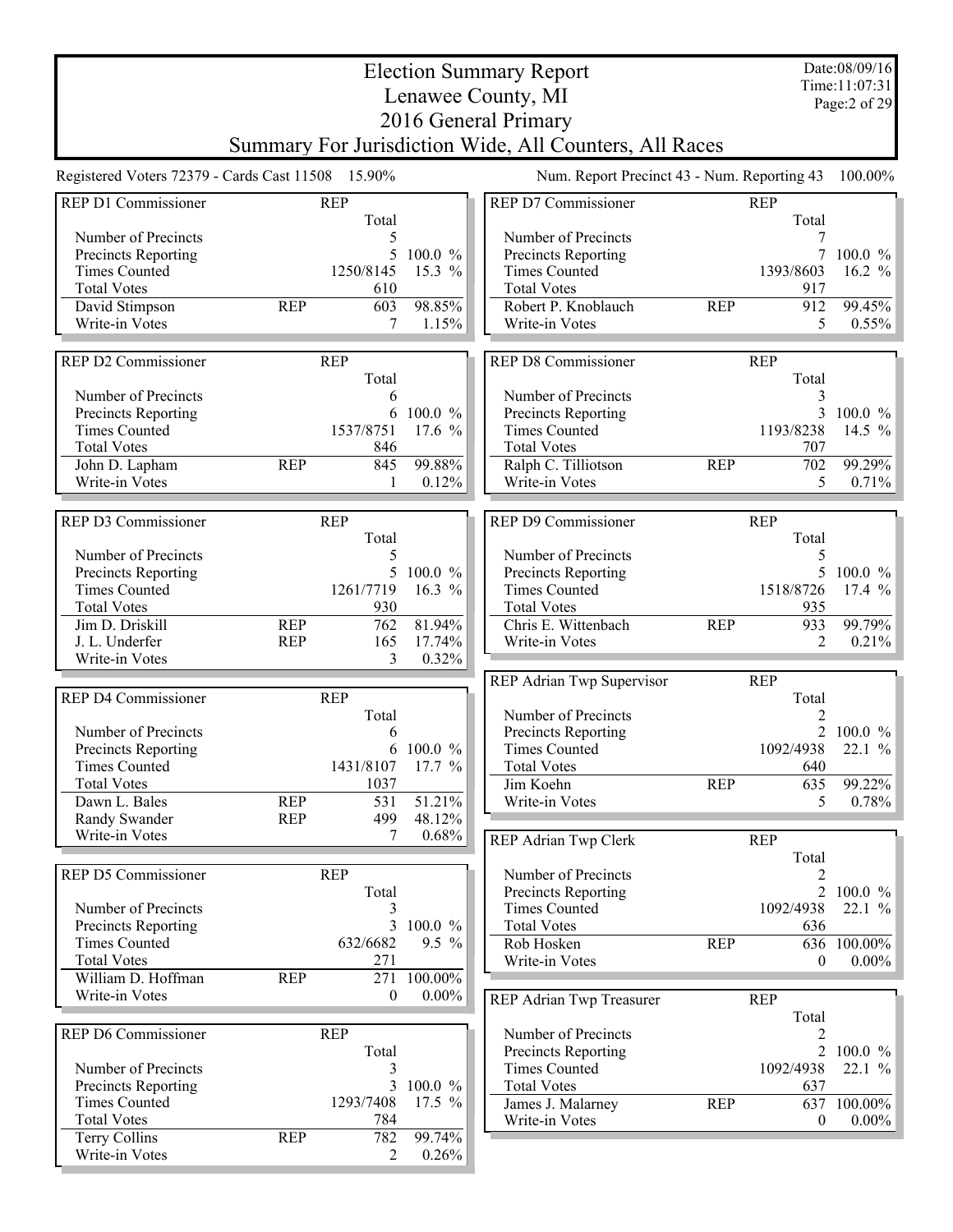Date:08/09/16 Time:11:07:31 Page:3 of 29

## Election Summary Report Lenawee County, MI 2016 General Primary Summary For Jurisdiction Wide, All Counters, All Races

Registered Voters 72379 - Cards Cast 11508 15.90% Num. Report Precinct 43 - Num. Reporting 43 100.00%

| REP Adrian Twp Trustee        |            | <b>REP</b>       |           | REP Cambridge Twp Supervisor |            | <b>REP</b>       |            |
|-------------------------------|------------|------------------|-----------|------------------------------|------------|------------------|------------|
| Number of Precincts           |            | Total<br>2       |           | Number of Precincts          |            | Total<br>3       |            |
| Precincts Reporting           |            | $\overline{2}$   | 100.0 %   | Precincts Reporting          |            | 3                | 100.0 %    |
| <b>Times Counted</b>          |            | 1092/4938        | 22.1%     | <b>Times Counted</b>         |            | 786/4484         | 17.5 %     |
| <b>Total Votes</b>            |            | 2374             |           | <b>Total Votes</b>           |            | 425              |            |
| Michael Herr                  | <b>REP</b> | 525              | 22.11%    | <b>Bill Gentner</b>          | <b>REP</b> | 421              | 99.06%     |
| Joan Jeschke                  | <b>REP</b> | 287              | 12.09%    | Write-in Votes               |            | 4                | 0.94%      |
| Charles W. Morris Jr          | <b>REP</b> | 253              | 10.66%    |                              |            |                  |            |
| Tom Romain                    | <b>REP</b> | 360              | 15.16%    |                              |            | <b>REP</b>       |            |
| <b>Ben Ruesink</b>            | <b>REP</b> | 388              | 16.34%    | REP Cambridge Twp Clerk      |            |                  |            |
| Raymond Thompson              | <b>REP</b> | 301              | 12.68%    |                              |            | Total            |            |
| Tim Watterson                 | <b>REP</b> | 260              | 10.95%    | Number of Precincts          |            | 3                |            |
| Write-in Votes                |            | $\boldsymbol{0}$ | $0.00\%$  | Precincts Reporting          |            | 3                | 100.0 %    |
|                               |            |                  |           | <b>Times Counted</b>         |            | 786/4484         | 17.5 $%$   |
|                               |            |                  |           | <b>Total Votes</b>           |            | 433              |            |
| REP Blissfield Twp Supervisor |            | <b>REP</b>       |           | Rick W. Richardson           | <b>REP</b> | 432              | 99.77%     |
|                               |            | Total            |           | Write-in Votes               |            | $\mathbf{1}$     | 0.23%      |
| Number of Precincts           |            | 2                |           |                              |            |                  |            |
| Precincts Reporting           |            | $\overline{2}$   | 100.0 %   | REP Cambridge Twp Treasurer  |            | <b>REP</b>       |            |
| <b>Times Counted</b>          |            | 540/2909         | 18.6 %    |                              |            | Total            |            |
| <b>Total Votes</b>            |            | 341              |           | Number of Precincts          |            | 3                |            |
| Adolio Q. Navarro Jr          | <b>REP</b> | 339              | 99.41%    | Precincts Reporting          |            | 3                | 100.0 %    |
| Write-in Votes                |            | 2                | 0.59%     | <b>Times Counted</b>         |            | 786/4484         | 17.5 %     |
|                               |            |                  |           | <b>Total Votes</b>           |            | 432              |            |
| REP Blissfield Twp Clerk      |            | <b>REP</b>       |           | Laurie A. Johncox            | <b>REP</b> | 431              | 99.77%     |
|                               |            | Total            |           | Write-in Votes               |            | $\mathbf{1}$     | 0.23%      |
| Number of Precincts           |            | 2                |           |                              |            |                  |            |
|                               |            |                  | 2 100.0 % |                              |            |                  |            |
| Precincts Reporting           |            |                  |           | REP Cambridge Twp Trustee    |            | <b>REP</b>       |            |
| <b>Times Counted</b>          |            | 540/2909         | 18.6 %    |                              |            | Total            |            |
| <b>Total Votes</b>            |            | 347              |           | Number of Precincts          |            | 3                |            |
| Nancy K. Cranor               | <b>REP</b> | 346              | 99.71%    | Precincts Reporting          |            | 3                | $100.0 \%$ |
| Write-in Votes                |            | 1                | 0.29%     | <b>Times Counted</b>         |            | 786/4484         | 17.5 $%$   |
|                               |            |                  |           | <b>Total Votes</b>           |            | 949              |            |
| REP Blissfield Twp Treasurer  |            | <b>REP</b>       |           | Michael Albain               | <b>REP</b> | 76               | 8.01%      |
|                               |            | Total            |           | Jay A. Best                  | <b>REP</b> | 110              | 11.59%     |
| Number of Precincts           |            | 2                |           | Otis Garrison                | <b>REP</b> | 224              | 23.60%     |
| Precincts Reporting           |            |                  | 2 100.0 % | Harvey Hawkins               | <b>REP</b> | 136              | 14.33%     |
| <b>Times Counted</b>          |            | 540/2909         | 18.6 %    | Tom Kissel                   | <b>REP</b> | 213              | 22.44%     |
| <b>Total Votes</b>            |            | 337              |           | Chuck Schultz                | <b>REP</b> | 190              | 20.02%     |
| Karen L. Baldwin              | <b>REP</b> | $336$            | $-99.70%$ | Write-in Votes               |            | $\boldsymbol{0}$ | $0.00\%$   |
| Write-in Votes                |            | 1                | $0.30\%$  |                              |            |                  |            |
|                               |            |                  |           |                              |            |                  |            |
|                               |            |                  |           | REP Clinton Twp Supervisor   |            | <b>REP</b>       |            |
| REP Blissfield Twp Trustee    |            | <b>REP</b>       |           |                              |            | Total            |            |
|                               |            | Total            |           | Number of Precincts          |            | 2                |            |
| Number of Precincts           |            | 2                |           | Precincts Reporting          |            | $\sqrt{2}$       | 100.0 %    |
| Precincts Reporting           |            | $\overline{2}$   | 100.0 %   | <b>Times Counted</b>         |            | 319/2782         | 11.5 $%$   |
| <b>Times Counted</b>          |            | 540/2909         | 18.6 %    | <b>Total Votes</b>           |            | 156              |            |
| <b>Total Votes</b>            |            | 315              |           | Phillip Reiser               | <b>REP</b> | 156              | 100.00%    |
| Devon Gilson-Pitts            | <b>REP</b> | 314              | 99.68%    | Write-in Votes               |            | $\boldsymbol{0}$ | $0.00\%$   |
| Write-in Votes                |            |                  | 0.32%     |                              |            |                  |            |
|                               |            |                  |           |                              |            |                  |            |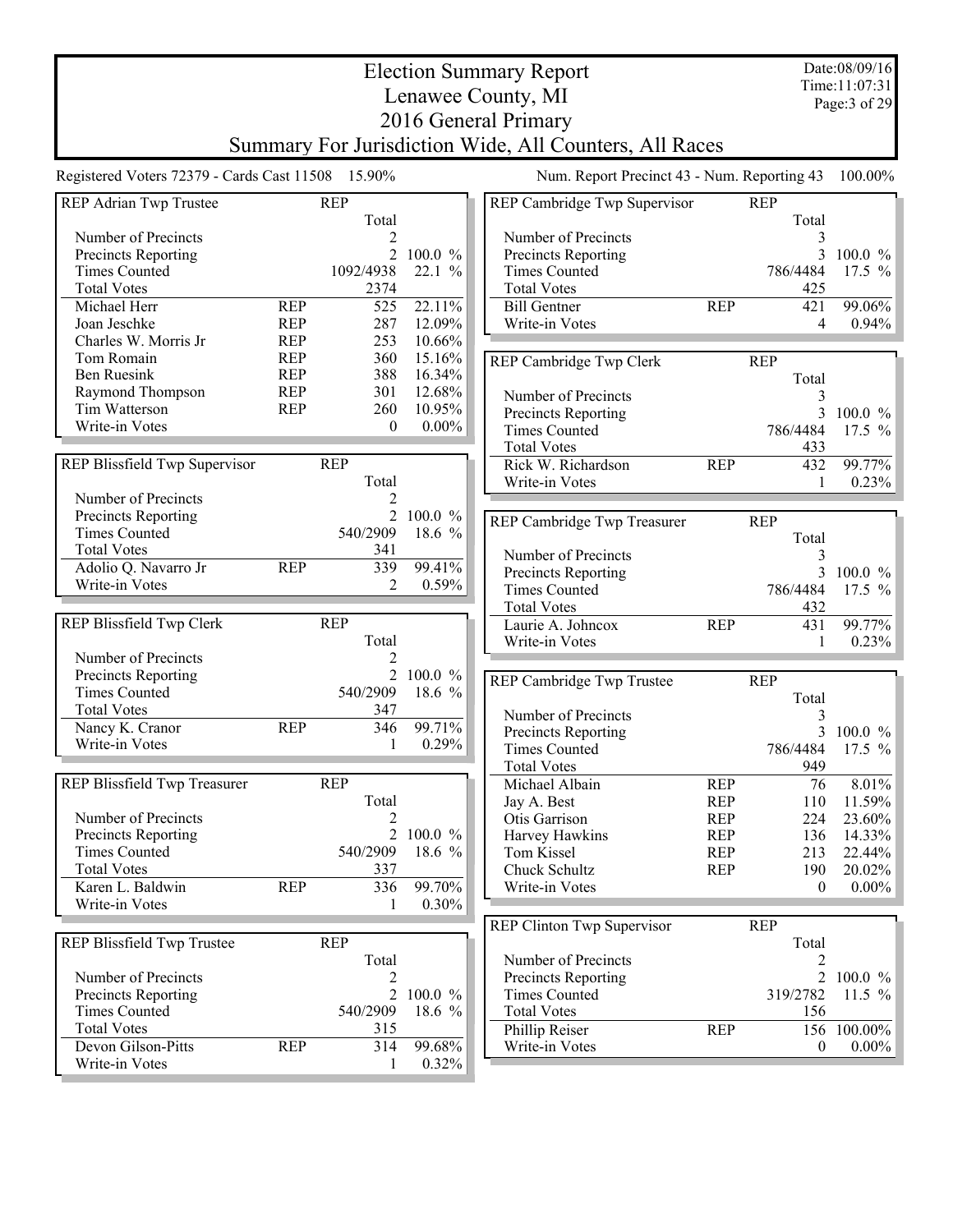Election Summary Report Lenawee County, MI 2016 General Primary Summary For Jurisdiction Wide, All Counters, All Races Date:08/09/16 Time:11:07:31 Page:4 of 29 Registered Voters 72379 - Cards Cast 11508 15.90% Num. Report Precinct 43 - Num. Reporting 43 100.00% REP Clinton Twp Clerk REP Total Number of Precincts 2 Precincts Reporting 2 100.0 % Times Counted 319/2782 11.5 % Total Votes<br>
Cheryl Matzinger<br>
REP 150 100.00% Cheryl Matzinger REP 150 100.00%<br>Write-in Votes 0 0.00% Write-in Votes 0.000 REP Clinton Twp Treasurer REP Total<br>2 Number of Precincts<br>
Precincts Reporting<br>
2 100.0 % Precincts Reporting 2 100.0 %<br>Times Counted 2 19/2782 11.5 % Times Counted Total Votes 156 Joanna Thompson REP 156 100.00%<br>Write-in Votes 0 0.00% Write-in Votes REP Clinton Twp Trustee REP Total<sub>2</sub> Number of Precincts<br>
Precincts Reporting<br>
2 100.0 % Precincts Reporting 2 100.0 %<br>Times Counted 2 19/2782 11.5 % Times Counted Total Votes 153 Basil Greenleaf REP 150 98.04%<br>Write-in Votes 3 1.96% Write-in Votes 3. REP Deerfield Twp Supervisor REP Total Number of Precincts<br>
Precincts Reporting<br>
1 100 0 % Precincts Reporting 1 100.0 %<br>Times Counted 134/1097 12.2 % Times Counted Total Votes 72 Ronald J. Cousino REP 70 97.22% Write-in Votes 2 2.78% REP Deerfield Twp Clerk REP Total Number of Precincts<br>
Precincts Reporting<br>
1 100.0 % Precincts Reporting Times Counted 134/1097 12.2 % Total Votes 73 Shirley Soldwish REP 71 97.26%<br>Write-in Votes 2 2.74% Write-in Votes 2 REP Deerfield Twp Treasurer REP Total Number of Precincts<br>
Precincts Reporting<br>
1 100.0 % Precincts Reporting 1 100.0 %<br>Times Counted 134/1097 12.2 % Times Counted Total Votes 71<br>
Pam Witt REP 70 Pam Witt REP 70 98.59% REP Deerfield Twp Trustee REP Total Number of Precincts 1 Precincts Reporting 1 100.0 % Times Counted 134/1097 12.2 % Total Votes 134 Joe Fowler REP 67 50.00%<br>
Daniel T. Witt REP 66 49.25% Daniel T. Witt REP 66 49.25% Write-in Votes 1 0.75% Write-in Votes 1 REP Dover Twp Supervisor REP Total Number of Precincts<br>
Precincts Reporting
1 100.0 % Precincts Reporting 1 100.0 %<br>Times Counted 201/1237 16.2 %  $Times$  Counted  $201/1237$ Total Votes 141<br>
Dan Borck REP 141 Dan Borck REP 141 100.00%<br>Write-in Votes 0 0.00% Write-in Votes 0 0.00% REP Dover Twp Clerk REP Total Number of Precincts<br>
Precincts Reporting
1 100.0 % Precincts Reporting 1 100.0 %<br>Times Counted 201/1237 16.2 % Times Counted 201/1237 Total Votes 145 Sharon J. Rodriguez REP 145 100.00%<br>Write-in Votes 0 0.00% Write-in Votes REP Dover Twp Treasurer REP Total Number of Precincts<br>
Precincts Reporting
1 100.0 % Precincts Reporting 1 100.0 %<br>Times Counted 201/1237 16.2 %  $Times$  Counted  $201/1237$ Total Votes 140 Donna K. Baker REP 140 100.00% Write-in Votes 0 0.00% REP Dover Twp Trustee REP Total Number of Precincts 1 Precincts Reporting 1 100.0 %<br>Times Counted 201/1237 16.2 % Times Counted Total Votes 266 Michael Birdsell REP 80 30.08%<br>Donald Hamann REP 105 39.47% Donald Hamann REP 105 39.47% John A. Weidmayer Write-in Votes 0 0.00%

Write-in Votes 1 1.41%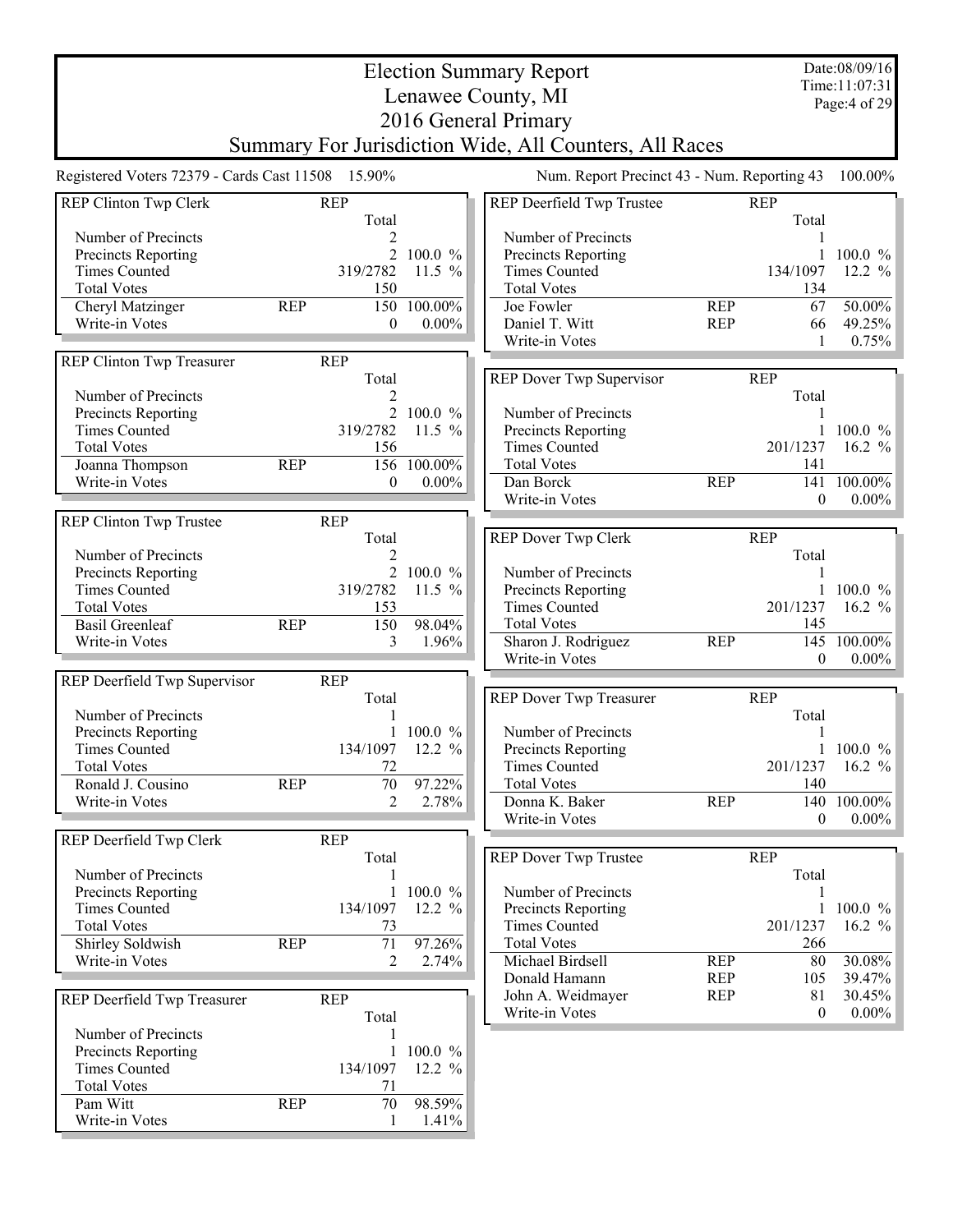|                                                   |                          |                     |                   | <b>Election Summary Report</b><br>Lenawee County, MI   |            |                     | Date:08/09/16<br>Time:11:07:31<br>Page: 5 of 29 |
|---------------------------------------------------|--------------------------|---------------------|-------------------|--------------------------------------------------------|------------|---------------------|-------------------------------------------------|
|                                                   |                          |                     |                   | 2016 General Primary                                   |            |                     |                                                 |
|                                                   |                          |                     |                   | Summary For Jurisdiction Wide, All Counters, All Races |            |                     |                                                 |
| Registered Voters 72379 - Cards Cast 11508 15.90% |                          |                     |                   | Num. Report Precinct 43 - Num. Reporting 43            |            |                     | 100.00%                                         |
| REP Fairfield Twp Supervisor                      |                          | <b>REP</b><br>Total |                   | REP Franklin Twp Treasurer                             |            | <b>REP</b><br>Total |                                                 |
| Number of Precincts                               |                          |                     |                   | Number of Precincts                                    |            | 1                   |                                                 |
| Precincts Reporting<br><b>Times Counted</b>       |                          | 198/1280            | 100.0%            | Precincts Reporting                                    |            |                     | $100.0 \%$                                      |
| <b>Total Votes</b>                                |                          | 154                 | 15.5 $%$          | <b>Times Counted</b><br><b>Total Votes</b>             |            | 350/2371<br>236     | 14.8 $%$                                        |
| Larry Keck                                        | <b>REP</b>               | 154                 | 100.00%           | Terri L. Moore                                         | <b>REP</b> |                     | 236 100.00%                                     |
| Write-in Votes                                    |                          | 0                   | $0.00\%$          | Write-in Votes                                         |            | $\mathbf{0}$        | $0.00\%$                                        |
| REP Fairfield Twp Clerk                           |                          | <b>REP</b>          |                   | REP Franklin Twp Trustee                               |            | <b>REP</b>          |                                                 |
|                                                   |                          | Total               |                   |                                                        |            | Total               |                                                 |
| Number of Precincts                               |                          |                     |                   | Number of Precincts                                    |            | 1                   |                                                 |
| Precincts Reporting                               |                          | 1                   | 100.0 %           | Precincts Reporting                                    |            | 1                   | 100.0 $%$                                       |
| <b>Times Counted</b>                              |                          | 198/1280            | 15.5 %            | <b>Times Counted</b>                                   |            | 350/2371            | 14.8 %                                          |
| <b>Total Votes</b><br>Debra Keller                | <b>REP</b>               | 157<br>156          | 99.36%            | <b>Total Votes</b><br>Mike Kelley                      | <b>REP</b> | 365<br>179          | 49.04%                                          |
| Write-in Votes                                    |                          | 1                   | 0.64%             | Daniel VanValkenburg                                   | <b>REP</b> | 186                 | 50.96%                                          |
|                                                   |                          |                     |                   | Write-in Votes                                         |            | $\theta$            | $0.00\%$                                        |
| REP Fairfield Twp Treasurer                       |                          | <b>REP</b>          |                   |                                                        |            |                     |                                                 |
|                                                   |                          | Total               |                   | REP Franklin Twp Constable                             |            | <b>REP</b>          |                                                 |
| Number of Precincts                               |                          |                     |                   |                                                        |            | Total               |                                                 |
| Precincts Reporting                               |                          |                     | 1 100.0 $%$       | Number of Precincts                                    |            | 1                   |                                                 |
| <b>Times Counted</b><br><b>Total Votes</b>        |                          | 198/1280            | 15.5 $%$          | Precincts Reporting<br><b>Times Counted</b>            |            | 350/2371            | 100.0 $%$<br>14.8 $%$                           |
| Write-in Votes                                    |                          |                     | 1 100.00%         | <b>Total Votes</b>                                     |            | 197                 |                                                 |
|                                                   |                          |                     |                   | Larry K. Wibbeler                                      | <b>REP</b> | 194                 | 98.48%                                          |
| REP Fairfield Twp Trustee                         |                          | <b>REP</b>          |                   | Write-in Votes                                         |            | 3                   | 1.52%                                           |
|                                                   |                          | Total               |                   |                                                        |            |                     |                                                 |
| Number of Precincts                               |                          |                     |                   | REP Hudson Twp Supervisor                              |            | <b>REP</b>          |                                                 |
| Precincts Reporting                               |                          |                     | 100.0 %           |                                                        |            | Total               |                                                 |
| <b>Times Counted</b>                              |                          | 198/1280            | 15.5 %            | Number of Precincts                                    |            |                     |                                                 |
| <b>Total Votes</b>                                |                          | 297                 |                   | Precincts Reporting<br><b>Times Counted</b>            |            | $\mathbf{1}$        | $100.0 \%$                                      |
| Brenda Burkett<br>Paul S. Green                   | <b>REP</b><br><b>REP</b> | 21<br>124           | 7.07%<br>41.75%   | <b>Total Votes</b>                                     |            | 191/1223<br>122     | 15.6 %                                          |
| Chris McCallister                                 | <b>REP</b>               | 32                  | 10.77%            | Matthew L. Smith                                       | <b>REP</b> | 117                 | 95.90%                                          |
| Bonnie D. Zenk                                    | <b>REP</b>               | 120                 | 40.40%            | Write-in Votes                                         |            | 5                   | 4.10%                                           |
| Write-in Votes                                    |                          | $\boldsymbol{0}$    | $0.00\%$          |                                                        |            |                     |                                                 |
|                                                   |                          |                     |                   | REP Hudson Twp Clerk                                   |            | <b>REP</b>          |                                                 |
| REP Franklin Twp Supervisor                       |                          | <b>REP</b>          |                   |                                                        |            | Total               |                                                 |
|                                                   |                          | Total               |                   | Number of Precincts                                    |            |                     |                                                 |
| Number of Precincts                               |                          |                     |                   | Precincts Reporting                                    |            | $\mathbf{1}$        | 100.0 $%$                                       |
| Precincts Reporting<br><b>Times Counted</b>       |                          | 350/2371            | 100.0 %<br>14.8 % | <b>Times Counted</b>                                   |            | 191/1223<br>119     | 15.6 $%$                                        |
| <b>Total Votes</b>                                |                          | 224                 |                   | <b>Total Votes</b><br>Marcy Griffin                    | <b>REP</b> | 115                 | 96.64%                                          |
| Robert W. Platt                                   | <b>REP</b>               | 223                 | 99.55%            | Write-in Votes                                         |            | 4                   | 3.36%                                           |
| Write-in Votes                                    |                          | 1                   | 0.45%             |                                                        |            |                     |                                                 |
|                                                   |                          |                     |                   | REP Hudson Twp Treasurer                               |            | <b>REP</b>          |                                                 |
| REP Franklin Twp Clerk                            |                          | <b>REP</b>          |                   |                                                        |            | Total               |                                                 |
|                                                   |                          | Total               |                   | Number of Precincts                                    |            |                     |                                                 |
| Number of Precincts                               |                          |                     |                   | <b>Precincts Reporting</b>                             |            | 1                   | $100.0 \%$                                      |
| Precincts Reporting                               |                          | 1                   | 100.0 %           | <b>Times Counted</b>                                   |            | 191/1223            | 15.6 $%$                                        |
| <b>Times Counted</b><br><b>Total Votes</b>        |                          | 350/2371            | 14.8 %            | <b>Total Votes</b><br>Sue Jacobs                       | <b>REP</b> | 124                 | 97.58%                                          |
| Sue Whitehead                                     | <b>REP</b>               | 241<br>241          | 100.00%           | Write-in Votes                                         |            | 121<br>3            | $2.42\%$                                        |
| Write-in Votes                                    |                          | 0                   | $0.00\%$          |                                                        |            |                     |                                                 |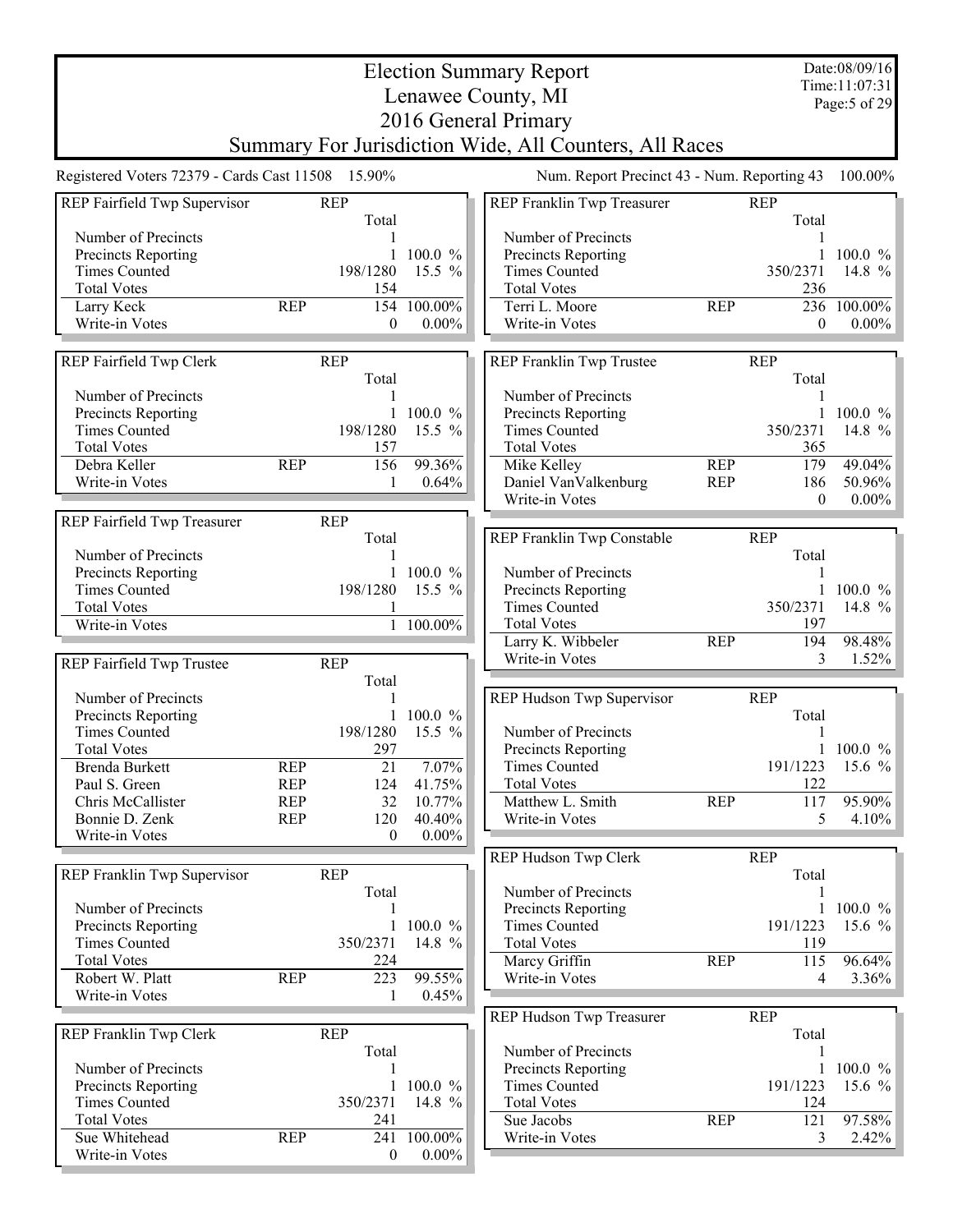| Date:08/09/16<br><b>Election Summary Report</b><br>Time:11:07:31<br>Lenawee County, MI<br>Page:6 of 29 |                          |                          |                           |                                                                                          |                                        |                           |                            |  |
|--------------------------------------------------------------------------------------------------------|--------------------------|--------------------------|---------------------------|------------------------------------------------------------------------------------------|----------------------------------------|---------------------------|----------------------------|--|
|                                                                                                        |                          |                          |                           | 2016 General Primary<br>Summary For Jurisdiction Wide, All Counters, All Races           |                                        |                           |                            |  |
| Registered Voters 72379 - Cards Cast 11508 15.90%                                                      |                          |                          |                           | Num. Report Precinct 43 - Num. Reporting 43                                              |                                        |                           | 100.00%                    |  |
| REP Hudson Twp Trustee                                                                                 |                          | <b>REP</b>               |                           | REP Madison Twp Clerk                                                                    |                                        | <b>REP</b>                |                            |  |
| Number of Precincts<br>Precincts Reporting                                                             |                          | Total                    | $100.0 \%$                | Number of Precincts<br>Precincts Reporting                                               |                                        | Total<br>3<br>3           | $100.0 \%$                 |  |
| <b>Times Counted</b><br><b>Total Votes</b>                                                             |                          | 191/1223<br>189          | 15.6 $%$                  | <b>Times Counted</b><br><b>Total Votes</b>                                               |                                        | 914/4738<br>631           | 19.3 $%$                   |  |
| <b>Barry Anderson</b><br>Jenna Borck-Cleary<br>Write-in Votes                                          | <b>REP</b><br><b>REP</b> | 91<br>92<br>6            | 48.15%<br>48.68%<br>3.17% | Terry T. Etter<br>Josh Feltman<br>Write-in Votes                                         | <b>REP</b><br><b>REP</b>               | 383<br>245<br>3           | 60.70%<br>38.83%<br>0.48%  |  |
| REP Macon Twp Supervisor                                                                               |                          | <b>REP</b>               |                           | REP Madison Twp Treasurer                                                                |                                        | <b>REP</b><br>Total       |                            |  |
| Number of Precincts<br>Precincts Reporting<br><b>Times Counted</b><br><b>Total Votes</b>               |                          | Total<br>192/1061<br>131 | $100.0 \%$<br>18.1 %      | Number of Precincts<br>Precincts Reporting<br><b>Times Counted</b><br><b>Total Votes</b> |                                        | 3<br>3<br>914/4738<br>614 | $100.0 \%$<br>19.3 $%$     |  |
| Lee A. Wagner<br>Write-in Votes                                                                        | <b>REP</b>               | 131<br>$\Omega$          | 100.00%<br>$0.00\%$       | Harold Gregg<br>Janet M. Moden<br>Mary Neill                                             | <b>REP</b><br><b>REP</b><br><b>REP</b> | 249<br>240<br>123         | 40.55%<br>39.09%<br>20.03% |  |
| REP Macon Twp Clerk                                                                                    |                          | <b>REP</b><br>Total      |                           | Write-in Votes                                                                           |                                        | $\mathfrak{D}$            | 0.33%                      |  |
| Number of Precincts<br>Precincts Reporting<br><b>Times Counted</b>                                     |                          | 192/1061                 | 100.0 %<br>18.1 %         | REP Madison Twp Trustee<br>Number of Precincts                                           |                                        | <b>REP</b><br>Total<br>3  |                            |  |
| <b>Total Votes</b><br>Julia DeJonghe<br>Write-in Votes                                                 | <b>REP</b>               | 133<br>133<br>$\theta$   | 100.00%<br>$0.00\%$       | Precincts Reporting<br><b>Times Counted</b><br><b>Total Votes</b>                        |                                        | 3<br>914/4738<br>1974     | 100.0 %<br>19.3 %          |  |
| REP Macon Twp Treasurer                                                                                |                          | <b>REP</b>               |                           | Howard M. Bales<br>Ralph R. Benschoter                                                   | <b>REP</b><br><b>REP</b>               | 353<br>302                | 17.88%<br>$15.30\%$        |  |
| Number of Precincts                                                                                    |                          | Total                    |                           | Matthew Carpenter<br>Jerry Jay Flynn                                                     | <b>REP</b><br><b>REP</b>               | 438<br>202                | 22.19%<br>$10.23\%$        |  |
| Precincts Reporting                                                                                    |                          |                          | 1 100.0 $\%$              | Larry Liedel<br>Rodney L. Meeks                                                          | <b>REP</b><br><b>REP</b>               | 408<br>263                | 20.67%<br>$13.32\%$        |  |
| <b>Times Counted</b><br><b>Total Votes</b>                                                             |                          | 192/1061<br>133          | 18.1 %                    | Write-in Votes                                                                           |                                        | 8                         | $0.41\%$                   |  |
| Beth DeJonghe<br>Write-in Votes                                                                        | <b>REP</b>               | 133<br>$\overline{0}$    | 100.00%<br>$0.00\%$       | REP Medina Twp Supervisor                                                                |                                        | <b>REP</b>                |                            |  |
| REP Macon Twp Trustee                                                                                  |                          | <b>REP</b>               |                           | Number of Precincts                                                                      |                                        | Total                     |                            |  |
| Number of Precincts                                                                                    |                          | Total                    |                           | Precincts Reporting<br><b>Times Counted</b>                                              |                                        | 104/868                   | 100.0 %<br>12.0 $%$        |  |
| Precincts Reporting<br><b>Times Counted</b><br><b>Total Votes</b>                                      |                          | 1<br>192/1061<br>243     | 100.0 %<br>18.1 %         | <b>Total Votes</b><br>James M. Craig<br>Write-in Votes                                   | <b>REP</b>                             | 82<br>78<br>4             | 95.12%<br>$4.88\%$         |  |
| Edward H. Clark                                                                                        | <b>REP</b>               | 113                      | 46.50%                    |                                                                                          |                                        |                           |                            |  |
| Beth E. Loesch<br>Write-in Votes                                                                       | <b>REP</b>               | 129                      | 53.09%<br>0.41%           | REP Medina Twp Clerk                                                                     |                                        | <b>REP</b><br>Total       |                            |  |
| REP Madison Twp Supervisor                                                                             |                          | <b>REP</b>               |                           | Number of Precincts<br>Precincts Reporting<br><b>Times Counted</b>                       |                                        | 104/868                   | 100.0 %<br>12.0 $%$        |  |
| Number of Precincts                                                                                    |                          | Total<br>3               | 100.0 %                   | <b>Total Votes</b><br>Valerie Sword                                                      | <b>REP</b>                             | 85<br>83                  | 97.65%                     |  |
| Precincts Reporting<br><b>Times Counted</b><br><b>Total Votes</b>                                      |                          | 3<br>914/4738<br>496     | 19.3 %                    | Write-in Votes                                                                           |                                        | $\overline{2}$            | 2.35%                      |  |
| Gary Griewahn<br>Write-in Votes                                                                        | <b>REP</b>               | 492<br>4                 | 99.19%<br>0.81%           |                                                                                          |                                        |                           |                            |  |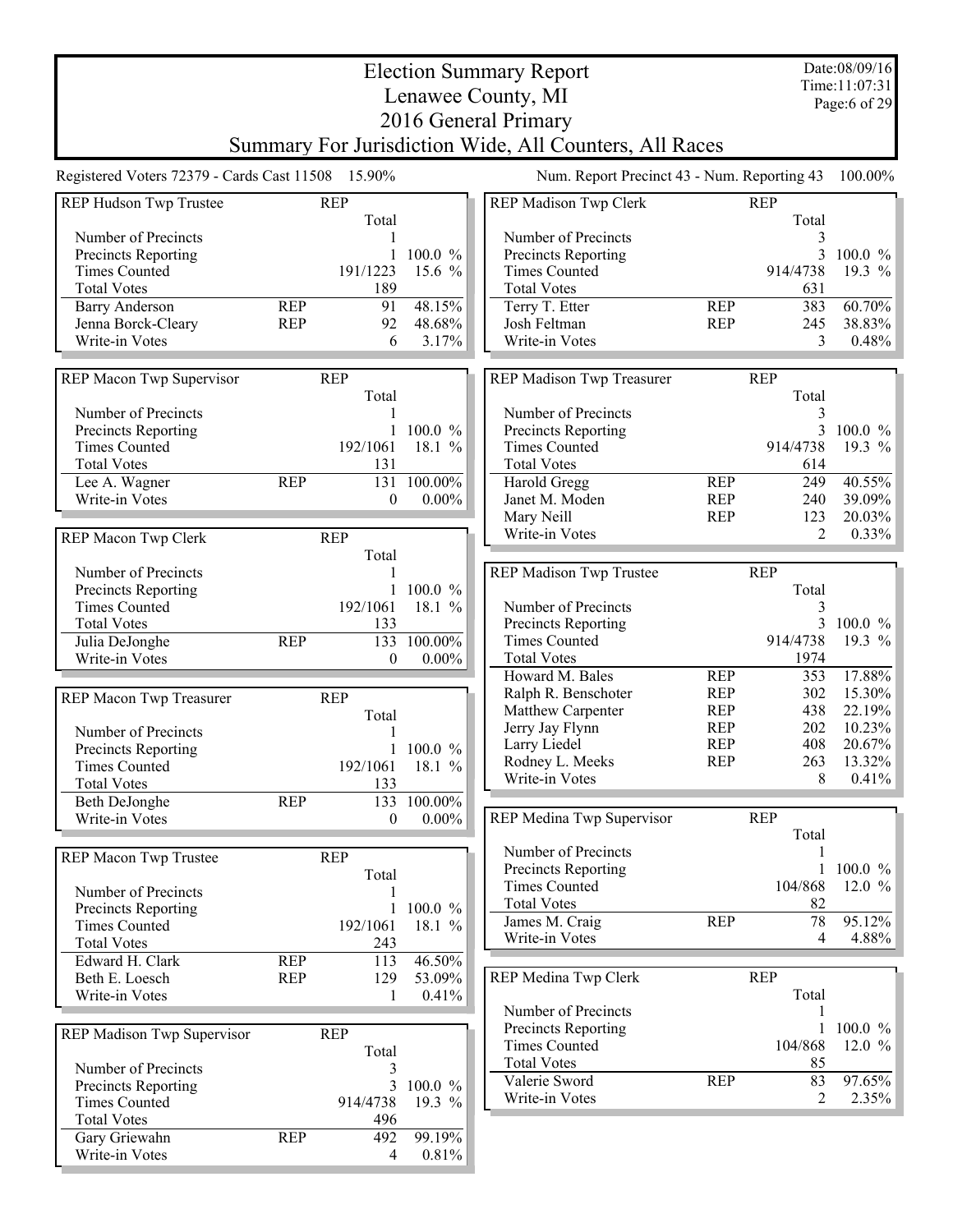|                                                   |                                                     |                  |            | <b>Election Summary Report</b>                         |            |            | Date:08/09/16 |  |  |  |
|---------------------------------------------------|-----------------------------------------------------|------------------|------------|--------------------------------------------------------|------------|------------|---------------|--|--|--|
|                                                   | Time:11:07:31<br>Lenawee County, MI<br>Page:7 of 29 |                  |            |                                                        |            |            |               |  |  |  |
|                                                   |                                                     |                  |            |                                                        |            |            |               |  |  |  |
|                                                   |                                                     |                  |            | 2016 General Primary                                   |            |            |               |  |  |  |
|                                                   |                                                     |                  |            | Summary For Jurisdiction Wide, All Counters, All Races |            |            |               |  |  |  |
| Registered Voters 72379 - Cards Cast 11508 15.90% |                                                     |                  |            | Num. Report Precinct 43 - Num. Reporting 43            |            |            | 100.00%       |  |  |  |
| REP Medina Twp Treasurer                          | <b>REP</b>                                          |                  |            | REP Ogden Twp Trustee                                  |            | <b>REP</b> |               |  |  |  |
|                                                   |                                                     | Total            |            |                                                        |            | Total      |               |  |  |  |
| Number of Precincts                               |                                                     |                  |            | Number of Precincts                                    |            |            |               |  |  |  |
| Precincts Reporting                               |                                                     |                  | 100.0 %    | Precincts Reporting                                    |            |            | $100.0 \%$    |  |  |  |
| <b>Times Counted</b>                              |                                                     | 104/868          | 12.0 $%$   | <b>Times Counted</b>                                   |            | 127/745    | 17.0 $%$      |  |  |  |
| <b>Total Votes</b>                                |                                                     | 82               |            | <b>Total Votes</b>                                     |            | 158        |               |  |  |  |
| Ruth Ann Mansfield                                | <b>REP</b>                                          | 79               | 96.34%     | Eric Anthony Martis                                    | <b>REP</b> | 69         | 43.67%        |  |  |  |
| Write-in Votes                                    |                                                     | 3                | 3.66%      | Mark A. Vandenbusche                                   | <b>REP</b> | 88         | 55.70%        |  |  |  |
|                                                   |                                                     |                  |            | Write-in Votes                                         |            | 1          | 0.63%         |  |  |  |
| REP Medina Twp Trustee                            | <b>REP</b>                                          |                  |            |                                                        |            |            |               |  |  |  |
|                                                   |                                                     | Total            |            | REP Palmyra Twp Supervisor                             |            | <b>REP</b> |               |  |  |  |
| Number of Precincts                               |                                                     |                  |            |                                                        |            | Total      |               |  |  |  |
| Precincts Reporting                               |                                                     |                  | 100.0 %    | Number of Precincts                                    |            |            |               |  |  |  |
| <b>Times Counted</b>                              |                                                     | 104/868          | 12.0 $%$   | Precincts Reporting                                    |            |            | $100.0 \%$    |  |  |  |
| <b>Total Votes</b>                                |                                                     | 162              |            | <b>Times Counted</b>                                   |            | 277/1645   | 16.8 $%$      |  |  |  |
| Jeff Liby                                         | <b>REP</b>                                          | 69               | 42.59%     | <b>Total Votes</b>                                     |            | 178        |               |  |  |  |
| Jack L. Quigley                                   | <b>REP</b>                                          | 60               | 37.04%     | James J. Isley                                         | <b>REP</b> | 175        | 98.31%        |  |  |  |
| John Van Havel, Jr.                               | <b>REP</b>                                          | 33               | 20.37%     | Write-in Votes                                         |            | 3          | 1.69%         |  |  |  |
| Write-in Votes                                    |                                                     | $\theta$         | $0.00\%$   |                                                        |            |            |               |  |  |  |
|                                                   |                                                     |                  |            | REP Palmyra Twp Clerk                                  |            | <b>REP</b> |               |  |  |  |
| REP Ogden Twp Supervisor                          | <b>REP</b>                                          |                  |            |                                                        |            | Total      |               |  |  |  |
|                                                   |                                                     | Total            |            | Number of Precincts                                    |            |            |               |  |  |  |
| Number of Precincts                               |                                                     |                  |            | Precincts Reporting                                    |            |            | $100.0 \%$    |  |  |  |
| Precincts Reporting                               |                                                     |                  | $100.0 \%$ | <b>Times Counted</b>                                   |            | 277/1645   | 16.8 $%$      |  |  |  |
| <b>Times Counted</b>                              |                                                     | 127/745          | 17.0 $%$   | <b>Total Votes</b>                                     |            | 191        |               |  |  |  |
| <b>Total Votes</b>                                |                                                     | 90               |            | Christine Whited                                       | <b>REP</b> | 190        | 99.48%        |  |  |  |
| Richard W. Marks                                  | <b>REP</b>                                          | 90               | 100.00%    | Write-in Votes                                         |            | 1          | 0.52%         |  |  |  |
| Write-in Votes                                    |                                                     | $\theta$         | $0.00\%$   |                                                        |            |            |               |  |  |  |
|                                                   |                                                     |                  |            | REP Palmyra Twp Treasurer                              |            | <b>REP</b> |               |  |  |  |
| REP Ogden Twp Clerk                               | <b>REP</b>                                          |                  |            |                                                        |            | Total      |               |  |  |  |
|                                                   |                                                     | Total            |            | Number of Precincts                                    |            |            |               |  |  |  |
| Number of Precincts                               |                                                     |                  |            | Precincts Reporting                                    |            |            | 1 100.0 $%$   |  |  |  |
| <b>Precincts Reporting</b>                        |                                                     |                  | $100.0 \%$ | <b>Times Counted</b>                                   |            | 277/1645   | 16.8 $%$      |  |  |  |
| <b>Times Counted</b>                              |                                                     | 127/745          | 17.0 $%$   | <b>Total Votes</b>                                     |            | 212        |               |  |  |  |
| <b>Total Votes</b>                                |                                                     | 88               |            | Matt Koester                                           | <b>REP</b> | 121        | 57.08%        |  |  |  |
| Alice Clark                                       | <b>REP</b>                                          |                  | 88 100.00% | Joshua Leupold                                         | <b>REP</b> | 24         | 11.32%        |  |  |  |
| Write-in Votes                                    |                                                     | $\mathbf{0}$     | $0.00\%$   | Leigh Anne Stucker                                     | <b>REP</b> | 65         | 30.66%        |  |  |  |
|                                                   |                                                     |                  |            | Write-in Votes                                         |            | 2          | 0.94%         |  |  |  |
| REP Ogden Twp Treasurer                           | <b>REP</b>                                          |                  |            |                                                        |            |            |               |  |  |  |
|                                                   |                                                     | Total            |            | <b>REP</b> Palmyra Twp Trustee                         |            | <b>REP</b> |               |  |  |  |
| Number of Precincts                               |                                                     |                  |            |                                                        |            | Total      |               |  |  |  |
| Precincts Reporting                               |                                                     | 1                | 100.0 %    | Number of Precincts                                    |            |            |               |  |  |  |
| <b>Times Counted</b>                              |                                                     | 127/745          | 17.0 $%$   | Precincts Reporting                                    |            |            | 1 100.0 $\%$  |  |  |  |
| <b>Total Votes</b>                                |                                                     | 95               |            | <b>Times Counted</b>                                   |            | 277/1645   | 16.8 $%$      |  |  |  |
| Rick Dennison                                     | <b>REP</b>                                          |                  | 95 100.00% | <b>Total Votes</b>                                     |            | 317        |               |  |  |  |
| Write-in Votes                                    |                                                     | $\boldsymbol{0}$ | $0.00\%$   | Steven Papenhagen                                      | <b>REP</b> | 170        | 53.63%        |  |  |  |
|                                                   |                                                     |                  |            | Perry Pooley                                           | <b>REP</b> | 145        | 45.74%        |  |  |  |
|                                                   |                                                     |                  |            | Write-in Votes                                         |            | 2          | $0.63\%$      |  |  |  |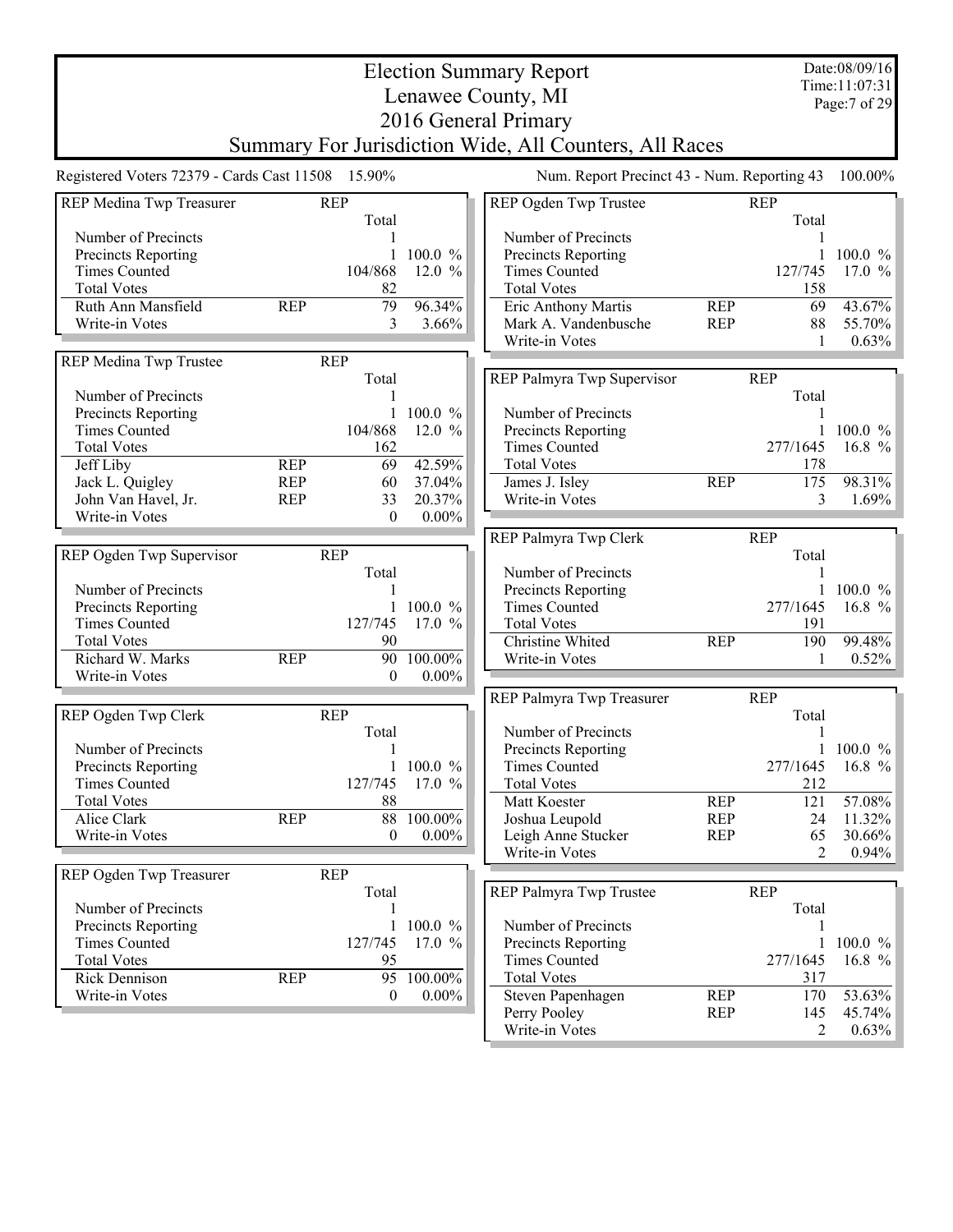Election Summary Report Lenawee County, MI 2016 General Primary Summary For Jurisdiction Wide, All Counters, All Races Date:08/09/16 Time:11:07:31 Page:8 of 29 Registered Voters 72379 - Cards Cast 11508 15.90% Num. Report Precinct 43 - Num. Reporting 43 100.00% REP Raisin Twp Supervisor REP Total Number of Precincts 2 Precincts Reporting 2 100.0 % Times Counted 758/5812 13.0 % Total Votes 428 Dale Witt REP 425 99.30% Write-in Votes 3 0.70% REP Raisin Twp Clerk REP Total<br>2 Number of Precincts<br>
Precincts Reporting<br>
2 100.0 % Precincts Reporting 2 100.0 %<br>Times Counted 2 13.0 % Times Counted Total Votes 435 Linda J. Rosacrans REP 187 42.99%<br>Jackie Schultz REP 246 56.55% Jackie Schultz REP 246 56.55% Write-in Votes REP Raisin Twp Treasurer REP Total Number of Precincts<br>
Precincts Reporting<br>
2 100.0 % Precincts Reporting 2 100.0 %<br>Times Counted 2 13.0 % Times Counted Total Votes 398 Kami Johnson REP 395 99.25%<br>Write-in Votes 3 0.75% Write-in Votes 3 REP Raisin Twp Trustee REP Total<sub>2</sub> Number of Precincts<br>
Precincts Reporting<br>
2 100.0 % Precincts Reporting 2 100.0 %<br>Times Counted 2 2 100.0 % Times Counted 758/5812 Total Votes 1341 Larry L. Crittenden REP 319 23.79%<br>
Tom Hawkins REP 349 26.03% Tom Hawkins REP 349 Marge McDermott REP 332 24.76% Russell Mead REP 333 24.83%<br>Write-in Votes 8 0.60% Write-in Votes 8 REP Ridgeway Twp Supervisor REP Total Number of Precincts 1 Precincts Reporting 1 100.0 %<br>Times Counted 166/1121 14.8 % Times Counted Total Votes<br>
Robert Downing<br>
REP
98 100.00% Robert Downing Write-in Votes 0 0.00% REP Ridgeway Twp Clerk REP Total Number of Precincts 1 Precincts Reporting 1 100.0 % Times Counted 166/1121 14.8 % Total Votes 107 Peggy Taylor-Albaugh REP 107 100.00%<br>Write-in Votes 0 0.00% Write-in Votes 0. REP Ridgeway Twp Treasurer REP Total Number of Precincts 1 Precincts Reporting 1 100.0 %<br>Times Counted 166/1121 14.8 % Times Counted Total Votes 103 Deborah Marks REP 103 100.00%<br>Write-in Votes 0 0.00% Write-in Votes REP Ridgeway Twp Trustee REP Total Number of Precincts<br>
Precincts Reporting<br>
1 100.0 % Precincts Reporting 1 100.0 %<br>Times Counted 166/1121 14.8 % Times Counted Total Votes 164 Marc Brown REP 94 57.32%<br>
Daniel Prielipp REP 69 42.07% Daniel Prielipp REP 69 42.07%<br>Write-in Votes 1 0.61% Write-in Votes 1 REP Riga Twp Supervisor REP Total Number of Precincts<br>
Precincts Reporting
1 100.0 % Precincts Reporting Times Counted 149/1086 13.7 % Total Votes 4 Write-in Votes 4 100.00% REP Riga Twp Clerk REP Total Number of Precincts<br>
Precincts Reporting
1 100.0 % Precincts Reporting Times Counted 149/1086 13.7 %<br>Total Votes 94 **Total Votes** Natalie Thompson REP 94 100.00% Write-in Votes 0 0.00% REP Riga Twp Treasurer REP Total Number of Precincts<br>
Precincts Reporting
1 100.0 % Precincts Reporting 1 100.0 %<br>Times Counted 149/1086 13.7 % Times Counted Total Votes 101<br>
Katy Gust 101<br>
REP 101  $\begin{array}{cc}\n 101 & 100.00\% \\
 0 & 0.00\%\n \end{array}$ Write-in Votes 0.000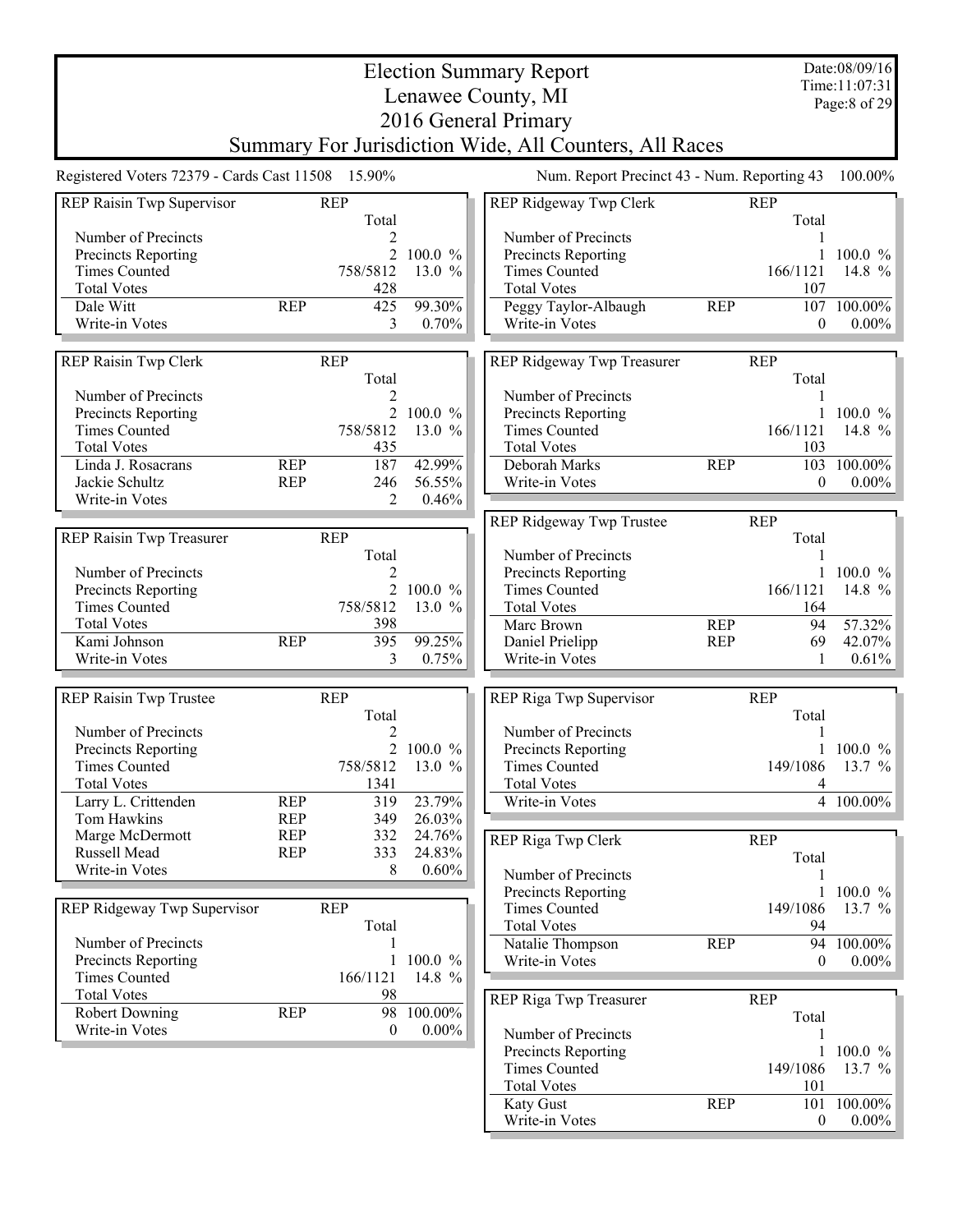|                                                   |            |                  |                 | <b>Election Summary Report</b>                         |            |                         | Date:08/09/16                  |
|---------------------------------------------------|------------|------------------|-----------------|--------------------------------------------------------|------------|-------------------------|--------------------------------|
|                                                   |            |                  |                 | Lenawee County, MI                                     |            |                         | Time:11:07:31<br>Page: 9 of 29 |
|                                                   |            |                  |                 | 2016 General Primary                                   |            |                         |                                |
|                                                   |            |                  |                 | Summary For Jurisdiction Wide, All Counters, All Races |            |                         |                                |
|                                                   |            |                  |                 |                                                        |            |                         |                                |
| Registered Voters 72379 - Cards Cast 11508 15.90% |            |                  |                 | Num. Report Precinct 43 - Num. Reporting 43            |            |                         | 100.00%                        |
| REP Riga Twp Trustee                              | <b>REP</b> |                  |                 | REP Rome Twp Supervisor                                |            | <b>REP</b>              |                                |
|                                                   |            | Total            |                 |                                                        |            | Total                   |                                |
| Number of Precincts                               |            |                  | 100.0%          | Number of Precincts<br>Precincts Reporting             |            | 1                       | $100.0 \%$                     |
| Precincts Reporting<br><b>Times Counted</b>       |            | 149/1086         | 13.7 %          | <b>Times Counted</b>                                   |            | 289/1360                | 21.3 %                         |
| <b>Total Votes</b>                                |            | 159              |                 | <b>Total Votes</b>                                     |            | 181                     |                                |
| B. Buyaki Delgado                                 | <b>REP</b> | 80               | 50.31%          | Al Boggs                                               | <b>REP</b> | 179                     | 98.90%                         |
| Karlene M. Goetz                                  | <b>REP</b> | 79               | 49.69%          | Write-in Votes                                         |            | 2                       | $1.10\%$                       |
| Write-in Votes                                    |            | $\boldsymbol{0}$ | $0.00\%$        |                                                        |            |                         |                                |
|                                                   |            |                  |                 | REP Rome Twp Clerk                                     |            | <b>REP</b>              |                                |
| REP Rollin Twp Supervisor                         | <b>REP</b> |                  |                 |                                                        |            | Total                   |                                |
|                                                   |            | Total            |                 | Number of Precincts                                    |            | 1                       |                                |
| Number of Precincts                               |            |                  |                 | Precincts Reporting                                    |            |                         | $100.0 \%$                     |
| Precincts Reporting                               |            | 1                | $100.0 \%$      | <b>Times Counted</b>                                   |            | 289/1360                | 21.3 %                         |
| <b>Times Counted</b>                              |            | 580/2409         | 24.1 %          | <b>Total Votes</b>                                     |            | 236                     |                                |
| <b>Total Votes</b>                                |            | 409              |                 | Wayne Boggs                                            | <b>REP</b> | 67                      | 28.39%                         |
| Irma David                                        | <b>REP</b> | 267              | 65.28%          | Robin Robertson                                        | <b>REP</b> | 169                     | $71.61\%$                      |
| Joshua Perry                                      | <b>REP</b> | 142              | 34.72%          | Write-in Votes                                         |            | $\mathbf{0}$            | $0.00\%$                       |
| Write-in Votes                                    |            | $\theta$         | $0.00\%$        |                                                        |            |                         |                                |
|                                                   |            |                  |                 | REP Rome Twp Treasurer                                 |            | <b>REP</b>              |                                |
| REP Rollin Twp Clerk                              | <b>REP</b> |                  |                 |                                                        |            | Total                   |                                |
|                                                   |            | Total            |                 | Number of Precincts                                    |            | 1                       |                                |
| Number of Precincts                               |            |                  |                 | Precincts Reporting                                    |            |                         | $100.0 \%$                     |
| Precincts Reporting                               |            |                  | 100.0%          | <b>Times Counted</b>                                   |            | 289/1360                | 21.3 %                         |
| <b>Times Counted</b>                              |            | 580/2409         | 24.1 %          | <b>Total Votes</b>                                     |            | 240                     |                                |
| <b>Total Votes</b>                                |            | 344              |                 | Renee M. Previch                                       | <b>REP</b> | 105                     | 43.75%                         |
| Denice Combs<br>Write-in Votes                    | <b>REP</b> | 339<br>5         | 98.55%<br>1.45% | Roxann Sweet<br>Write-in Votes                         | <b>REP</b> | 135<br>$\boldsymbol{0}$ | 56.25%<br>$0.00\%$             |
|                                                   |            |                  |                 |                                                        |            |                         |                                |
| REP Rollin Twp Treasurer                          | <b>REP</b> |                  |                 | REP Rome Twp Trustee                                   |            | <b>REP</b>              |                                |
|                                                   |            | Total            |                 |                                                        |            | Total                   |                                |
| Number of Precincts                               |            | 1                |                 | Number of Precincts                                    |            | 1                       |                                |
| Precincts Reporting                               |            |                  | $100.0 \%$      | Precincts Reporting                                    |            |                         | 1 100.0 $\%$                   |
| <b>Times Counted</b>                              |            | 580/2409         | 24.1 %          | <b>Times Counted</b>                                   |            | 289/1360                | 21.3 $%$                       |
| <b>Total Votes</b>                                |            | 329              |                 | <b>Total Votes</b>                                     |            | 291                     |                                |
| Marcia J. Willett                                 | <b>REP</b> | 326              | 99.09%          | Leo Oswald                                             | <b>REP</b> | 142                     | 48.80%                         |
| Write-in Votes                                    |            | 3                | 0.91%           | Jeremiah Ruttkofsky                                    | <b>REP</b> | 149                     | 51.20%                         |
|                                                   |            |                  |                 | Write-in Votes                                         |            | $\boldsymbol{0}$        | $0.00\%$                       |
| REP Rollin Twp Trustee                            | <b>REP</b> |                  |                 |                                                        |            |                         |                                |
|                                                   |            | Total            |                 | REP Seneca Twp Supervisor                              |            | <b>REP</b>              |                                |
| Number of Precincts                               |            |                  |                 |                                                        |            | Total                   |                                |
| Precincts Reporting                               |            | 1                | 100.0 %         | Number of Precincts                                    |            |                         |                                |
| <b>Times Counted</b>                              |            | 580/2409         | 24.1%           | <b>Precincts Reporting</b><br><b>Times Counted</b>     |            | 1<br>118/852            | $100.0 \%$                     |
| <b>Total Votes</b><br>Bruce G. Walker             | <b>REP</b> | 548<br>281       | 51.28%          | <b>Total Votes</b>                                     |            | 85                      | 13.8 $%$                       |
| Roscoe G. Wilson                                  | <b>REP</b> | 263              | 47.99%          | John Gould                                             | <b>REP</b> | 82                      | 96.47%                         |
| Write-in Votes                                    |            | 4                | 0.73%           | Write-in Votes                                         |            | 3                       | $3.53\%$                       |
|                                                   |            |                  |                 |                                                        |            |                         |                                |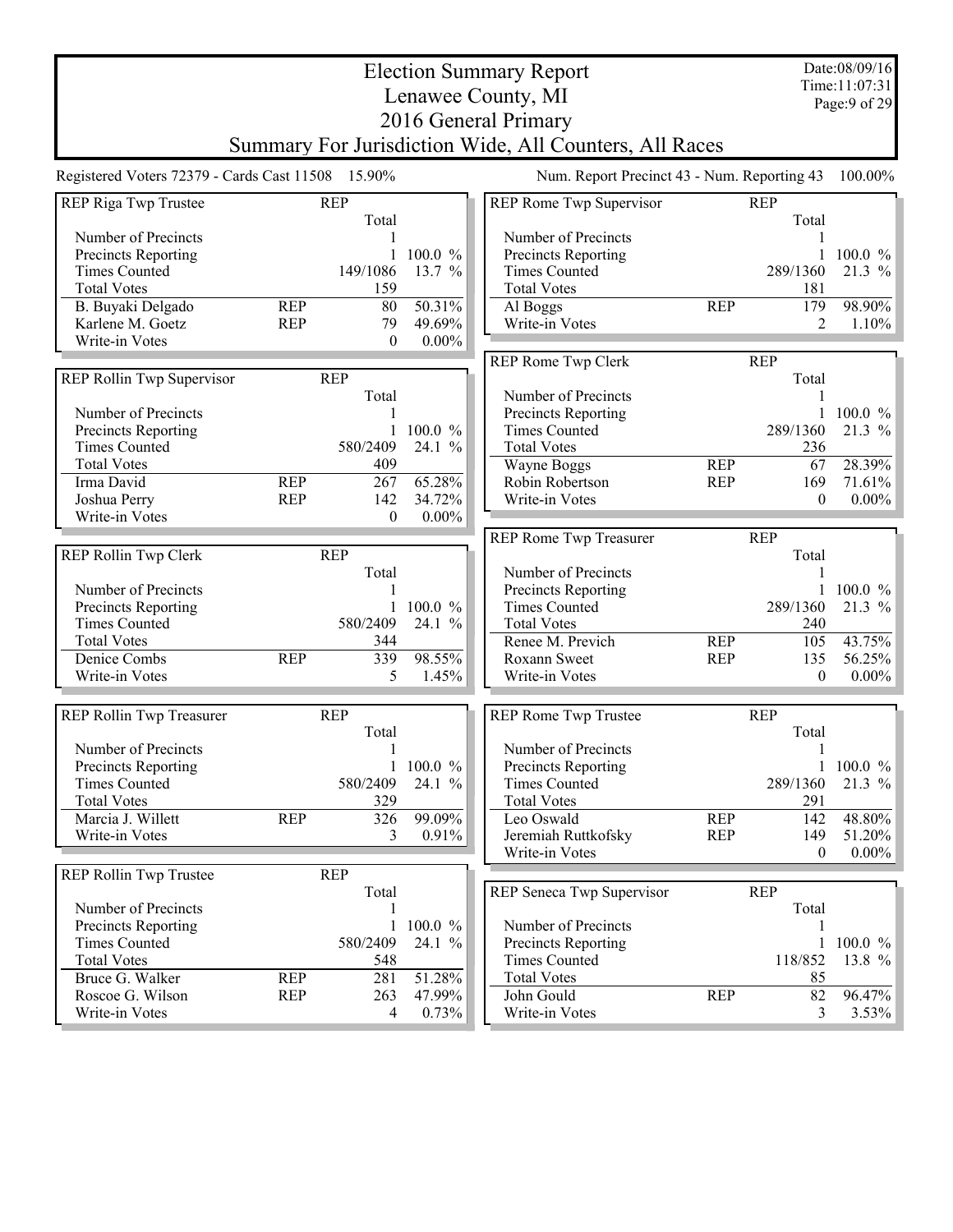|                                                   |               |                   | <b>Election Summary Report</b>                         |            |                | Date:08/09/16<br>Time:11:07:31 |
|---------------------------------------------------|---------------|-------------------|--------------------------------------------------------|------------|----------------|--------------------------------|
|                                                   |               |                   | Lenawee County, MI                                     |            |                | Page: 10 of 29                 |
|                                                   |               |                   | 2016 General Primary                                   |            |                |                                |
|                                                   |               |                   | Summary For Jurisdiction Wide, All Counters, All Races |            |                |                                |
| Registered Voters 72379 - Cards Cast 11508 15.90% |               |                   | Num. Report Precinct 43 - Num. Reporting 43            |            |                | $100.00\%$                     |
| REP Seneca Twp Clerk                              | <b>REP</b>    |                   | REP Tecumseh Twp Trustee                               |            | <b>REP</b>     |                                |
| Number of Precincts                               | Total         |                   | Number of Precincts                                    |            | Total          |                                |
| Precincts Reporting                               |               | $100.0 \%$        | Precincts Reporting                                    |            |                | $100.0 \%$                     |
| <b>Times Counted</b>                              | 118/852       | 13.8 %            | <b>Times Counted</b>                                   |            | 228/1710       | 13.3 %                         |
| <b>Total Votes</b>                                | 82            |                   | <b>Total Votes</b>                                     |            | 247            |                                |
| Allison R. Ott<br><b>REP</b>                      |               | 82 100.00%        | Michael Feight                                         | <b>REP</b> | 125            | 50.61%                         |
| Write-in Votes                                    | $\mathbf{0}$  | $0.00\%$          | Patricia L. Lamb                                       | <b>REP</b> | 119            | 48.18%                         |
|                                                   |               |                   | Write-in Votes                                         |            | 3              | 1.21%                          |
| REP Seneca Twp Treasurer                          | <b>REP</b>    |                   |                                                        |            |                |                                |
|                                                   | Total         |                   | REP Woodstock Twp Supervisor                           |            | <b>REP</b>     |                                |
| Number of Precincts                               |               |                   |                                                        |            | Total          |                                |
| Precincts Reporting                               |               | $100.0 \%$        | Number of Precincts                                    |            |                |                                |
| <b>Times Counted</b>                              | 118/852       | 13.8 %            | Precincts Reporting                                    |            | $\overline{2}$ | $100.0 \%$                     |
| <b>Total Votes</b>                                | 96            |                   | <b>Times Counted</b>                                   |            | 462/2907       | 15.9 %                         |
| Marie Meinke<br><b>REP</b>                        | 34            | 35.42%            | <b>Total Votes</b>                                     |            | 243            |                                |
| Anna M. Simpkins<br><b>REP</b>                    | 62            | 64.58%            | Matt SeGraves                                          | <b>REP</b> | 242            | 99.59%                         |
| Write-in Votes                                    | $\theta$      | $0.00\%$          | Write-in Votes                                         |            | 1              | 0.41%                          |
|                                                   |               |                   |                                                        |            |                |                                |
| REP Seneca Twp Trustee                            | <b>REP</b>    |                   | REP Woodstock Twp Clerk                                |            | <b>REP</b>     |                                |
|                                                   | Total         |                   |                                                        |            | Total          |                                |
| Number of Precincts                               |               |                   | Number of Precincts                                    |            | 2              |                                |
| Precincts Reporting<br><b>Times Counted</b>       | 118/852       | 100.0 %<br>13.8 % | Precincts Reporting<br><b>Times Counted</b>            |            | 462/2907       | 2 100.0 %<br>15.9 %            |
| <b>Total Votes</b>                                | 149           |                   | <b>Total Votes</b>                                     |            | 220            |                                |
| Donald Emmons<br><b>REP</b>                       | 76            | 51.01%            | Chari Cure                                             | <b>REP</b> | 219            | 99.55%                         |
| Chris White<br><b>REP</b>                         | 72            | 48.32%            | Write-in Votes                                         |            | 1              | 0.45%                          |
| Write-in Votes                                    | -1            | 0.67%             |                                                        |            |                |                                |
|                                                   |               |                   | REP Woodstock Twp Treasurer                            |            | <b>REP</b>     |                                |
| REP Tecumseh Twp Supervisor                       | <b>REP</b>    |                   |                                                        |            | Total          |                                |
|                                                   | Total         |                   | Number of Precincts                                    |            | 2              |                                |
| Number of Precincts                               |               |                   | Precincts Reporting                                    |            | 2              | $100.0 \%$                     |
| Precincts Reporting                               |               | 1 100.0 $\%$      | <b>Times Counted</b>                                   |            |                | 462/2907 15.9 %                |
| <b>Times Counted</b>                              | 228/1710      | 13.3 %            | <b>Total Votes</b>                                     |            | 13             |                                |
| <b>Total Votes</b>                                | 145           |                   | Write-in Votes                                         |            |                | 13 100.00%                     |
| <b>REP</b><br>Curtis L. Brown                     | 144           | 99.31%            |                                                        |            |                |                                |
| Write-in Votes                                    | 1             | $0.69\%$          | REP Woodstock Twp Trustee                              |            | <b>REP</b>     |                                |
|                                                   |               |                   |                                                        |            | Total          |                                |
| REP Tecumseh Twp Clerk                            | <b>REP</b>    |                   | Number of Precincts                                    |            |                |                                |
|                                                   | Total         |                   | Precincts Reporting                                    |            |                | 2 100.0 $\%$                   |
| Number of Precincts                               |               |                   | <b>Times Counted</b>                                   |            | 462/2907       | 15.9 $%$                       |
| Precincts Reporting                               |               | 100.0 %           | <b>Total Votes</b>                                     |            | 349            |                                |
| <b>Times Counted</b>                              | 228/1710      | 13.3 %            | Randy Kennard                                          | <b>REP</b> | 178            | 51.00%                         |
| <b>Total Votes</b>                                | 142           |                   | Michael Vischer                                        | <b>REP</b> | 170            | 48.71%                         |
| Gerald Coulter<br><b>REP</b>                      | 141           | 99.30%            | Write-in Votes                                         |            | 1              | $0.29\%$                       |
| Write-in Votes                                    | 1             | 0.70%             |                                                        |            |                |                                |
|                                                   |               |                   |                                                        |            |                |                                |
| REP Tecumseh Twp Treasurer                        | <b>REP</b>    |                   |                                                        |            |                |                                |
|                                                   | Total         |                   |                                                        |            |                |                                |
| Number of Precincts                               |               |                   |                                                        |            |                |                                |
| Precincts Reporting<br><b>Times Counted</b>       | 1<br>228/1710 | 100.0 %<br>13.3 % |                                                        |            |                |                                |
| <b>Total Votes</b>                                | 143           |                   |                                                        |            |                |                                |
| Rick L. Bunch<br><b>REP</b>                       | 141           | 98.60%            |                                                        |            |                |                                |
| Write-in Votes                                    | 2             | 1.40%             |                                                        |            |                |                                |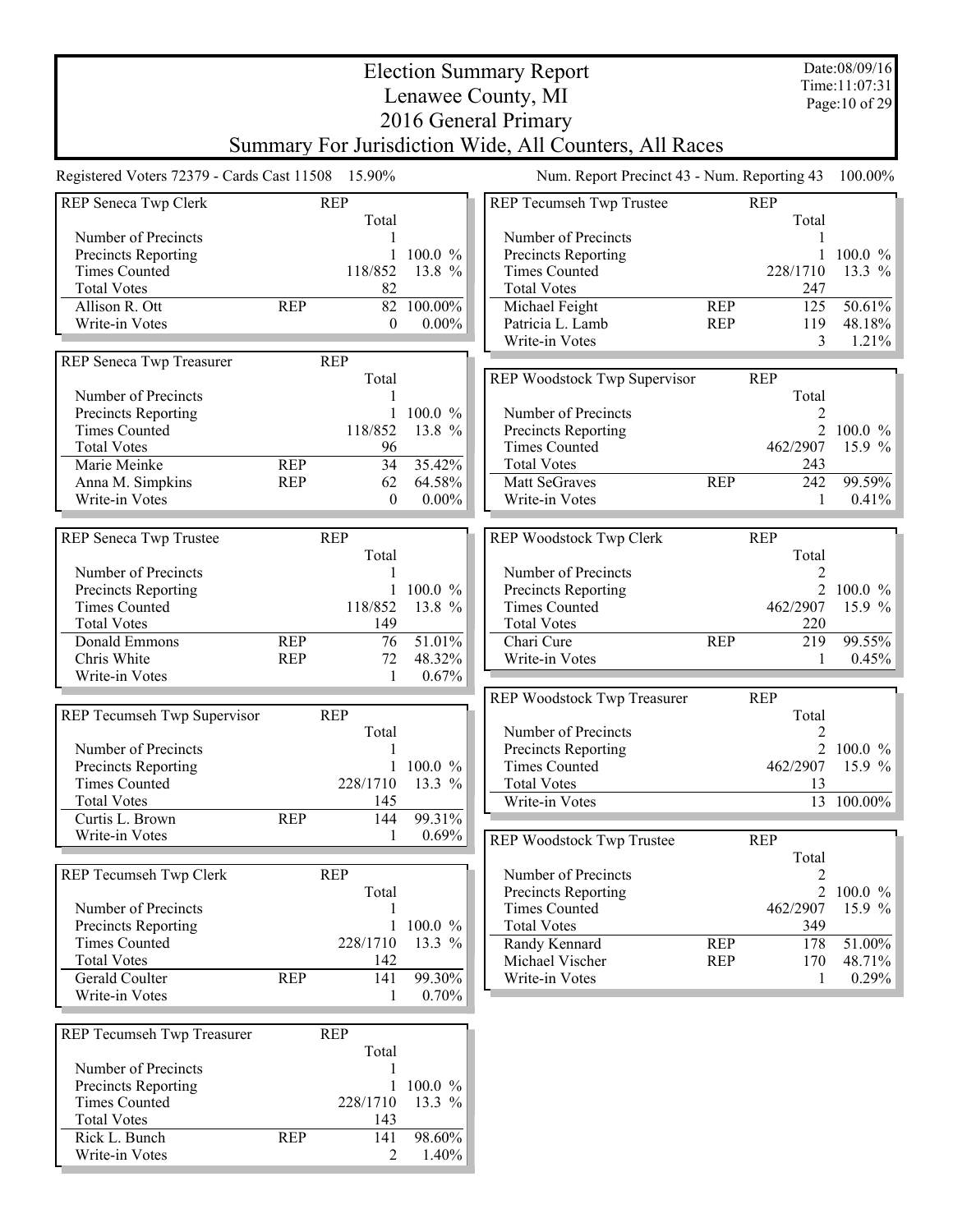Election Summary Report Lenawee County, MI 2016 General Primary Summary For Jurisdiction Wide, All Counters, All Races Date:08/09/16 Time:11:07:31 Page:11 of 29 Registered Voters 72379 - Cards Cast 11508 15.90% Num. Report Precinct 43 - Num. Reporting 43 100.00% REP C Adrian 1 Delegate REP Total Number of Precincts 1 Precincts Reporting 1 100.0 % Times Counted 315/2277 13.8 % Total Votes 157 Edward A. Courington<br>
William D. Hoffman<br>
REP 57 36.31% William D. Hoffman REP 57 36.31%<br>Miguel Irizarry REP 48 30.57% Miguel Irizarry REP 48 30.57%<br>Write-in Votes 0 0.00% Write-in Votes 0.000 REP C Adrian 2 Delegate REP Total Number of Precincts<br>
Precincts Reporting<br>
1 100.0 % Precincts Reporting Times Counted 156/2232 7.0 % Total Votes 59 Russell Paul Stewart REP 59 100.00% Write-in Votes  $0 \t 0.00\%$ REP C Adrian 3 Delegate REP Total Number of Precincts<br>
Precincts Reporting<br>
1 100.0 % Precincts Reporting Times Counted 161/2173 7.4 % Total Votes 8<br>Write-in Votes 8 100.00% Write-in Votes REP C Adrian 4 Delegate REP Total Number of Precincts<br>
Precincts Reporting<br>
1 100.0 % Precincts Reporting 1 100.0 %<br>Times Counted 554/2390 23.2 % Times Counted 554/2390 Total Votes 1090 Colleen Averill REP 236 21.65%<br>Barbara J. Hall REP 195 17.89% Barbara J. Hall REP 195 Richard L. Hall REP 202 18.53% Ashley Hutchison REP 233 21.38%<br>Charles L. Moore, Jr REP 217 19.91% Charles L. Moore, Jr REP 217 19.91% Write-in Votes 7 0.64% REP C Adrian 5 Delegate REP Total Number of Precincts<br>
Precincts Reporting
1 100.0 % Precincts Reporting 1 100.0 %<br>Times Counted 384/2536 15.1 % Times Counted Total Votes 275 Betty Burinda<br>
Teresa L. Swindle<br>
REP 138 50.18% Teresa L. Swindle REP 138 Write-in Votes 4 1.45% REP C Adrian 6 Delegate REP Total Number of Precincts 1 Precincts Reporting 1 100.0 % Times Counted 355/2482 14.3 % Total Votes 556 Stephen Buckland REP 110 19.78%<br>David G. Coy REP 112 20.14% David G. Coy **REP** 112 20.14%<br>
Donia Perez REP 111 19.96% Donia Perez REP 111 19.96%<br>
Devin Stevens REP 110 19.78% Devin Stevens REP 110 19.78%<br>Carol D. Varner REP 110 19.78% Carol D. Varner REP 110 19.78%<br>Write-in Votes 8 0.54% Write-in Votes REP C Hudson 1 Delegate REP Total Number of Precincts<br>
Precincts Reporting
1 100.0 % Precincts Reporting 1 100.0 %<br>Times Counted 209/1548 13.5 % Times Counted Total Votes 335 Mary Kaczor **REP** 111 33.13%<br>Robert R. Kaczor **REP** 108 32.24% Robert R. Kaczor REP 108 32.24% Robert R. Kaczor, Jr REP 110 32.84% Write-in Votes 6 REP C Morenci 1 Delegate REP Total Number of Precincts<br>
Precincts Reporting
1 100.0 % Precincts Reporting 1 100.0 %<br>Times Counted 177/1671 10.6 % Times Counted Total Votes 178 Charles Butler REP 64 35.96%<br>Cassie Connin REP 59 33.15% Cassie Connin REP 59 33.15%<br>Chipper Connin REP 55 30.90% Chipper Connin REP 55 30.90%<br>Write-in Votes 0 0.00% Write-in Votes REP C Tecumseh 1 Delegate REP Total Number of Precincts<br>
Precincts Reporting
1 100.0 % Precincts Reporting Times Counted 313/1626 19.2 % Total Votes 218 Bill Easton REP 98 44.95% Robert L. Taylor REP 113 51.83% Write-in Votes 7 3.21% REP C Tecumseh 2 Delegate REP Total Number of Precincts<br>
Precincts Reporting
1 100.0 % Precincts Reporting Times Counted 279/1518 18.4 % Total Votes 217 Values Anderson<br>
Elizabeth Freese REP 118 54.38%<br>
REP 97 44.70% Elizabeth Freese REP 97 44.70%<br>Write-in Votes 2 0.92%

Write-in Votes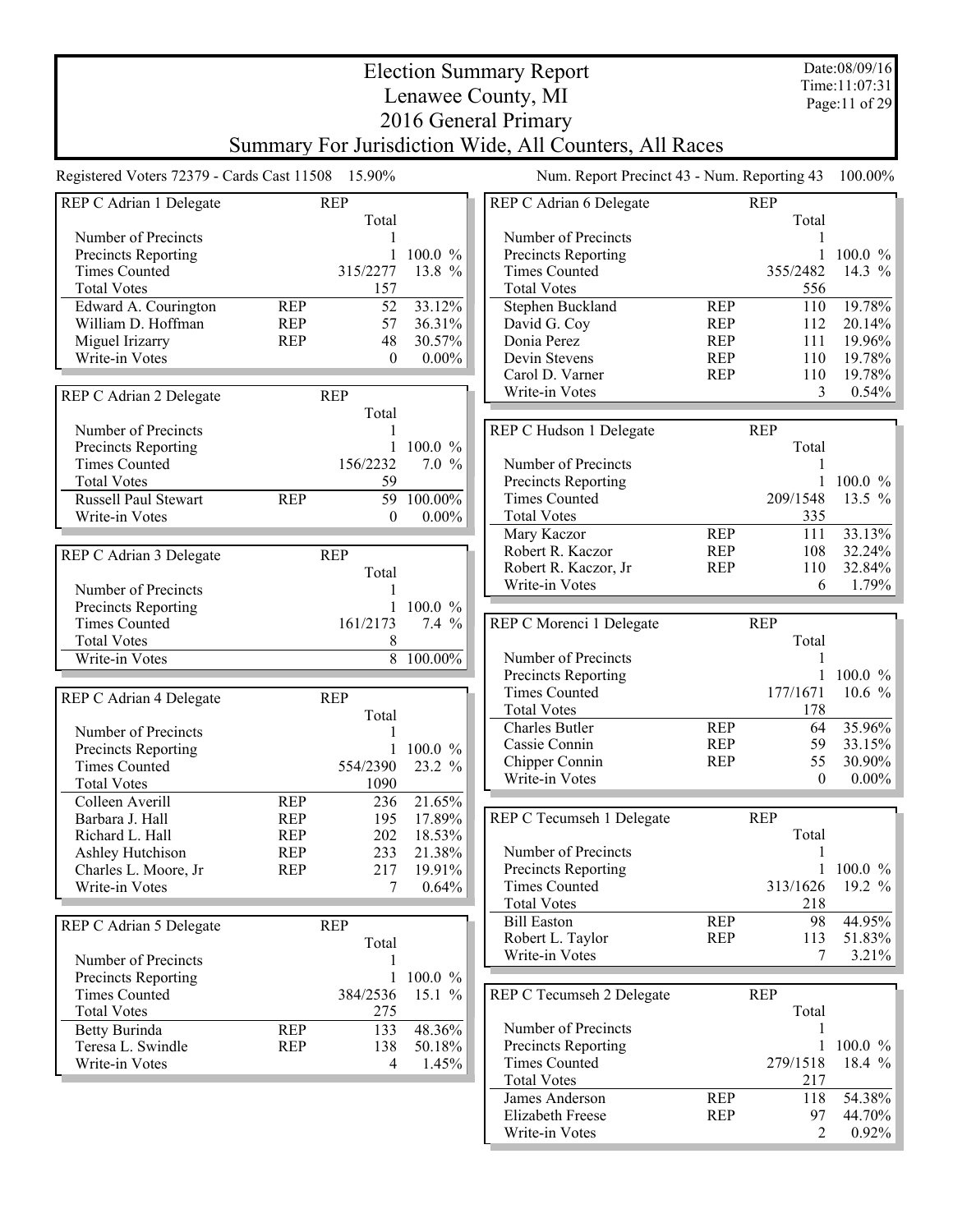Date:08/09/16 Time:11:07:31 Page:12 of 29

## Election Summary Report Lenawee County, MI 2016 General Primary Summary For Jurisdiction Wide, All Counters, All Races

Registered Voters 72379 - Cards Cast 11508 15.90% Num. Report Precinct 43 - Num. Reporting 43 100.00%

| REP C Tecumseh 3 Delegate |            | <b>REP</b> |              | REP Blissfield 2 Delegate |            | <b>REP</b>   |            |
|---------------------------|------------|------------|--------------|---------------------------|------------|--------------|------------|
|                           |            | Total      |              |                           |            | Total        |            |
| Number of Precincts       |            |            |              | Number of Precincts       |            | 1            |            |
| Precincts Reporting       |            |            | 1 100.0 $%$  | Precincts Reporting       |            | $\mathbf{1}$ | $100.0 \%$ |
| <b>Times Counted</b>      |            | 191/1577   | 12.1%        | <b>Times Counted</b>      |            | 427/2413     | 17.7 %     |
| <b>Total Votes</b>        |            | 21         |              | <b>Total Votes</b>        |            | 1094         |            |
| Write-in Votes            |            |            | 21 100.00%   | Charles Cory              | <b>REP</b> | 199          | 18.19%     |
|                           |            |            |              | Robert M. Eardley         | <b>REP</b> | 148          | 13.53%     |
| REP C Tecumseh 4 Delegate |            | <b>REP</b> |              | Jeannette Eckles          | <b>REP</b> | 163          | 14.90%     |
|                           |            | Total      |              | Jerry E. Roessler         | <b>REP</b> | 193          | 17.64%     |
| Number of Precincts       |            |            |              | <b>Bob Valdez</b>         | <b>REP</b> | 212          | 19.38%     |
|                           |            |            |              | <b>Timothy Watters</b>    | <b>REP</b> | 173          | 15.81%     |
| Precincts Reporting       |            | 1          | 100.0 %      | Write-in Votes            |            | 6            | 0.55%      |
| <b>Times Counted</b>      |            | 239/1714   | 13.9 %       |                           |            |              |            |
| <b>Total Votes</b>        |            | 173        |              |                           |            |              |            |
| Dan Tomell                | <b>REP</b> | 83         | 47.98%       | REP Cambridge 1 Delegate  |            | <b>REP</b>   |            |
| Laura Tomell              | <b>REP</b> | 80         | 46.24%       |                           |            | Total        |            |
| Write-in Votes            |            | 10         | 5.78%        | Number of Precincts       |            | 1            |            |
|                           |            |            |              | Precincts Reporting       |            | 1            | $100.0 \%$ |
| REP Adrian 1 Delegate     |            | <b>REP</b> |              | <b>Times Counted</b>      |            | 340/1709     | 19.9 %     |
|                           |            | Total      |              | <b>Total Votes</b>        |            | 304          |            |
| Number of Precincts       |            |            |              | Mary McNally              | <b>REP</b> | 152          | 50.00%     |
|                           |            |            | 1 100.0 $%$  | Michele J. Rawson         | <b>REP</b> | 146          | 48.03%     |
| Precincts Reporting       |            |            |              | Write-in Votes            |            | 6            | 1.97%      |
| <b>Times Counted</b>      |            | 657/2512   | 26.2 %       |                           |            |              |            |
| <b>Total Votes</b>        |            | 2464       |              |                           |            |              |            |
| Jim Koehn                 | <b>REP</b> | 319        | 12.95%       | REP Cambridge 2 Delegate  |            | <b>REP</b>   |            |
| Stephen R. May            | <b>REP</b> | 281        | 11.40%       |                           |            | Total        |            |
| Tina L. May               | <b>REP</b> | 256        | 10.39%       | Number of Precincts       |            | 1            |            |
| Paul R. Palpant           | <b>REP</b> | 306        | 12.42%       | Precincts Reporting       |            | 1            | $100.0 \%$ |
| Marilyn Sayler            | <b>REP</b> | 248        | 10.06%       | <b>Times Counted</b>      |            | 252/1552     | 16.2 $%$   |
| Alice M. Staples          | <b>REP</b> | 230        | 9.33%        | <b>Total Votes</b>        |            | 184          |            |
| James M. Yeutter          | <b>REP</b> | 275        | 11.16%       | Kathleen Marsh Hayes      | <b>REP</b> | 104          | 56.52%     |
| Jeffrey A. Yeutter        | <b>REP</b> | 270        | 10.96%       | Dustin Krasny             | <b>REP</b> | 78           | 42.39%     |
| Kristine M. Yeutter       | <b>REP</b> | 266        | 10.80%       | Write-in Votes            |            | 2            | 1.09%      |
| Write-in Votes            |            | 13         | 0.53%        |                           |            |              |            |
|                           |            |            |              |                           |            |              |            |
|                           |            |            |              | REP Cambridge 3 Delegate  |            | <b>REP</b>   |            |
| REP Adrian 2 Delegate     |            | <b>REP</b> |              |                           |            | Total        |            |
|                           |            | Total      |              | Number of Precincts       |            | 1            |            |
| Number of Precincts       |            |            |              | Precincts Reporting       |            |              | $100.0 \%$ |
| Precincts Reporting       |            |            | 1 100.0 $\%$ | <b>Times Counted</b>      |            | 194/1223     | 15.9 $%$   |
| Times Counted             |            | 435/2426   | $17.9 \%$    | <b>Total Votes</b>        |            | 207          |            |
| <b>Total Votes</b>        |            | 651        |              | Jeff Hubbard              | <b>REP</b> | 96           | 46.38%     |
| Rex Corbin                | <b>REP</b> | 167        | 25.65%       | Lawrence L Salliotte      | <b>REP</b> | 52           | 25.12%     |
| Gary W. Smelser           | <b>REP</b> | 155        | 23.81%       | Joan Weaver               | <b>REP</b> | 59           | 28.50%     |
| Barbara Vaught            | <b>REP</b> | 162        | 24.88%       | Write-in Votes            |            | $\mathbf{0}$ | $0.00\%$   |
| <b>Richard Vaught</b>     | <b>REP</b> | 150        | 23.04%       |                           |            |              |            |
| Write-in Votes            |            |            |              |                           |            |              |            |
|                           |            | 17         | 2.61%        |                           |            |              |            |
|                           |            |            |              |                           |            |              |            |
| REP Blissfield 1 Delegate |            | <b>REP</b> |              |                           |            |              |            |
|                           |            | Total      |              |                           |            |              |            |
| Number of Precincts       |            |            |              |                           |            |              |            |
| Precincts Reporting       |            | 1          | 100.0 %      |                           |            |              |            |
| <b>Times Counted</b>      |            | 113/496    | 22.8 %       |                           |            |              |            |
| <b>Total Votes</b>        |            | 68         |              |                           |            |              |            |
| Natalia Ermakov           | <b>REP</b> | 66         | 97.06%       |                           |            |              |            |
| Write-in Votes            |            | 2          | 2.94%        |                           |            |              |            |
|                           |            |            |              |                           |            |              |            |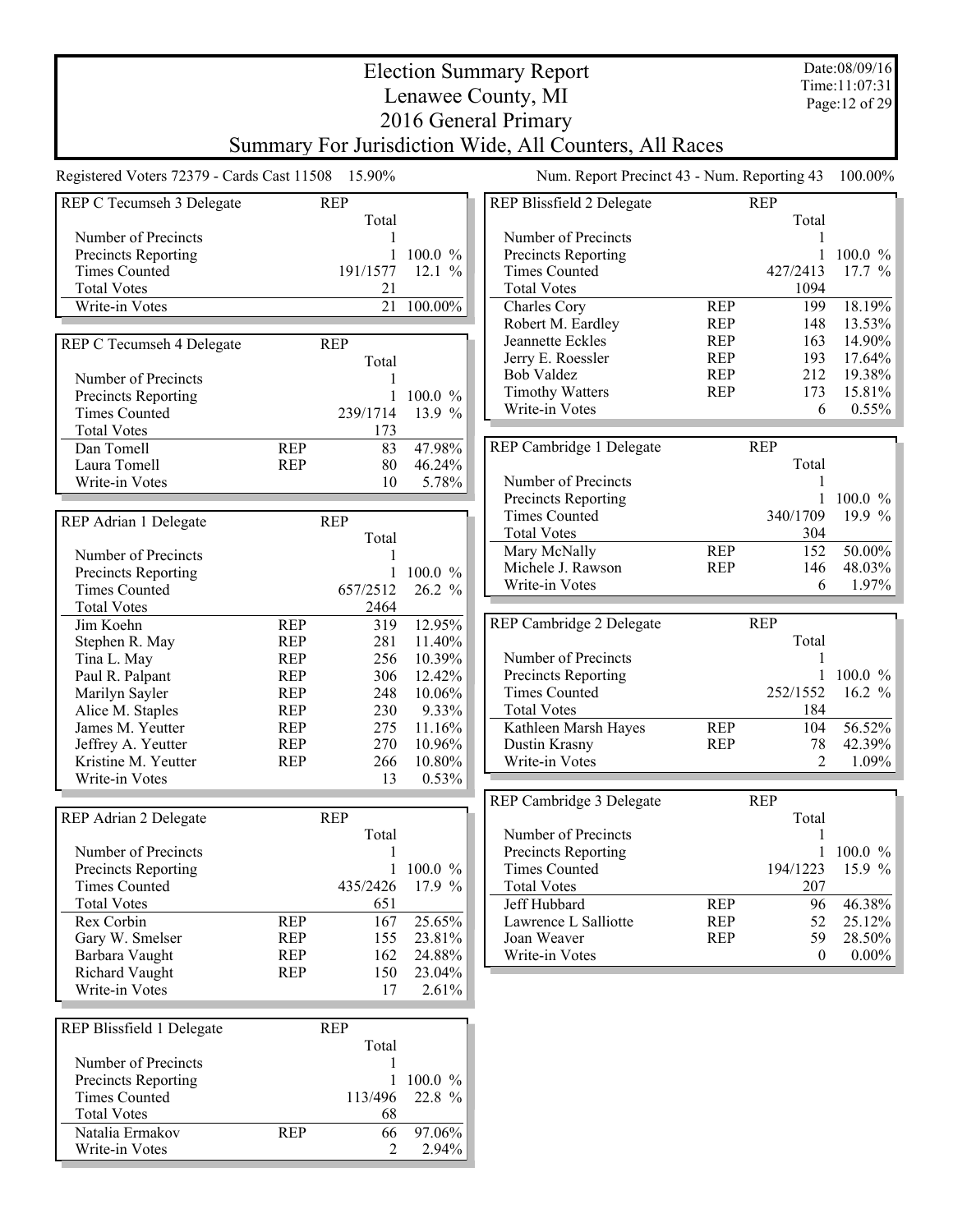Election Summary Report Lenawee County, MI 2016 General Primary Summary For Jurisdiction Wide, All Counters, All Races Date:08/09/16 Time:11:07:31 Page:13 of 29 Registered Voters 72379 - Cards Cast 11508 15.90% Num. Report Precinct 43 - Num. Reporting 43 100.00% REP Clinton 1 Delegate REP Total Number of Precincts 1 Precincts Reporting 1 100.0 % Times Counted 133/990 13.4 % Total Votes 272 Beth A. Dusseau REP 59 21.69%<br>Allen K. Graham REP 49 18.01% Allen K. Graham REP 49 18.01%<br>
Jack Emil Kovalski REP 51 18.75% Jack Emil Kovalski REP 51 18.75% Leslie Ann Kovalski<br>
Chris E. Wittenbach<br>
REP 23 26.84% Chris E. Wittenbach REP 73 26.84%<br>Write-in Votes 0 0.00% Write-in Votes REP Clinton 2 Delegate REP Total Number of Precincts<br>
Precincts Reporting<br>
1 100.0 % Precincts Reporting 1 100.0 %<br>Times Counted 186/1792 10.4 % Times Counted Total Votes 7<br>Write-in Votes 7 100.00% Write-in Votes REP Deerfield 1 Delegate REP Total Number of Precincts<br>
Precincts Reporting<br>
1 100.0 % Precincts Reporting 1 100.0 %<br>Times Counted 134/1097 12.2 % Times Counted 134/1097<br>Total Votes 0 **Total Votes** Write-in Votes 0 N/A REP Dover 1 Delegate REP Total Number of Precincts<br>
Precincts Reporting<br>
1 100.0 % Precincts Reporting 1 100.0 %<br>Times Counted 201/1237 16.2 % Times Counted 201/1237 Total Votes 489 Brad Brockway REP 69 14.11%<br>Michelle Gray REP 60 12.27% Michelle Gray REP 60 Nancy Jenkins REP 145 29.65% Betty L. Potes REP 43 8.79% John A. Weidmayer REP 89 18.20% Renee M. Weidmayer REP 83 16.97% Write-in Votes 0 0.00% REP Fairfield 1 Delegate REP Total Number of Precincts 1 Precincts Reporting 1 100.0 %<br>Times Counted 198/1280 15.5 % Times Counted Total Votes 457 REP Franklin 1 Delegate REP Total Number of Precincts 1 Precincts Reporting 1 100.0 % Times Counted 350/2371 14.8 % Total Votes 1141 Ponna K. Budde REP 109 9.55%<br>James Budde REP 111 9.73% Values Budde<br>
Ana Coba<br>
REP 107 9.38% Ana Coba REP 107 9.38% Kathleen Klumpp REP 119 10.43%<br>Marlin Klumpp REP 108 9.47% Marlin Klumpp **REP** 108 9.47%<br>
Linda K. Posa **REP** 110 9.64% Linda K. Posa REP 110 9.64% Louis A. Posa **REP** 98<br>
Daniel VanValkenburg REP 166 Daniel VanValkenburg<br>
Sue Whitehead
REP
166 14.55%
REP
166 14.55% Sue Whitehead REP 212 18.58%<br>Write-in Votes 1 0.09% Write-in Votes 1 REP Hudson 1 Delegate REP Total Number of Precincts<br>
Precincts Reporting
1 100.0 % Precincts Reporting Times Counted 191/1223 15.6 % Total Votes 5 Write-in Votes 5 100.00% REP Macon 1 Delegate REP Total Number of Precincts<br>
Precincts Reporting
1 100.0 % Precincts Reporting Times Counted 192/1061 18.1 % **Total Votes** Write-in Votes 5 100.00% REP Madison 1 Delegate REP Total Number of Precincts<br>
Precincts Reporting
1 100.0 % Precincts Reporting 1 100.0 %<br>Times Counted 233/1964 11.9 % Times Counted Total Votes 195 Theodore Dusseau REP 97 49.74% Carol A. Greenwald REP 94 48.21% Write-in Votes 4 2.05%

Dave Bruce REP 98 21.44%<br>
Larry Keck REP 134 29.32% Larry Keck REP 134 29.32%<br>Ronda Keck REP 125 27.35% Ronda Keck REP 125 27.35%<br>Rebecca Scott REP 99 21.66% Rebecca Scott REP 99 21.66%<br>Write-in Votes 1 0.22%

Write-in Votes 1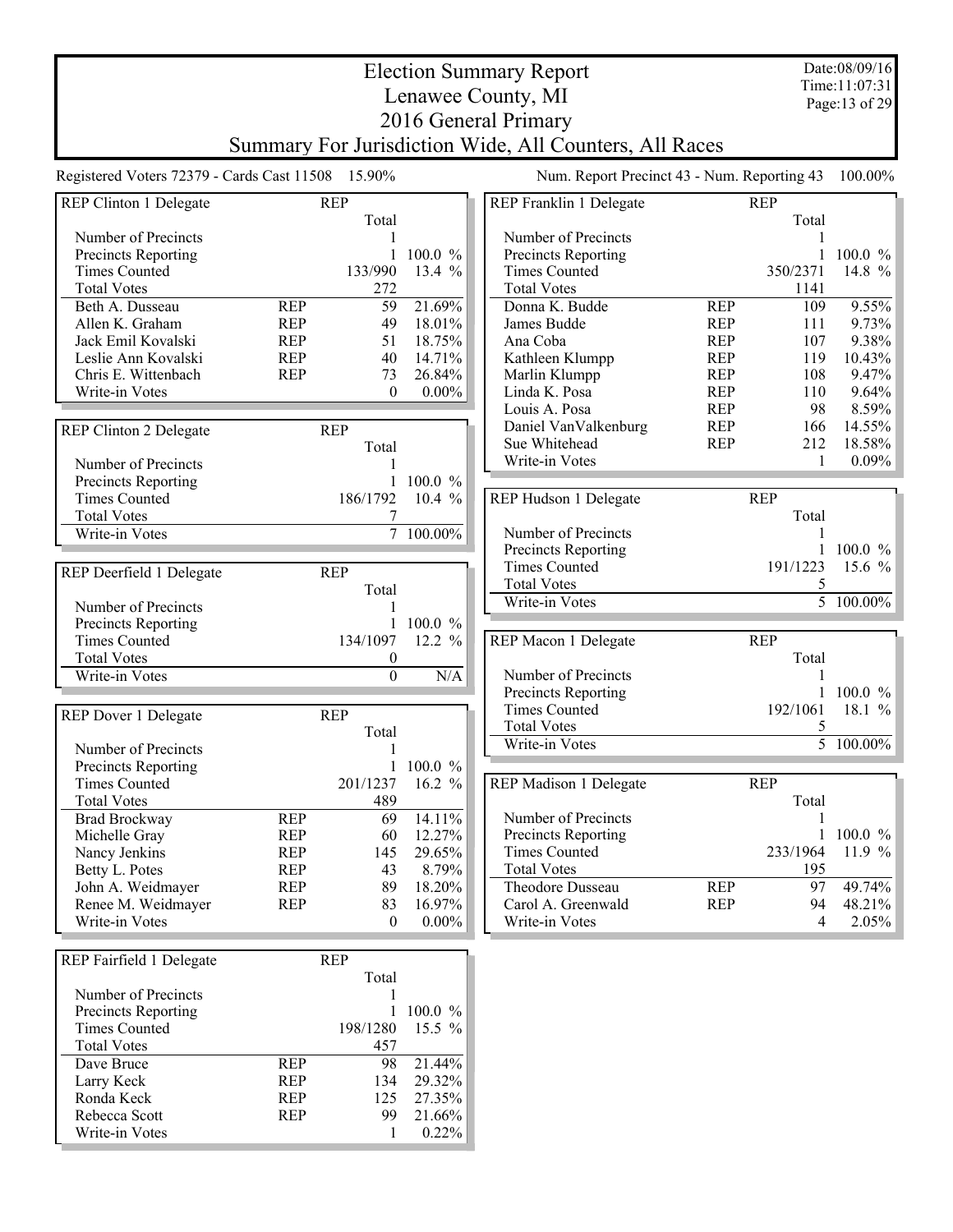Date:08/09/16 Time:11:07:31 Page:14 of 29

## Election Summary Report Lenawee County, MI 2016 General Primary Summary For Jurisdiction Wide, All Counters, All Races

| Registered Voters 72379 - Cards Cast 11508 15.90% |            |                 |                                       | Num. Report Precinct 43 - Num. Reporting 43 100.00% |            |              |             |
|---------------------------------------------------|------------|-----------------|---------------------------------------|-----------------------------------------------------|------------|--------------|-------------|
| <b>REP Madison 2 Delegate</b>                     | <b>REP</b> |                 |                                       | REP Raisin 1 Delegate                               |            | <b>REP</b>   |             |
|                                                   |            | Total           |                                       |                                                     |            | Total        |             |
| Number of Precincts                               |            |                 |                                       | Number of Precincts                                 |            | 1            |             |
| Precincts Reporting                               |            |                 | 100.0 %                               | Precincts Reporting                                 |            | 1            | 100.0 %     |
| <b>Times Counted</b>                              | 367/1470   |                 | 25.0 %                                | <b>Times Counted</b>                                |            | 409/3161     | 12.9 %      |
| <b>Total Votes</b>                                |            | 850             |                                       | <b>Total Votes</b>                                  |            | 703          |             |
| Kevin R. King                                     | <b>REP</b> | 139             | $16.35\%$                             | Gordon Comfort                                      | <b>REP</b> | 173          | 24.61%      |
| Lorraine K. King                                  | <b>REP</b> | 117             | 13.76%                                | Marjorie Comfort                                    | <b>REP</b> | 170          | 24.18%      |
| James P. Miller                                   | <b>REP</b> | 129             | 15.18%                                | Jim Cottrell                                        | <b>REP</b> | 190          | 27.03%      |
| Michelle D. Miller                                | <b>REP</b> | 118             | 13.88%                                | Margie Cottrell                                     | <b>REP</b> | 160          | 22.76%      |
| Janet Moden                                       | <b>REP</b> | 154             | 18.12%                                | Write-in Votes                                      |            | 10           | 1.42%       |
| Lane Nickols                                      | <b>REP</b> | 96              | 11.29%                                |                                                     |            |              |             |
| Sherril Mills Roney                               | <b>REP</b> | 96              | 11.29%                                | REP Raisin 2 Delegate                               |            | <b>REP</b>   |             |
| Write-in Votes                                    |            | 1               | 0.12%                                 |                                                     |            | Total        |             |
|                                                   |            |                 |                                       | Number of Precincts                                 |            |              |             |
| <b>REP Madison 3 Delegate</b>                     | <b>REP</b> |                 |                                       | Precincts Reporting                                 |            | $\mathbf{1}$ | 100.0 %     |
|                                                   |            | Total           |                                       | <b>Times Counted</b>                                |            | 349/2651     | 13.2 %      |
| Number of Precincts                               |            |                 |                                       | <b>Total Votes</b>                                  |            | 441          |             |
| Precincts Reporting                               |            |                 | 100.0 %                               | <b>Ashley Gerrity</b>                               | <b>REP</b> | 147          | 33.33%      |
| <b>Times Counted</b>                              | 314/1304   |                 | 24.1 %                                | Amanda Mauricio                                     | <b>REP</b> | 140          | 31.75%      |
| <b>Total Votes</b>                                |            | 31              |                                       | <b>Steve Wallis</b>                                 | <b>REP</b> | 141          | 31.97%      |
| Write-in Votes                                    |            |                 | $\overline{31}$ $\overline{100.00\%}$ | Write-in Votes                                      |            | 13           | 2.95%       |
|                                                   |            |                 |                                       |                                                     |            |              |             |
| REP Medina 1 Delegate                             | <b>REP</b> |                 |                                       | REP Ridgeway 1 Delegate                             |            | <b>REP</b>   |             |
|                                                   |            | Total           |                                       |                                                     |            | Total        |             |
| Number of Precincts                               |            |                 |                                       | Number of Precincts                                 |            |              |             |
| Precincts Reporting                               |            |                 | 1 100.0 $%$                           | Precincts Reporting                                 |            |              | 1 100.0 $%$ |
| <b>Times Counted</b>                              |            | 104/868         | 12.0%                                 | <b>Times Counted</b>                                |            | 166/1121     | 14.8 %      |
| <b>Total Votes</b>                                |            | 11              |                                       | <b>Total Votes</b>                                  |            |              |             |
| Write-in Votes                                    |            | $\overline{11}$ | $100.00\%$                            | Write-in Votes                                      |            | $\mathbf{1}$ | 100.00%     |
|                                                   |            |                 |                                       |                                                     |            |              |             |
| REP Ogden 1 Delegate                              | <b>REP</b> |                 |                                       | REP Riga 1 Delegate                                 |            | <b>REP</b>   |             |
|                                                   |            | Total           |                                       |                                                     |            | Total        |             |
| Number of Precincts                               |            |                 |                                       | Number of Precincts                                 |            |              |             |
| Precincts Reporting                               |            |                 | 100.0 %                               | Precincts Reporting                                 |            | 1            | 100.0 %     |
| <b>Times Counted</b>                              | 127/745    |                 | 17.0 %                                | <b>Times Counted</b>                                |            | 149/1086     | 13.7 %      |
| <b>Total Votes</b>                                |            | 148             |                                       | <b>Total Votes</b>                                  |            | 238          |             |
| Kenneth Staup                                     | <b>REP</b> | 70              | 47.30%                                | Carol J. Knoblauch                                  | <b>REP</b> | 72           | 30.25%      |
| Joshua Van Camp                                   | <b>REP</b> | 71              | 47.97%                                | Robert P. Knoblauch                                 | <b>REP</b> | 77           | 32.35%      |
| Write-in Votes                                    |            | 7               | 4.73%                                 | Rebecca D. Sayler                                   | <b>REP</b> | 83           | 34.87%      |
|                                                   |            |                 |                                       | Write-in Votes                                      |            | 6            | 2.52%       |
| REP Palmyra 1 Delegate                            | <b>REP</b> |                 |                                       |                                                     |            |              |             |
|                                                   |            | Total           |                                       | REP Rollin 1 Delegate                               |            | <b>REP</b>   |             |
| Number of Precincts                               |            |                 |                                       |                                                     |            | Total        |             |
| Precincts Reporting                               |            | 1               | 100.0 %                               | Number of Precincts                                 |            |              |             |
| <b>Times Counted</b>                              | 277/1645   |                 | 16.8 %                                | Precincts Reporting                                 |            | $\mathbf{1}$ | 100.0 %     |
| <b>Total Votes</b>                                |            | 705             |                                       | <b>Times Counted</b>                                |            | 580/2409     | 24.1 %      |
| Kathy Eisenmann                                   | <b>REP</b> | 145             | 20.57%                                | <b>Total Votes</b>                                  |            | 1081         |             |
| Thomas Eisenmann                                  | <b>REP</b> | 142             | 20.14%                                | Emma Jenkins                                        | <b>REP</b> | 247          | 22.85%      |
| Galen Engel                                       | <b>REP</b> | 138             | 19.57%                                | Andi Langenderfer                                   | <b>REP</b> | 198          | 18.32%      |
| Sydney Ann Engel                                  | <b>REP</b> | 140             | 19.86%                                | <b>Bill Langenderfer</b>                            | <b>REP</b> | 203          | 18.78%      |
| Glenn C. Richards                                 | <b>REP</b> | 138             | 19.57%                                | Cheryl Petersen                                     | <b>REP</b> | 222          | 20.54%      |
| Write-in Votes                                    |            | 2               | 0.28%                                 | Chuck Petersen                                      | <b>REP</b> | 209          | 19.33%      |
|                                                   |            |                 |                                       | Write-in Votes                                      |            | 2            | 0.19%       |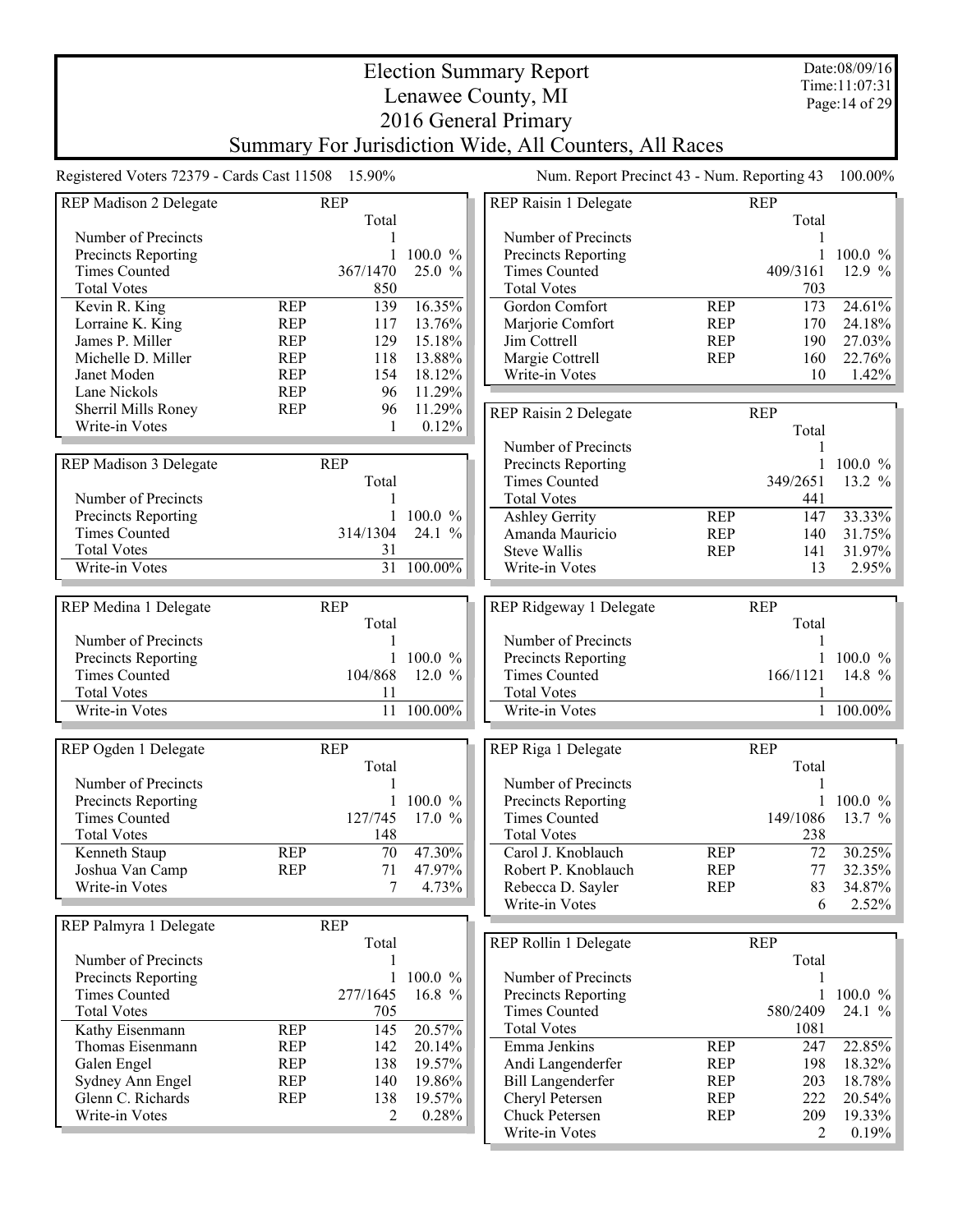|                                                   |            |                     |                          | <b>Election Summary Report</b>                         |                                             | Date:08/09/16<br>Time:11:07:31 |  |
|---------------------------------------------------|------------|---------------------|--------------------------|--------------------------------------------------------|---------------------------------------------|--------------------------------|--|
|                                                   |            |                     |                          | Lenawee County, MI                                     |                                             | Page:15 of 29                  |  |
|                                                   |            |                     |                          | 2016 General Primary                                   |                                             |                                |  |
|                                                   |            |                     |                          | Summary For Jurisdiction Wide, All Counters, All Races |                                             |                                |  |
|                                                   |            |                     |                          |                                                        |                                             |                                |  |
| Registered Voters 72379 - Cards Cast 11508 15.90% |            |                     |                          |                                                        | Num. Report Precinct 43 - Num. Reporting 43 | 100.00%                        |  |
| REP Rome 1 Delegate                               |            | <b>REP</b>          |                          | DEM D7 Rep in Congress                                 | <b>DEM</b>                                  |                                |  |
| Number of Precincts                               |            | Total               |                          | Number of Precincts                                    | Total<br>43                                 |                                |  |
| Precincts Reporting                               |            |                     | $100.0 \%$               | Precincts Reporting                                    |                                             | 43 100.0 %                     |  |
| <b>Times Counted</b>                              |            | 289/1360            | 21.3 %                   | <b>Times Counted</b>                                   | 11508/72379                                 | 15.9 $%$                       |  |
| <b>Total Votes</b>                                |            | 193                 |                          | <b>Total Votes</b>                                     | 2103                                        |                                |  |
| Harvey K. Warrick                                 | <b>REP</b> | 192                 | 99.48%                   | Gretchen D. Driskell                                   | <b>DEM</b><br>2096                          | 99.67%                         |  |
| Write-in Votes                                    |            | $\mathbf{1}$        | 0.52%                    | Write-in Votes                                         | 7                                           | 0.33%                          |  |
|                                                   |            |                     |                          |                                                        |                                             |                                |  |
| REP Seneca 1 Delegate                             |            | <b>REP</b><br>Total |                          | DEM D57 Representative                                 | <b>DEM</b><br>Total                         |                                |  |
| Number of Precincts                               |            |                     |                          | Number of Precincts                                    | 40                                          |                                |  |
| Precincts Reporting                               |            |                     | $100.0 \%$               | Precincts Reporting                                    |                                             | 40 100.0 %                     |  |
| <b>Times Counted</b>                              |            | 118/852             | 13.8 %                   | <b>Times Counted</b>                                   | 10722/67895                                 | 15.8 %                         |  |
| <b>Total Votes</b>                                |            | 161                 |                          | <b>Total Votes</b>                                     | 1983                                        |                                |  |
| Joan E. Gould                                     | <b>REP</b> | 80                  | 49.69%                   | Harvey Schmidt                                         | 1976<br><b>DEM</b>                          | 99.65%                         |  |
| Larry J. Gould                                    | <b>REP</b> | 79                  | 49.07%                   | Write-in Votes                                         | 7                                           | 0.35%                          |  |
| Write-in Votes                                    |            | $\overline{2}$      | 1.24%                    |                                                        |                                             |                                |  |
|                                                   |            |                     |                          | DEM D65 Representative                                 | <b>DEM</b>                                  |                                |  |
| REP Tecumseh 1 Delegate                           |            | <b>REP</b><br>Total |                          | Number of Precincts                                    | Total                                       |                                |  |
| Number of Precincts                               |            |                     |                          | Precincts Reporting                                    | 3<br>3                                      | $100.0 \%$                     |  |
| Precincts Reporting                               |            | 1                   | 100.0 %                  | <b>Times Counted</b>                                   | 786/4484                                    | 17.5 $%$                       |  |
| <b>Times Counted</b>                              |            | 228/1710            | 13.3 %                   | <b>Total Votes</b>                                     | 141                                         |                                |  |
| <b>Total Votes</b>                                |            | 558                 |                          | Val Cochran Toops                                      | <b>DEM</b><br>19                            | 13.48%                         |  |
| Susan J. Gibson                                   | <b>REP</b> | 117                 | 20.97%                   | Bonnie Johnson                                         | 122<br><b>DEM</b>                           | 86.52%                         |  |
| Gary J. Jahner                                    | <b>REP</b> | 112                 | 20.07%                   | Write-in Votes                                         | $\theta$                                    | $0.00\%$                       |  |
| Linda K. Wildern                                  | <b>REP</b> | 110                 | 19.71%                   |                                                        |                                             |                                |  |
| William J. Wildern                                | <b>REP</b> | 99                  | 17.74%                   | <b>DEM Prosecuting Attorney</b>                        | <b>DEM</b>                                  |                                |  |
| Laura Wright<br>Write-in Votes                    | <b>REP</b> | 115<br>5            | 20.61%<br>$0.90\%$       |                                                        | Total                                       |                                |  |
|                                                   |            |                     |                          | Number of Precincts                                    | 43                                          |                                |  |
|                                                   |            |                     |                          | <b>Precincts Reporting</b>                             |                                             | 43 100.0 %                     |  |
| REP Woodstock 1 Delegate                          |            | <b>REP</b><br>Total |                          | <b>Times Counted</b><br><b>Total Votes</b>             | 11508/72379<br>221                          | 15.9 $%$                       |  |
| Number of Precincts                               |            |                     |                          | Write-in Votes                                         |                                             | 221 100.00%                    |  |
| Precincts Reporting                               |            | 1                   | 100.0 %                  |                                                        |                                             |                                |  |
| <b>Times Counted</b>                              |            | 328/1909            | 17.2 %                   | DEM County Sheriff                                     | <b>DEM</b>                                  |                                |  |
| <b>Total Votes</b>                                |            | 10                  |                          |                                                        | Total                                       |                                |  |
| Write-in Votes                                    |            |                     | 10 100.00%               | Number of Precincts                                    | 43                                          |                                |  |
|                                                   |            |                     |                          | Precincts Reporting                                    |                                             | 43 100.0 %                     |  |
| REP Woodstock 2 Delegate                          |            | <b>REP</b>          |                          | <b>Times Counted</b>                                   | 11508/72379                                 | 15.9 $%$                       |  |
|                                                   |            | Total               |                          | <b>Total Votes</b>                                     | 210                                         |                                |  |
| Number of Precincts                               |            |                     |                          | Write-in Votes                                         |                                             | 210 100.00%                    |  |
| Precincts Reporting<br><b>Times Counted</b>       |            | 134/998             | 1 100.0 $\%$<br>13.4 $%$ |                                                        |                                             |                                |  |
| <b>Total Votes</b>                                |            | 40                  |                          | <b>DEM County Clerk</b>                                | <b>DEM</b>                                  |                                |  |
| Wendy M. Chetkovich                               | <b>REP</b> | 40                  | 100.00%                  | Number of Precincts                                    | Total<br>43                                 |                                |  |
| Write-in Votes                                    |            | $\theta$            | $0.00\%$                 | Precincts Reporting                                    |                                             | 43 100.0 %                     |  |
|                                                   |            |                     |                          | <b>Times Counted</b>                                   | 11508/72379                                 | 15.9 $%$                       |  |
|                                                   |            |                     |                          | <b>Total Votes</b>                                     | 199                                         |                                |  |
|                                                   |            |                     |                          | Write-in Votes                                         |                                             | 199 100.00%                    |  |
|                                                   |            |                     |                          |                                                        |                                             |                                |  |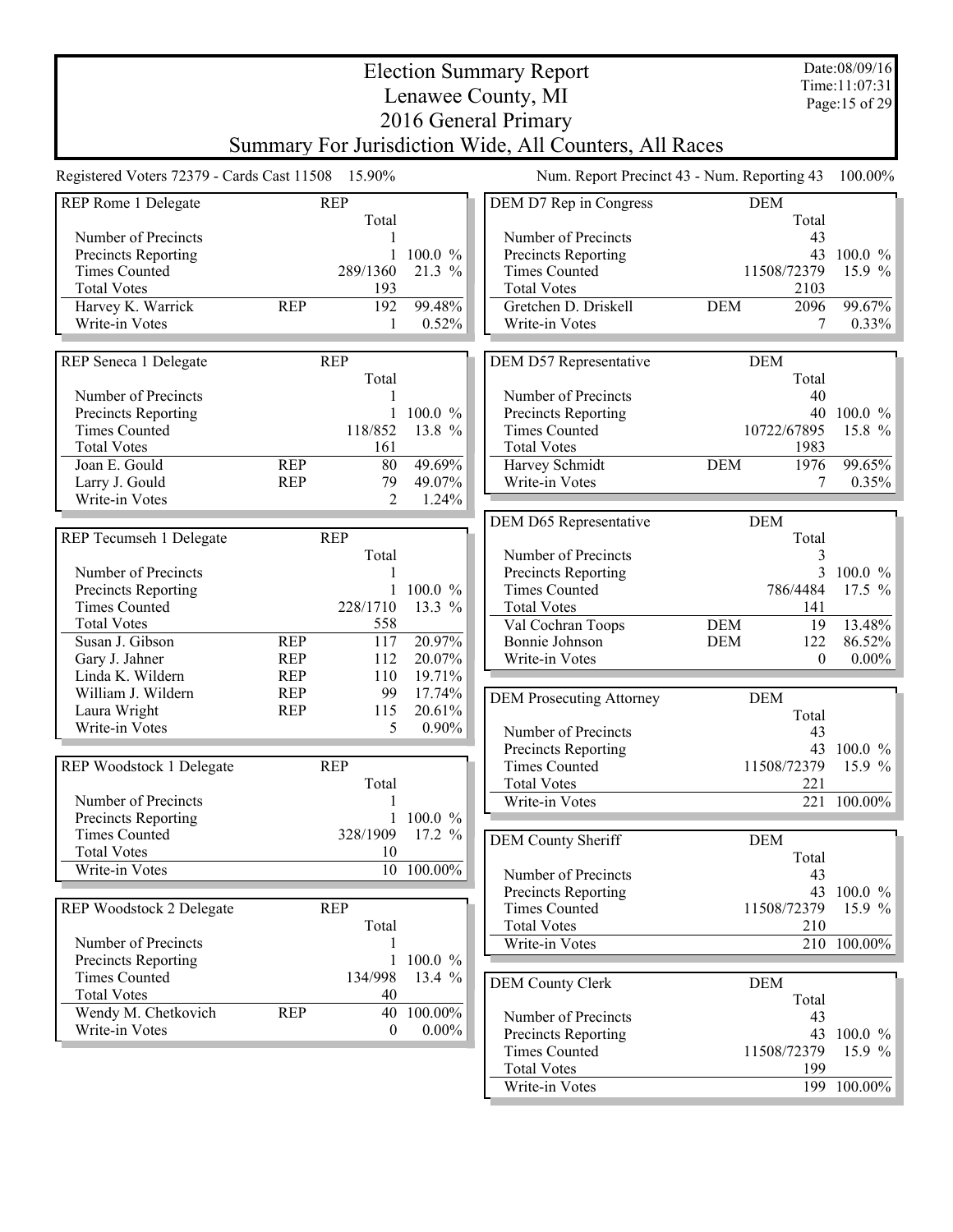|                                                   |                          |                 | <b>Election Summary Report</b>                         |                                             | Date:08/09/16         |  |  |  |
|---------------------------------------------------|--------------------------|-----------------|--------------------------------------------------------|---------------------------------------------|-----------------------|--|--|--|
| Time:11:07:31<br>Lenawee County, MI               |                          |                 |                                                        |                                             |                       |  |  |  |
|                                                   |                          |                 | 2016 General Primary                                   |                                             | Page: 16 of 29        |  |  |  |
|                                                   |                          |                 |                                                        |                                             |                       |  |  |  |
|                                                   |                          |                 | Summary For Jurisdiction Wide, All Counters, All Races |                                             |                       |  |  |  |
| Registered Voters 72379 - Cards Cast 11508 15.90% |                          |                 |                                                        | Num. Report Precinct 43 - Num. Reporting 43 | 100.00%               |  |  |  |
| <b>DEM County Treasurer</b>                       | <b>DEM</b>               |                 | <b>DEM D2 Commissioner</b>                             | <b>DEM</b>                                  |                       |  |  |  |
|                                                   | Total                    |                 |                                                        | Total                                       |                       |  |  |  |
| Number of Precincts                               | 43                       |                 | Number of Precincts                                    | 6                                           |                       |  |  |  |
| Precincts Reporting                               | 43                       | 100.0 %         | Precincts Reporting                                    | 6                                           | 100.0 %               |  |  |  |
| <b>Times Counted</b><br><b>Total Votes</b>        | 11508/72379<br>197       | 15.9 $%$        | <b>Times Counted</b><br><b>Total Votes</b>             | 1537/8751<br>225                            | 17.6 $%$              |  |  |  |
| Write-in Votes                                    | 197                      | 100.00%         | Paul Delezenne                                         | 223<br><b>DEM</b>                           | 99.11%                |  |  |  |
|                                                   |                          |                 | Write-in Votes                                         | 2                                           | $0.89\%$              |  |  |  |
| DEM Register of Deeds                             | <b>DEM</b>               |                 |                                                        |                                             |                       |  |  |  |
|                                                   | Total                    |                 | DEM D3 Commissioner                                    | <b>DEM</b>                                  |                       |  |  |  |
| Number of Precincts                               | 43                       |                 |                                                        | Total                                       |                       |  |  |  |
| <b>Precincts Reporting</b>                        |                          | 43 100.0 %      | Number of Precincts                                    | 5                                           |                       |  |  |  |
| <b>Times Counted</b>                              | 11508/72379              | 15.9 %          | Precincts Reporting                                    | 5                                           | 100.0 $%$             |  |  |  |
| <b>Total Votes</b>                                | 187                      |                 | <b>Times Counted</b>                                   | 1261/7719                                   | 16.3 $%$              |  |  |  |
| Write-in Votes                                    |                          | 187 100.00%     | <b>Total Votes</b>                                     | 21                                          |                       |  |  |  |
|                                                   |                          |                 | Write-in Votes                                         |                                             | 21 100.00%            |  |  |  |
| <b>DEM Road Commissioner</b>                      | <b>DEM</b>               |                 |                                                        |                                             |                       |  |  |  |
|                                                   | Total                    |                 | <b>DEM D4 Commissioner</b>                             | <b>DEM</b>                                  |                       |  |  |  |
| Number of Precincts                               | 43                       |                 |                                                        | Total                                       |                       |  |  |  |
| Precincts Reporting                               |                          | 43 100.0 %      | Number of Precincts                                    | 6                                           |                       |  |  |  |
| <b>Times Counted</b>                              | 11508/72379              | 15.9 %          | Precincts Reporting                                    | 6                                           | $100.0 \%$            |  |  |  |
| <b>Total Votes</b>                                | 1823                     |                 | <b>Times Counted</b>                                   | 1431/8107                                   | 17.7 $%$              |  |  |  |
| Robert H. Emery<br>Write-in Votes                 | <b>DEM</b><br>1810<br>13 | 99.29%<br>0.71% | <b>Total Votes</b><br>Charles S. Rodebaugh             | 183<br>182<br><b>DEM</b>                    | 99.45%                |  |  |  |
|                                                   |                          |                 | Write-in Votes                                         | 1                                           | $0.55\%$              |  |  |  |
|                                                   |                          |                 |                                                        |                                             |                       |  |  |  |
| <b>DEM Drain Commissioner</b>                     | <b>DEM</b><br>Total      |                 | DEM D5 Commissioner                                    | <b>DEM</b>                                  |                       |  |  |  |
| Number of Precincts                               | 43                       |                 |                                                        | Total                                       |                       |  |  |  |
| Precincts Reporting                               | 43                       | 100.0 %         | Number of Precincts                                    | 3                                           |                       |  |  |  |
| <b>Times Counted</b>                              | 11508/72379              | 15.9 $%$        | Precincts Reporting                                    | 3                                           | $100.0 \%$            |  |  |  |
| <b>Total Votes</b>                                | 1806                     |                 | <b>Times Counted</b>                                   | 632/6682                                    | $9.5 \%$              |  |  |  |
| Scott Jay Smith                                   | <b>DEM</b><br>1798       | 99.56%          | <b>Total Votes</b>                                     | 232                                         |                       |  |  |  |
| Write-in Votes                                    | 8                        | 0.44%           | Karol Bolton                                           | <b>DEM</b>                                  | 232 100.00%           |  |  |  |
|                                                   |                          |                 | Write-in Votes                                         | 0                                           | $0.00\%$              |  |  |  |
| <b>DEM County Surveyor</b>                        | <b>DEM</b>               |                 |                                                        |                                             |                       |  |  |  |
|                                                   | Total                    |                 | DEM D6 Commissioner                                    | <b>DEM</b>                                  |                       |  |  |  |
| Number of Precincts                               | 43                       |                 |                                                        | Total                                       |                       |  |  |  |
| Precincts Reporting                               |                          | 43 100.0 %      | Number of Precincts                                    | 3                                           |                       |  |  |  |
| <b>Times Counted</b>                              | 11508/72379              | 15.9 $%$        | Precincts Reporting                                    |                                             | 3 100.0 $\%$          |  |  |  |
| <b>Total Votes</b>                                | 187                      |                 | <b>Times Counted</b>                                   | 1293/7408                                   | 17.5 $%$              |  |  |  |
| Write-in Votes                                    |                          | 187 100.00%     | <b>Total Votes</b>                                     | 18                                          |                       |  |  |  |
|                                                   |                          |                 | Write-in Votes                                         |                                             | 18 100.00%            |  |  |  |
| <b>DEM D1 Commissioner</b>                        | <b>DEM</b>               |                 |                                                        |                                             |                       |  |  |  |
|                                                   | Total                    |                 | DEM D7 Commissioner                                    | <b>DEM</b>                                  |                       |  |  |  |
| Number of Precincts                               | 5                        |                 |                                                        | Total                                       |                       |  |  |  |
| <b>Precincts Reporting</b>                        |                          | 5 100.0 %       | Number of Precincts                                    | 7                                           |                       |  |  |  |
| <b>Times Counted</b><br><b>Total Votes</b>        | 1250/8145<br>36          | 15.3 $%$        | Precincts Reporting<br><b>Times Counted</b>            | 1393/8603                                   | 7 100.0 %<br>16.2 $%$ |  |  |  |
| Write-in Votes                                    |                          | 36 100.00%      | <b>Total Votes</b>                                     | 12                                          |                       |  |  |  |
|                                                   |                          |                 | Write-in Votes                                         |                                             | 12 100.00%            |  |  |  |
|                                                   |                          |                 |                                                        |                                             |                       |  |  |  |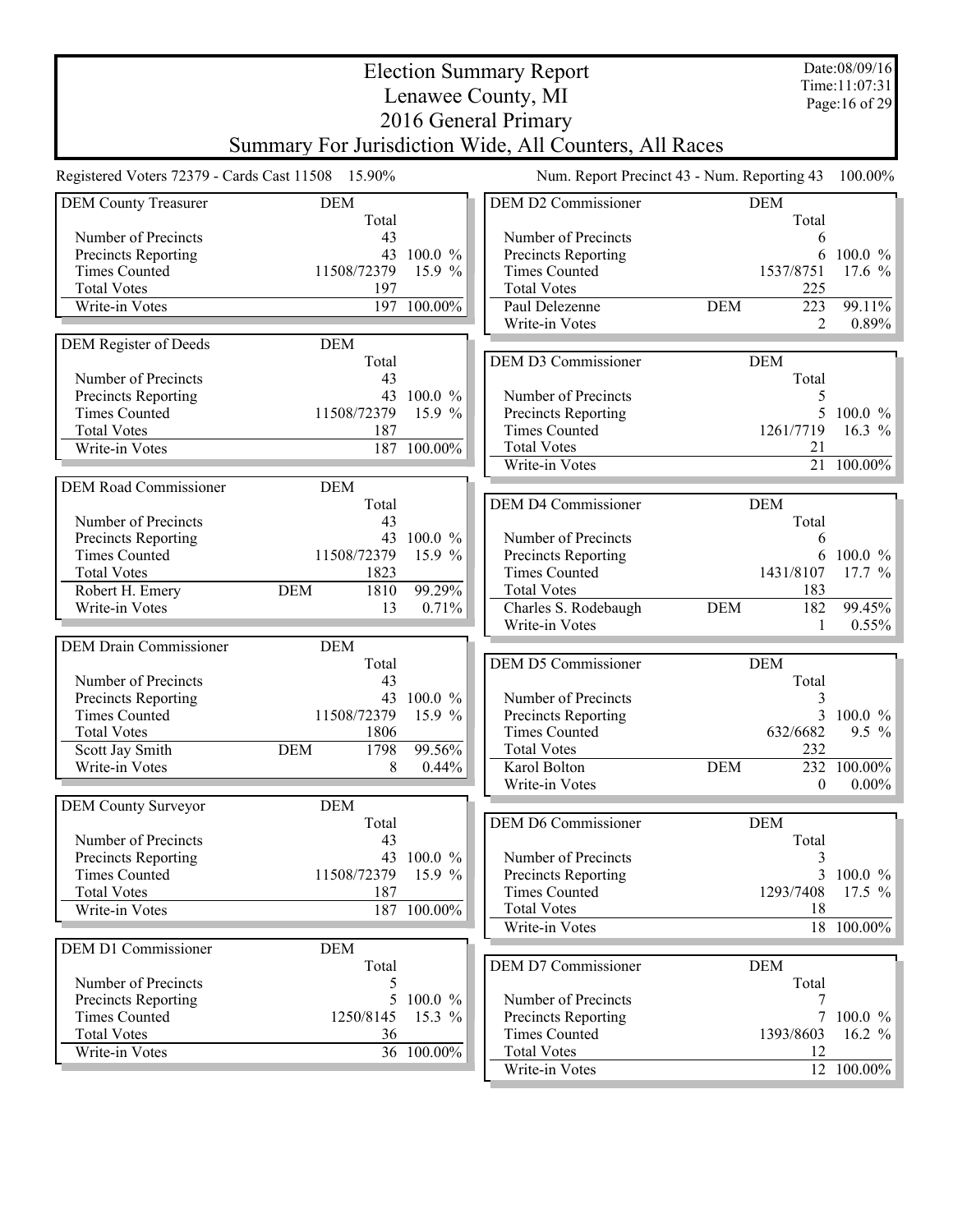|                                                   |                |                                       | <b>Election Summary Report</b>                         |                  | Date:08/09/16  |
|---------------------------------------------------|----------------|---------------------------------------|--------------------------------------------------------|------------------|----------------|
|                                                   |                |                                       | Lenawee County, MI                                     |                  | Time: 11:07:31 |
|                                                   |                |                                       |                                                        |                  | Page: 17 of 29 |
|                                                   |                |                                       | 2016 General Primary                                   |                  |                |
|                                                   |                |                                       | Summary For Jurisdiction Wide, All Counters, All Races |                  |                |
| Registered Voters 72379 - Cards Cast 11508 15.90% |                |                                       | Num. Report Precinct 43 - Num. Reporting 43            |                  | 100.00%        |
| <b>DEM D8 Commissioner</b>                        | <b>DEM</b>     |                                       | DEM Blissfield Twp Supervisor                          | <b>DEM</b>       |                |
|                                                   | Total          |                                       |                                                        | Total            |                |
| Number of Precincts                               |                |                                       | Number of Precincts                                    | $\overline{2}$   |                |
| Precincts Reporting                               | $\overline{3}$ | 100.0 %                               | Precincts Reporting                                    | $\overline{2}$   | 100.0 $%$      |
| <b>Times Counted</b>                              | 1193/8238      | 14.5 $%$                              | <b>Times Counted</b>                                   | 540/2909         | 18.6 %         |
| <b>Total Votes</b>                                | 20             |                                       | <b>Total Votes</b>                                     | 62               |                |
| Write-in Votes                                    |                | 20 100.00%                            | Mark J Burgermeister                                   | 61<br><b>DEM</b> | 98.39%         |
|                                                   |                |                                       | Write-in Votes                                         | 1                | 1.61%          |
| DEM D9 Commissioner                               | <b>DEM</b>     |                                       |                                                        |                  |                |
|                                                   | Total          |                                       | DEM Blissfield Twp Clerk                               | <b>DEM</b>       |                |
| Number of Precincts                               | 5              |                                       |                                                        | Total            |                |
| Precincts Reporting                               |                | 5 100.0 %                             | Number of Precincts                                    | 2                |                |
| <b>Times Counted</b>                              | 1518/8726      | 17.4%                                 | Precincts Reporting                                    |                  | 2 100.0 %      |
| <b>Total Votes</b>                                | 19             |                                       | <b>Times Counted</b>                                   | 540/2909         | 18.6 %         |
| Write-in Votes                                    |                | $\overline{19}$ $\overline{100.00\%}$ | <b>Total Votes</b>                                     | 4                |                |
|                                                   |                |                                       | Write-in Votes                                         |                  | 4 100.00%      |
| DEM Adrian Twp Supervisor                         | <b>DEM</b>     |                                       |                                                        |                  |                |
|                                                   | Total          |                                       | DEM Blissfield Twp Treasurer                           | <b>DEM</b>       |                |
| Number of Precincts                               | 2              |                                       |                                                        | Total            |                |
| Precincts Reporting                               |                | 2 100.0 %                             | Number of Precincts                                    | 2                |                |
| <b>Times Counted</b>                              | 1092/4938      | 22.1%                                 | Precincts Reporting                                    |                  | 2 100.0 $\%$   |
| <b>Total Votes</b>                                | 10             |                                       | <b>Times Counted</b>                                   | 540/2909         | 18.6 $%$       |
| Write-in Votes                                    |                | 10 100.00%                            | <b>Total Votes</b>                                     | 4                |                |
|                                                   |                |                                       | Write-in Votes                                         |                  | 4 100.00%      |
| DEM Adrian Twp Clerk                              | <b>DEM</b>     |                                       |                                                        |                  |                |
|                                                   | Total          |                                       | DEM Blissfield Twp Trustee                             | <b>DEM</b>       |                |
| Number of Precincts                               | $\overline{2}$ |                                       |                                                        | Total            |                |
| Precincts Reporting                               |                | 2 100.0 %                             | Number of Precincts                                    | 2                |                |
| <b>Times Counted</b>                              | 1092/4938      | 22.1%                                 | Precincts Reporting                                    |                  | 2 100.0 $%$    |
| <b>Total Votes</b>                                | 9              |                                       | <b>Times Counted</b>                                   | 540/2909         | 18.6 $%$       |
| Write-in Votes                                    |                | $9 - 100.00\%$                        | <b>Total Votes</b>                                     | 4                |                |
|                                                   |                |                                       | Write-in Votes                                         |                  | 4 100.00%      |
| DEM Adrian Twp Treasurer                          | <b>DEM</b>     |                                       |                                                        |                  |                |
|                                                   | Total          |                                       | DEM Cambridge Twp Supervisor                           | <b>DEM</b>       |                |
| Number of Precincts                               | 2              |                                       |                                                        | Total            |                |
| Precincts Reporting                               |                | 2 100.0 %                             | Number of Precincts                                    | 3                |                |
| <b>Times Counted</b>                              | 1092/4938      | 22.1 %                                | Precincts Reporting                                    | 3                | 100.0 %        |
| <b>Total Votes</b>                                | 9              |                                       | <b>Times Counted</b>                                   | 786/4484         | 17.5 $%$       |
| Write-in Votes                                    |                | 9 100.00%                             | <b>Total Votes</b>                                     | 6                |                |
|                                                   |                |                                       | Write-in Votes                                         |                  | 6 100.00%      |
| DEM Adrian Twp Trustee                            | <b>DEM</b>     |                                       |                                                        |                  |                |
|                                                   | Total          |                                       | DEM Cambridge Twp Clerk                                | <b>DEM</b>       |                |
| Number of Precincts                               | 2              |                                       |                                                        | Total            |                |
| Precincts Reporting                               |                | 2 100.0 %                             | Number of Precincts                                    | 3                |                |
| <b>Times Counted</b>                              | 1092/4938      | 22.1%                                 | Precincts Reporting                                    |                  | 3 100.0 %      |
| <b>Total Votes</b>                                | 14             |                                       | <b>Times Counted</b>                                   | 786/4484         | 17.5 $%$       |
| Write-in Votes                                    |                | 14 100.00%                            | <b>Total Votes</b>                                     | 6                |                |
|                                                   |                |                                       | Write-in Votes                                         |                  | 6 100.00%      |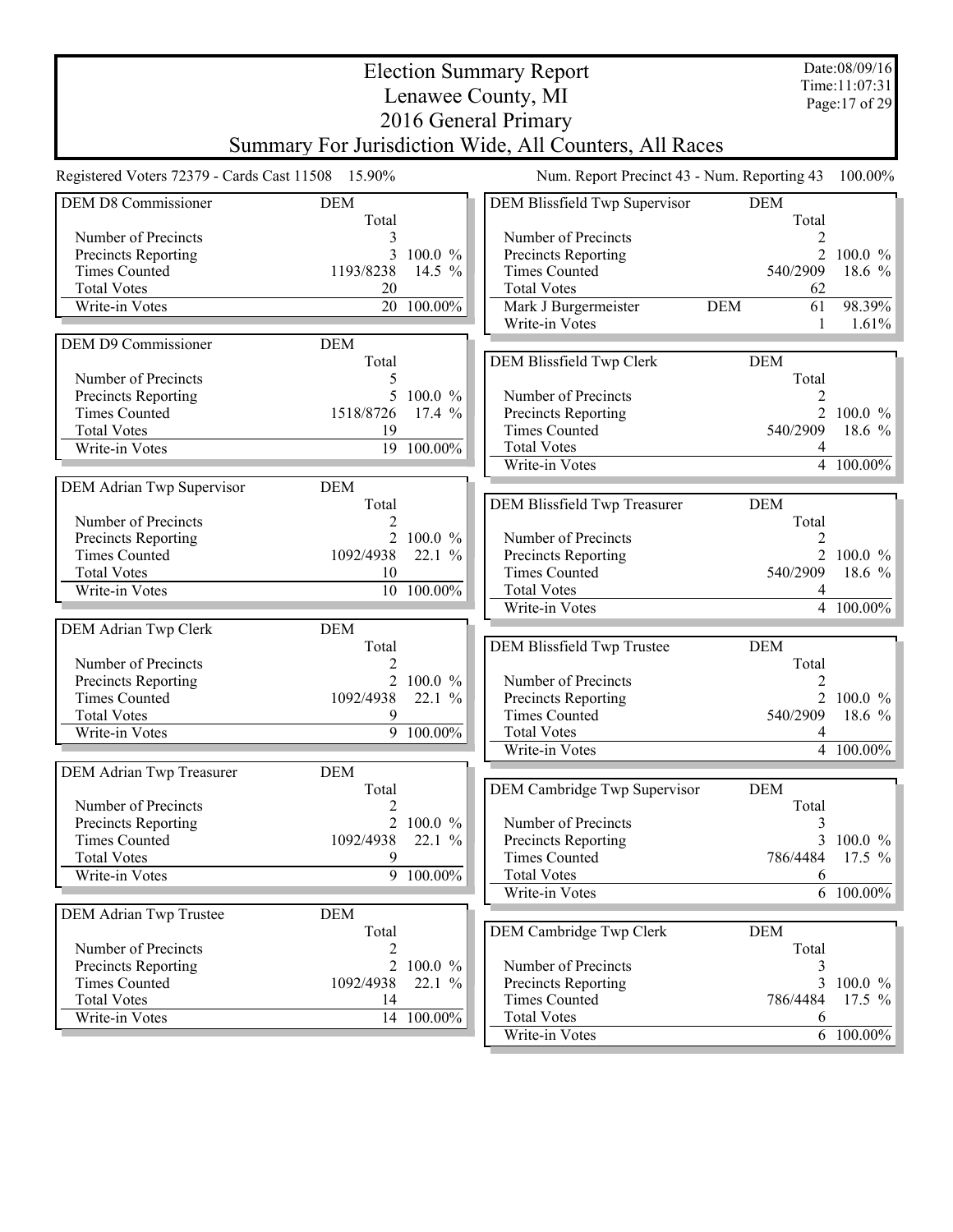|                                                   |                     |              | <b>Election Summary Report</b>                         |                     | Date:08/09/16<br>Time:11:07:31 |
|---------------------------------------------------|---------------------|--------------|--------------------------------------------------------|---------------------|--------------------------------|
|                                                   |                     |              | Lenawee County, MI                                     |                     | Page: 18 of 29                 |
|                                                   |                     |              | 2016 General Primary                                   |                     |                                |
|                                                   |                     |              | Summary For Jurisdiction Wide, All Counters, All Races |                     |                                |
| Registered Voters 72379 - Cards Cast 11508 15.90% |                     |              | Num. Report Precinct 43 - Num. Reporting 43            |                     | 100.00%                        |
| DEM Cambridge Twp Treasurer                       | <b>DEM</b><br>Total |              | DEM Deerfield Twp Clerk                                | <b>DEM</b><br>Total |                                |
| Number of Precincts                               | 3                   |              | Number of Precincts                                    |                     |                                |
| <b>Precincts Reporting</b>                        | 3                   | 100.0 %      | Precincts Reporting                                    |                     | 1 100.0 $\%$                   |
| <b>Times Counted</b>                              | 786/4484            | $17.5 \%$    | <b>Times Counted</b>                                   | 134/1097            | 12.2 $%$                       |
| <b>Total Votes</b><br>Write-in Votes              | 6                   | 6 100.00%    | <b>Total Votes</b><br>Write-in Votes                   | 3                   | 3 100.00%                      |
|                                                   |                     |              |                                                        |                     |                                |
| DEM Cambridge Twp Trustee                         | <b>DEM</b><br>Total |              | DEM Deerfield Twp Treasurer                            | <b>DEM</b><br>Total |                                |
| Number of Precincts                               | 3                   |              | Number of Precincts                                    |                     |                                |
| Precincts Reporting<br><b>Times Counted</b>       |                     | 3 100.0 $%$  | <b>Precincts Reporting</b><br><b>Times Counted</b>     | 134/1097            | $100.0 \%$                     |
| <b>Total Votes</b>                                | 786/4484<br>9       | 17.5 $%$     | <b>Total Votes</b>                                     | 3                   | 12.2 $%$                       |
| Write-in Votes                                    |                     | 9 100.00%    | Write-in Votes                                         |                     | $\overline{3}$ 100.00%         |
| DEM Clinton Twp Supervisor                        | DEM                 |              | DEM Deerfield Twp Trustee                              | <b>DEM</b>          |                                |
|                                                   | Total               |              |                                                        | Total               |                                |
| Number of Precincts<br>Precincts Reporting        | $\overline{2}$      | 2 100.0 %    | Number of Precincts<br>Precincts Reporting             |                     | 100.0 $%$                      |
| <b>Times Counted</b>                              | 319/2782            | 11.5 $%$     | <b>Times Counted</b>                                   | 134/1097            | 12.2 $%$                       |
| <b>Total Votes</b>                                | 10                  |              | <b>Total Votes</b>                                     |                     |                                |
| Write-in Votes                                    |                     | 10 100.00%   | Write-in Votes                                         |                     | 3 100.00%                      |
| DEM Clinton Twp Clerk                             | <b>DEM</b>          |              | DEM Dover Twp Supervisor                               | <b>DEM</b>          |                                |
|                                                   | Total               |              |                                                        | Total               |                                |
| Number of Precincts                               | 2                   |              | Number of Precincts                                    |                     |                                |
| Precincts Reporting                               |                     | 2 100.0 %    | Precincts Reporting                                    |                     | 1 100.0 $\%$                   |
| <b>Times Counted</b><br><b>Total Votes</b>        | 319/2782<br>10      | 11.5 $%$     | <b>Times Counted</b><br><b>Total Votes</b>             | 201/1237<br>4       | 16.2 $%$                       |
| Write-in Votes                                    |                     | 10 100.00%   | Write-in Votes                                         |                     | 4 100.00%                      |
|                                                   |                     |              |                                                        |                     |                                |
| DEM Clinton Twp Treasurer                         | <b>DEM</b><br>Total |              | DEM Dover Twp Clerk                                    | <b>DEM</b><br>Total |                                |
| Number of Precincts                               |                     |              | Number of Precincts                                    |                     |                                |
| Precincts Reporting                               | $\overline{2}$      | 100.0 %      | Precincts Reporting                                    | $\mathbf{1}$        | 100.0 %                        |
| <b>Times Counted</b>                              | 319/2782            | 11.5 $%$     | <b>Times Counted</b>                                   | 201/1237            | 16.2 $%$                       |
| <b>Total Votes</b><br>Write-in Votes              | 10                  | 10 100.00%   | <b>Total Votes</b><br>Write-in Votes                   | 3                   | $\frac{1}{3}$ 100.00%          |
| DEM Clinton Twp Trustee                           | <b>DEM</b>          |              | <b>DEM Dover Twp Treasurer</b>                         | <b>DEM</b>          |                                |
|                                                   | Total               |              |                                                        | Total               |                                |
| Number of Precincts                               | $\overline{2}$      |              | Number of Precincts                                    |                     |                                |
| Precincts Reporting                               |                     | $2\,100.0\%$ | Precincts Reporting                                    |                     | 1 100.0 $\%$                   |
| <b>Times Counted</b><br><b>Total Votes</b>        | 319/2782<br>15      | 11.5 $%$     | <b>Times Counted</b><br><b>Total Votes</b>             | 201/1237<br>3       | 16.2 $%$                       |
| Write-in Votes                                    |                     | 15 100.00%   | Write-in Votes                                         |                     | $\overline{3}$ 100.00%         |
|                                                   |                     |              |                                                        |                     |                                |
| DEM Deerfield Twp Supervisor                      | <b>DEM</b><br>Total |              | <b>DEM Dover Twp Trustee</b>                           | <b>DEM</b><br>Total |                                |
| Number of Precincts                               |                     |              | Number of Precincts                                    | 1                   |                                |
| Precincts Reporting                               | $\mathbf{1}$        | 100.0 %      | Precincts Reporting                                    |                     | $100.0 \%$                     |
| <b>Times Counted</b>                              | 134/1097            | 12.2 $%$     | <b>Times Counted</b>                                   | 201/1237            | 16.2 $%$                       |
| <b>Total Votes</b><br>Write-in Votes              | 3                   | 3 100.00%    | <b>Total Votes</b><br>Write-in Votes                   | 4                   | $\frac{1}{4}$ 100.00%          |
|                                                   |                     |              |                                                        |                     |                                |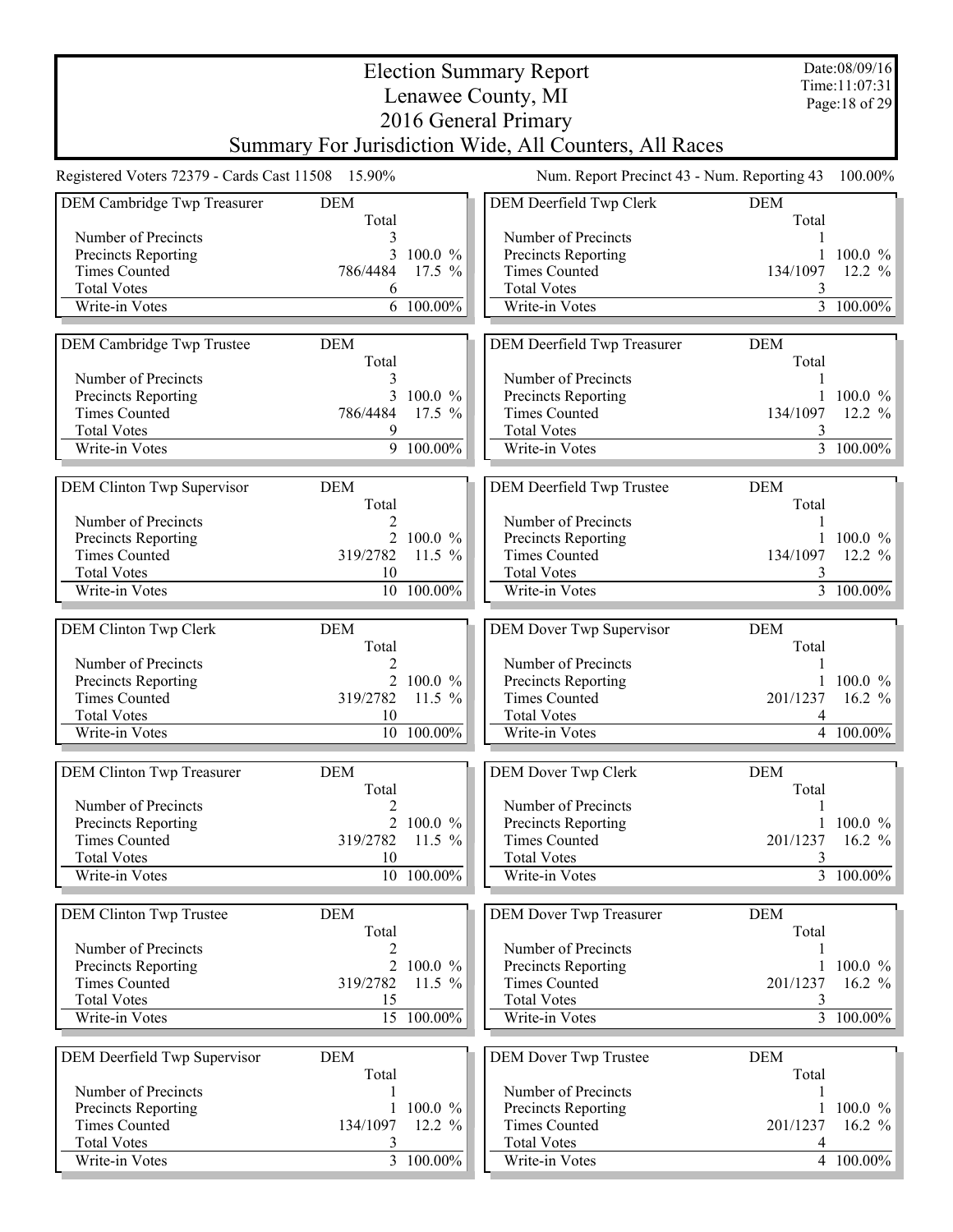|                                                   |                     |                             | <b>Election Summary Report</b>                         |                     | Date:08/09/16<br>Time:11:07:31 |
|---------------------------------------------------|---------------------|-----------------------------|--------------------------------------------------------|---------------------|--------------------------------|
|                                                   |                     |                             | Lenawee County, MI                                     |                     | Page: 19 of 29                 |
|                                                   |                     |                             | 2016 General Primary                                   |                     |                                |
|                                                   |                     |                             | Summary For Jurisdiction Wide, All Counters, All Races |                     |                                |
| Registered Voters 72379 - Cards Cast 11508 15.90% |                     |                             | Num. Report Precinct 43 - Num. Reporting 43            |                     | 100.00%                        |
|                                                   |                     |                             |                                                        |                     |                                |
| DEM Fairfield Twp Supervisor                      | <b>DEM</b><br>Total |                             | DEM Franklin Twp Treasurer                             | <b>DEM</b><br>Total |                                |
| Number of Precincts                               |                     |                             | Number of Precincts                                    |                     |                                |
| Precincts Reporting                               |                     | 1 100.0 $%$                 | Precincts Reporting                                    |                     | 1 100.0 $\%$                   |
| <b>Times Counted</b>                              | 198/1280            | 15.5 $%$                    | <b>Times Counted</b>                                   | 350/2371            | 14.8 %                         |
| <b>Total Votes</b>                                | 2                   |                             | <b>Total Votes</b>                                     | 3                   |                                |
| Write-in Votes                                    |                     | $\overline{2}$ 100.00%      | Write-in Votes                                         |                     | $3\overline{100.00\%}$         |
| DEM Fairfield Twp Clerk                           | <b>DEM</b>          |                             | DEM Franklin Twp Trustee                               | <b>DEM</b>          |                                |
|                                                   | Total               |                             |                                                        | Total               |                                |
| Number of Precincts                               |                     |                             | Number of Precincts                                    | 1                   |                                |
| Precincts Reporting                               | $\mathbf{1}$        | $100.0 \%$                  | Precincts Reporting                                    |                     | 1 100.0 $\%$                   |
| <b>Times Counted</b>                              | 198/1280            | 15.5 $%$                    | <b>Times Counted</b>                                   | 350/2371            | 14.8 %                         |
| <b>Total Votes</b>                                |                     |                             | <b>Total Votes</b>                                     | 4                   |                                |
| Write-in Votes                                    | $\mathbf{1}$        | $\frac{100.00\%}{100.00\%}$ | Write-in Votes                                         |                     | 4 $100.00\%$                   |
| DEM Fairfield Twp Treasurer                       | <b>DEM</b>          |                             | DEM Franklin Twp Constable                             | <b>DEM</b>          |                                |
|                                                   | Total               |                             |                                                        | Total               |                                |
| Number of Precincts                               |                     |                             | Number of Precincts                                    |                     |                                |
| Precincts Reporting                               |                     | $100.0 \%$                  | Precincts Reporting                                    |                     | $100.0 \%$                     |
| <b>Times Counted</b>                              | 198/1280            | 15.5 %                      | <b>Times Counted</b>                                   | 350/2371            | 14.8 $\frac{9}{6}$             |
| <b>Total Votes</b>                                | 16                  |                             | <b>Total Votes</b>                                     |                     |                                |
| Martha Oard<br><b>DEM</b>                         |                     | 16 100.00%                  | Write-in Votes                                         |                     | 3 100.00%                      |
| Write-in Votes                                    | $\boldsymbol{0}$    | $0.00\%$                    |                                                        |                     |                                |
|                                                   |                     |                             | DEM Hudson Twp Supervisor                              | <b>DEM</b>          |                                |
| DEM Fairfield Twp Trustee                         | <b>DEM</b>          |                             |                                                        | Total               |                                |
|                                                   | Total               |                             | Number of Precincts                                    |                     |                                |
| Number of Precincts                               |                     |                             | Precincts Reporting                                    |                     | $100.0 \%$                     |
| Precincts Reporting                               |                     | $100.0 \%$                  | <b>Times Counted</b>                                   | 191/1223            | 15.6 $%$                       |
| <b>Times Counted</b>                              | 198/1280            | 15.5 $%$                    | <b>Total Votes</b>                                     | 2                   |                                |
| <b>Total Votes</b>                                | 2<br>$\overline{2}$ | 100.00%                     | Write-in Votes                                         |                     | 2 100.00%                      |
| Write-in Votes                                    |                     |                             |                                                        |                     |                                |
|                                                   |                     |                             | DEM Hudson Twp Clerk                                   | <b>DEM</b>          |                                |
| DEM Franklin Twp Supervisor                       | <b>DEM</b>          |                             |                                                        | Total               |                                |
| Number of Precincts                               | Total               |                             | Number of Precincts                                    |                     | 1 100.0 $\%$                   |
|                                                   | $\mathbf{1}$        | $100.0 \%$                  | Precincts Reporting<br><b>Times Counted</b>            | 191/1223            | 15.6 $%$                       |
| Precincts Reporting<br><b>Times Counted</b>       | 350/2371            | 14.8 %                      | <b>Total Votes</b>                                     | 3                   |                                |
| <b>Total Votes</b>                                | 3                   |                             | Write-in Votes                                         |                     | $\overline{3}$ 100.00%         |
| Write-in Votes                                    |                     | $\frac{1}{3}$ 100.00%       |                                                        |                     |                                |
|                                                   |                     |                             | DEM Hudson Twp Treasurer                               | <b>DEM</b>          |                                |
| DEM Franklin Twp Clerk                            | <b>DEM</b>          |                             |                                                        | Total               |                                |
|                                                   | Total               |                             | Number of Precincts                                    |                     |                                |
| Number of Precincts                               |                     |                             | Precincts Reporting                                    |                     | 1 100.0 $\frac{\%}{\%}$        |
| Precincts Reporting                               | $\mathbf{1}$        | 100.0 %                     | <b>Times Counted</b>                                   | 191/1223            | 15.6 %                         |
| <b>Times Counted</b>                              | 350/2371            | 14.8 %                      | <b>Total Votes</b>                                     | 2                   |                                |
| <b>Total Votes</b>                                | 2                   |                             | Write-in Votes                                         |                     | $\boxed{2}$ 100.00%            |
| Write-in Votes                                    |                     | 2 100.00%                   |                                                        |                     |                                |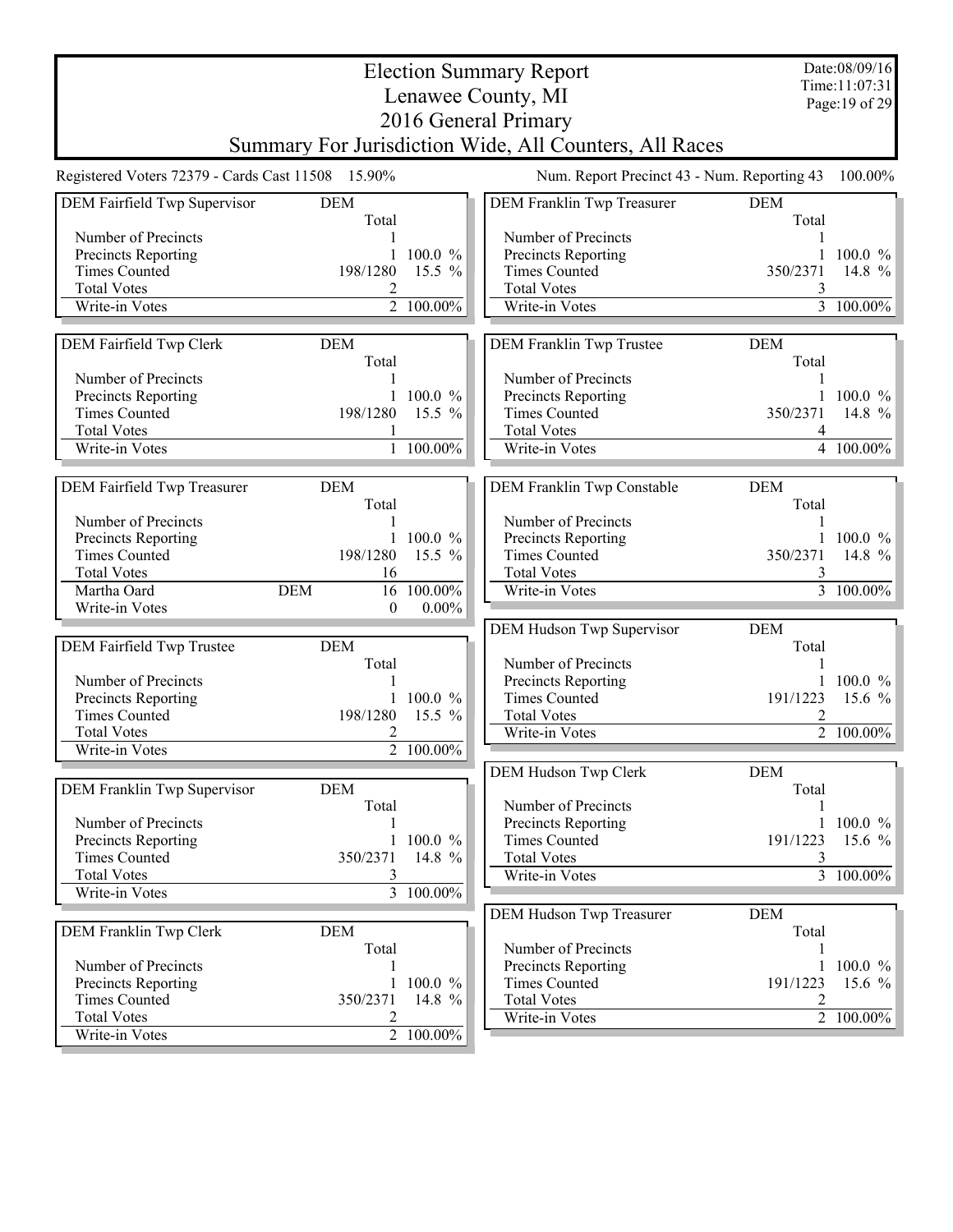|                                                   |                     |            | <b>Election Summary Report</b>                         |                                             | Date:08/09/16  |
|---------------------------------------------------|---------------------|------------|--------------------------------------------------------|---------------------------------------------|----------------|
|                                                   |                     |            | Lenawee County, MI                                     |                                             | Time:11:07:31  |
|                                                   |                     |            |                                                        |                                             | Page: 20 of 29 |
|                                                   |                     |            | 2016 General Primary                                   |                                             |                |
|                                                   |                     |            | Summary For Jurisdiction Wide, All Counters, All Races |                                             |                |
| Registered Voters 72379 - Cards Cast 11508 15.90% |                     |            |                                                        | Num. Report Precinct 43 - Num. Reporting 43 | 100.00%        |
| DEM Hudson Twp Trustee                            | <b>DEM</b>          |            | DEM Madison Twp Clerk                                  | <b>DEM</b>                                  |                |
|                                                   | Total               |            |                                                        | Total                                       |                |
| Number of Precincts                               |                     |            | Number of Precincts                                    | 3                                           |                |
| Precincts Reporting                               |                     | $100.0 \%$ | Precincts Reporting                                    | 3                                           | $100.0 \%$     |
| <b>Times Counted</b>                              | 191/1223            | 15.6 $%$   | <b>Times Counted</b>                                   | 914/4738                                    | 19.3 $%$       |
| <b>Total Votes</b>                                | 21                  |            | <b>Total Votes</b>                                     | 134                                         |                |
| Janet S. High                                     | 21<br><b>DEM</b>    | 100.00%    | Paul Martinez                                          | <b>DEM</b><br>134                           | 100.00%        |
| Write-in Votes                                    | $\overline{0}$      | $0.00\%$   | Write-in Votes                                         | $\overline{0}$                              | $0.00\%$       |
|                                                   |                     |            |                                                        |                                             |                |
| DEM Macon Twp Supervisor                          | <b>DEM</b>          |            | DEM Madison Twp Treasurer                              | <b>DEM</b>                                  |                |
|                                                   | Total               |            |                                                        | Total                                       |                |
| Number of Precincts                               |                     |            | Number of Precincts                                    | 3                                           |                |
| Precincts Reporting                               | $\mathbf{1}$        | $100.0 \%$ | Precincts Reporting                                    | $\overline{3}$                              | $100.0 \%$     |
| <b>Times Counted</b>                              | 192/1061            | 18.1 %     | <b>Times Counted</b>                                   | 914/4738                                    | 19.3 $%$       |
| <b>Total Votes</b>                                | $\boldsymbol{0}$    |            | <b>Total Votes</b>                                     | 13                                          |                |
| Write-in Votes                                    | $\boldsymbol{0}$    | N/A        | Write-in Votes                                         |                                             | 13 100.00%     |
|                                                   |                     |            |                                                        |                                             |                |
| DEM Macon Twp Clerk                               | <b>DEM</b><br>Total |            | DEM Madison Twp Trustee                                | <b>DEM</b><br>Total                         |                |
| Number of Precincts                               |                     |            | Number of Precincts                                    | 3                                           |                |
| Precincts Reporting                               | 1                   | 100.0 %    | Precincts Reporting                                    | 3                                           | 100.0 $%$      |
| <b>Times Counted</b>                              | 192/1061            | 18.1 %     | <b>Times Counted</b>                                   | 914/4738                                    | 19.3 %         |
| <b>Total Votes</b>                                | $\boldsymbol{0}$    |            | <b>Total Votes</b>                                     | 130                                         |                |
| Write-in Votes                                    | $\mathbf{0}$        | N/A        | Jodi K. Swinehart                                      | <b>DEM</b><br>130                           | 100.00%        |
|                                                   |                     |            | Write-in Votes                                         | $\overline{0}$                              | $0.00\%$       |
| DEM Macon Twp Treasurer                           | <b>DEM</b>          |            |                                                        |                                             |                |
|                                                   | Total               |            | DEM Medina Twp Supervisor                              | <b>DEM</b>                                  |                |
| Number of Precincts                               |                     |            |                                                        | Total                                       |                |
| Precincts Reporting                               |                     | $100.0 \%$ | Number of Precincts                                    |                                             |                |
| <b>Times Counted</b>                              | 192/1061            | 18.1 %     | Precincts Reporting                                    |                                             | $100.0 \%$     |
| <b>Total Votes</b>                                | $\boldsymbol{0}$    |            | <b>Times Counted</b>                                   | 104/868                                     | 12.0 $%$       |
| Write-in Votes                                    | $\overline{0}$      | N/A        | <b>Total Votes</b>                                     | 2                                           |                |
|                                                   |                     |            | Write-in Votes                                         |                                             | 2 100.00%      |
| DEM Macon Twp Trustee                             | <b>DEM</b>          |            |                                                        |                                             |                |
|                                                   | Total               |            | DEM Medina Twp Clerk                                   | <b>DEM</b>                                  |                |
| Number of Precincts                               |                     |            |                                                        | Total                                       |                |
| Precincts Reporting                               | 1                   | 100.0 %    | Number of Precincts                                    |                                             |                |
| <b>Times Counted</b>                              | 192/1061            | 18.1 %     | Precincts Reporting                                    |                                             | $100.0 \%$     |
| <b>Total Votes</b>                                | $\boldsymbol{0}$    |            | <b>Times Counted</b>                                   | 104/868                                     | 12.0 $%$       |
| Write-in Votes                                    | $\Omega$            | N/A        | <b>Total Votes</b>                                     | 2                                           |                |
|                                                   |                     |            | Write-in Votes                                         |                                             | 2 100.00%      |
| DEM Madison Twp Supervisor                        | <b>DEM</b>          |            |                                                        |                                             |                |
|                                                   | Total               |            | DEM Medina Twp Treasurer                               | <b>DEM</b>                                  |                |
| Number of Precincts                               | 3                   |            |                                                        | Total                                       |                |
| Precincts Reporting                               | $\overline{3}$      | 100.0 %    | Number of Precincts                                    | 1                                           |                |
| <b>Times Counted</b>                              | 914/4738            | 19.3 %     | Precincts Reporting                                    |                                             | 1 100.0 $\%$   |
| <b>Total Votes</b>                                | 140                 |            | <b>Times Counted</b>                                   | 104/868                                     | 12.0 $%$       |
| Chad R. Rodgers                                   | <b>DEM</b><br>140   | 100.00%    | <b>Total Votes</b>                                     |                                             |                |
| Write-in Votes                                    | $\boldsymbol{0}$    | $0.00\%$   | Write-in Votes                                         |                                             | 1 100.00%      |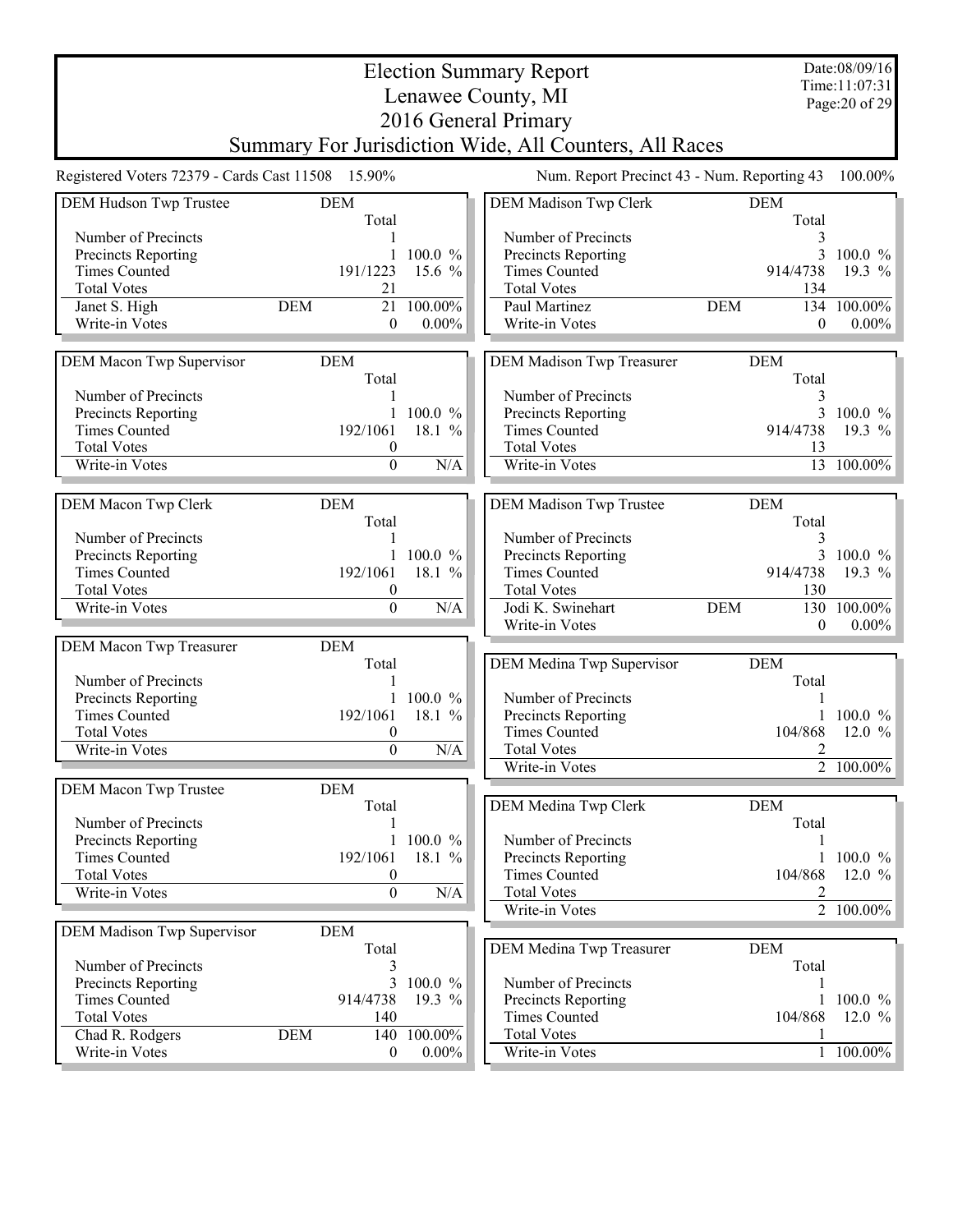|                                                   |                             |                         | <b>Election Summary Report</b>                         |                                     | Date:08/09/16                   |
|---------------------------------------------------|-----------------------------|-------------------------|--------------------------------------------------------|-------------------------------------|---------------------------------|
|                                                   |                             |                         | Lenawee County, MI                                     |                                     | Time:11:07:31<br>Page: 21 of 29 |
|                                                   |                             |                         | 2016 General Primary                                   |                                     |                                 |
|                                                   |                             |                         | Summary For Jurisdiction Wide, All Counters, All Races |                                     |                                 |
| Registered Voters 72379 - Cards Cast 11508 15.90% |                             |                         | Num. Report Precinct 43 - Num. Reporting 43            |                                     | 100.00%                         |
| DEM Medina Twp Trustee                            | <b>DEM</b><br>Total         |                         | DEM Palmyra Twp Treasurer                              | <b>DEM</b><br>Total                 |                                 |
| Number of Precincts                               |                             |                         | Number of Precincts                                    |                                     |                                 |
| Precincts Reporting                               |                             | 100.0 %                 | Precincts Reporting                                    |                                     | $100.0 \%$                      |
| <b>Times Counted</b>                              | 104/868                     | 12.0%                   | <b>Times Counted</b>                                   | 277/1645                            | 16.8 $%$                        |
| <b>Total Votes</b>                                | 3                           |                         | <b>Total Votes</b>                                     | 5                                   |                                 |
| Write-in Votes                                    |                             | 3 100.00%               | Write-in Votes                                         |                                     | $\overline{5}$ 100.00%          |
| DEM Ogden Twp Supervisor                          | <b>DEM</b><br>Total         |                         | DEM Palmyra Twp Trustee                                | <b>DEM</b><br>Total                 |                                 |
| Number of Precincts                               |                             |                         | Number of Precincts                                    |                                     |                                 |
| Precincts Reporting                               |                             | $100.0 \%$              | Precincts Reporting                                    |                                     | $100.0 \%$                      |
| <b>Times Counted</b><br><b>Total Votes</b>        | 127/745<br>$\boldsymbol{0}$ | 17.0 $%$                | <b>Times Counted</b><br><b>Total Votes</b>             | 277/1645<br>4                       | 16.8 $%$                        |
| Write-in Votes                                    | $\overline{0}$              | N/A                     | Write-in Votes                                         |                                     | 4 100.00%                       |
|                                                   |                             |                         |                                                        |                                     |                                 |
| DEM Ogden Twp Clerk                               | <b>DEM</b><br>Total         |                         | DEM Raisin Twp Supervisor                              | <b>DEM</b><br>Total                 |                                 |
| Number of Precincts                               |                             |                         | Number of Precincts                                    | 2                                   |                                 |
| Precincts Reporting                               |                             | 1 100.0 $%$             | Precincts Reporting                                    |                                     | 2 100.0 %                       |
| <b>Times Counted</b><br><b>Total Votes</b>        | 127/745<br>0                | 17.0 $%$                | <b>Times Counted</b><br><b>Total Votes</b>             | 758/5812<br>12                      | 13.0 $%$                        |
| Write-in Votes                                    | $\mathbf{0}$                | N/A                     | Write-in Votes                                         |                                     | 12 100.00%                      |
|                                                   |                             |                         |                                                        |                                     |                                 |
| DEM Ogden Twp Treasurer                           | <b>DEM</b><br>Total         |                         | DEM Raisin Twp Clerk                                   | <b>DEM</b><br>Total                 |                                 |
| Number of Precincts                               |                             |                         | Number of Precincts                                    |                                     |                                 |
| Precincts Reporting<br><b>Times Counted</b>       | 127/745                     | 1 100.0 $%$<br>17.0 $%$ | Precincts Reporting<br><b>Times Counted</b>            | 758/5812                            | 2 100.0 %<br>13.0 $%$           |
| <b>Total Votes</b>                                | $\boldsymbol{0}$            |                         | <b>Total Votes</b>                                     | 124                                 |                                 |
| Write-in Votes                                    | $\overline{0}$              | N/A                     | <b>Betty Holdridge</b>                                 | <b>DEM</b>                          | 124 100.00%                     |
|                                                   |                             |                         | Write-in Votes                                         | $\boldsymbol{0}$                    | $0.00\%$                        |
| DEM Ogden Twp Trustee                             | <b>DEM</b>                  |                         |                                                        |                                     |                                 |
| Number of Precincts                               | Total                       |                         | DEM Raisin Twp Treasurer                               | <b>DEM</b><br>Total                 |                                 |
| Precincts Reporting                               |                             | 100.0 %                 | Number of Precincts                                    |                                     |                                 |
| <b>Times Counted</b>                              | 127/745                     | 17.0 $%$                | Precincts Reporting                                    |                                     | 2 100.0 $%$                     |
| <b>Total Votes</b>                                | $\bf{0}$                    |                         | <b>Times Counted</b>                                   | 758/5812                            | 13.0 $%$                        |
| Write-in Votes                                    | $\overline{0}$              | N/A                     | <b>Total Votes</b><br>Write-in Votes                   | 10                                  |                                 |
| DEM Palmyra Twp Supervisor                        | <b>DEM</b>                  |                         |                                                        |                                     | 10 100.00%                      |
|                                                   | Total                       |                         | <b>DEM Raisin Twp Trustee</b>                          | <b>DEM</b>                          |                                 |
| Number of Precincts                               |                             |                         |                                                        | Total                               |                                 |
| Precincts Reporting                               |                             | 1 100.0 $\%$            | Number of Precincts                                    | 2                                   |                                 |
| <b>Times Counted</b><br><b>Total Votes</b>        | 277/1645<br>5               | 16.8 %                  | Precincts Reporting<br><b>Times Counted</b>            | $\overline{2}$<br>758/5812          | $100.0 \%$<br>13.0 $%$          |
| Write-in Votes                                    |                             | 5 100.00%               | <b>Total Votes</b>                                     | 217                                 |                                 |
|                                                   |                             |                         | Julie Burgett                                          | <b>DEM</b><br>103                   | $47.47\%$                       |
| DEM Palmyra Twp Clerk                             | <b>DEM</b>                  |                         | Thomas VanSickle<br>Write-in Votes                     | <b>DEM</b><br>112<br>$\overline{2}$ | 51.61%<br>0.92%                 |
| Number of Precincts                               | Total                       |                         |                                                        |                                     |                                 |
| Precincts Reporting                               | 1                           | 100.0 %                 |                                                        |                                     |                                 |
| <b>Times Counted</b>                              | 277/1645                    | 16.8 $%$                |                                                        |                                     |                                 |
| <b>Total Votes</b>                                | 5                           |                         |                                                        |                                     |                                 |
| Write-in Votes                                    |                             | 5 100.00%               |                                                        |                                     |                                 |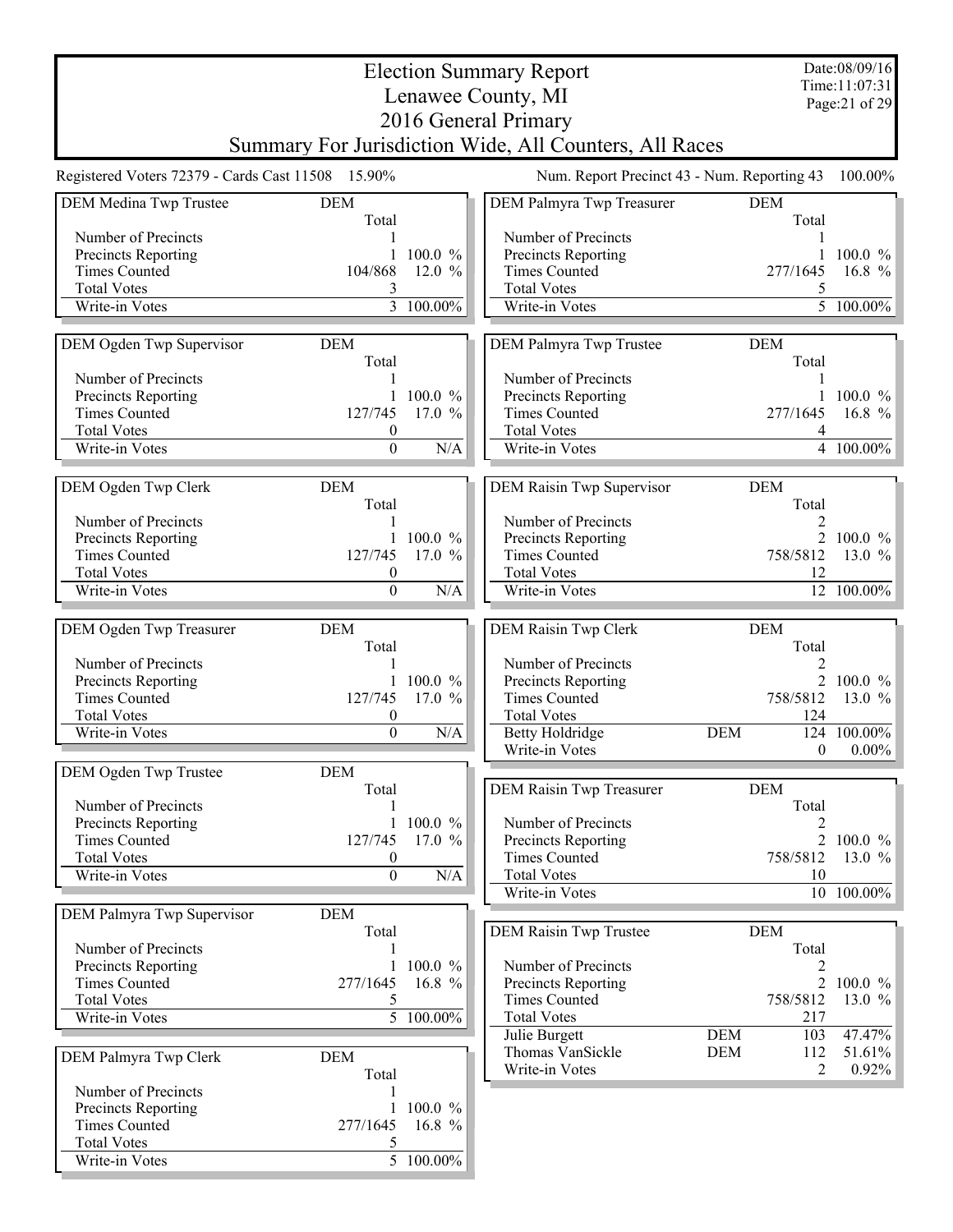|                                                   |                     |                   | <b>Election Summary Report</b>                         |                     | Date:08/09/16<br>Time: 11:07:32 |
|---------------------------------------------------|---------------------|-------------------|--------------------------------------------------------|---------------------|---------------------------------|
|                                                   |                     |                   | Lenawee County, MI                                     |                     | Page: 22 of 29                  |
|                                                   |                     |                   | 2016 General Primary                                   |                     |                                 |
|                                                   |                     |                   | Summary For Jurisdiction Wide, All Counters, All Races |                     |                                 |
| Registered Voters 72379 - Cards Cast 11508 15.90% |                     |                   | Num. Report Precinct 43 - Num. Reporting 43            |                     | 100.00%                         |
| DEM Ridgeway Twp Supervisor                       | <b>DEM</b><br>Total |                   | DEM Riga Twp Treasurer                                 | <b>DEM</b><br>Total |                                 |
| Number of Precincts                               |                     |                   | Number of Precincts                                    |                     |                                 |
| Precincts Reporting                               |                     | $100.0 \%$        | Precincts Reporting                                    |                     | $100.0 \%$                      |
| <b>Times Counted</b>                              | 166/1121            | 14.8 %            | <b>Times Counted</b>                                   | 149/1086            | 13.7 $%$                        |
| <b>Total Votes</b>                                |                     |                   | <b>Total Votes</b>                                     | 2                   |                                 |
| Write-in Votes                                    |                     | 1 100.00%         | Write-in Votes                                         |                     | 2 100.00%                       |
| DEM Ridgeway Twp Clerk                            | <b>DEM</b><br>Total |                   | DEM Riga Twp Trustee                                   | <b>DEM</b><br>Total |                                 |
| Number of Precincts                               |                     |                   | Number of Precincts                                    |                     |                                 |
| Precincts Reporting                               | 1                   | $100.0 \%$        | Precincts Reporting                                    |                     | 1 100.0 $\%$                    |
| <b>Times Counted</b><br><b>Total Votes</b>        | 166/1121            | 14.8 %            | <b>Times Counted</b><br><b>Total Votes</b>             | 149/1086<br>2       | 13.7 $%$                        |
| Write-in Votes                                    |                     | 1 100.00%         | Write-in Votes                                         |                     | 2 100.00%                       |
|                                                   |                     |                   |                                                        |                     |                                 |
| DEM Ridgeway Twp Treasurer                        | <b>DEM</b><br>Total |                   | DEM Rollin Twp Supervisor                              | <b>DEM</b><br>Total |                                 |
| Number of Precincts<br>Precincts Reporting        |                     | $100.0 \%$        | Number of Precincts<br>Precincts Reporting             |                     | 1 100.0 $\%$                    |
| <b>Times Counted</b>                              | 166/1121            | 14.8 %            | <b>Times Counted</b>                                   | 580/2409            | 24.1 $%$                        |
| <b>Total Votes</b>                                |                     |                   | <b>Total Votes</b>                                     | 8                   |                                 |
| Write-in Votes                                    |                     | 1 100.00%         | Write-in Votes                                         |                     | 8 100.00%                       |
| DEM Ridgeway Twp Trustee                          | <b>DEM</b>          |                   | DEM Rollin Twp Clerk                                   | <b>DEM</b>          |                                 |
|                                                   | Total               |                   |                                                        | Total               |                                 |
| Number of Precincts                               |                     |                   | Number of Precincts                                    |                     |                                 |
| Precincts Reporting                               |                     | $100.0 \%$        | Precincts Reporting                                    |                     | $100.0 \%$                      |
| <b>Times Counted</b>                              | 166/1121            | 14.8 %            | <b>Times Counted</b>                                   | 580/2409            | 24.1%                           |
| <b>Total Votes</b><br>Write-in Votes              | 1                   | 100.00%           | <b>Total Votes</b><br>Write-in Votes                   | 5                   | $\overline{5}$ 100.00%          |
|                                                   |                     |                   |                                                        |                     |                                 |
| DEM Riga Twp Supervisor                           | <b>DEM</b><br>Total |                   | DEM Rollin Twp Treasurer                               | <b>DEM</b><br>Total |                                 |
| Number of Precincts                               |                     |                   | Number of Precincts                                    |                     |                                 |
| Precincts Reporting                               | $\mathbf{1}$        | 100.0 %<br>13.7 % | Precincts Reporting                                    | 1                   | $100.0 \%$                      |
| <b>Times Counted</b><br><b>Total Votes</b>        | 149/1086<br>14      |                   | <b>Times Counted</b><br><b>Total Votes</b>             | 580/2409<br>7       | 24.1 %                          |
| Gary Lee Kastel                                   | <b>DEM</b><br>14    | 100.00%           | Write-in Votes                                         |                     | 7 100.00%                       |
| Write-in Votes                                    | $\theta$            | $0.00\%$          |                                                        |                     |                                 |
|                                                   |                     |                   | DEM Rollin Twp Trustee                                 | <b>DEM</b>          |                                 |
| DEM Riga Twp Clerk                                | <b>DEM</b><br>Total |                   | Number of Precincts                                    | Total<br>1          |                                 |
| Number of Precincts                               |                     |                   | Precincts Reporting                                    |                     | 1 100.0 $%$                     |
| Precincts Reporting                               |                     | 1 100.0 $%$       | <b>Times Counted</b>                                   | 580/2409            | 24.1 %                          |
| <b>Times Counted</b>                              | 149/1086            | 13.7 $%$          | <b>Total Votes</b>                                     | 5                   |                                 |
| <b>Total Votes</b>                                | 2                   |                   | Write-in Votes                                         |                     | 5 100.00%                       |
| Write-in Votes                                    |                     | 2 100.00%         | DEM Rome Twp Supervisor                                | <b>DEM</b>          |                                 |
|                                                   |                     |                   |                                                        | Total               |                                 |
|                                                   |                     |                   | Number of Precincts                                    |                     |                                 |
|                                                   |                     |                   | Precincts Reporting<br><b>Times Counted</b>            | 289/1360            | 1 100.0 $\%$<br>$21.3 \%$       |
|                                                   |                     |                   | <b>Total Votes</b>                                     |                     |                                 |
|                                                   |                     |                   | Write-in Votes                                         |                     | $1 - 100.00\%$                  |
|                                                   |                     |                   |                                                        |                     |                                 |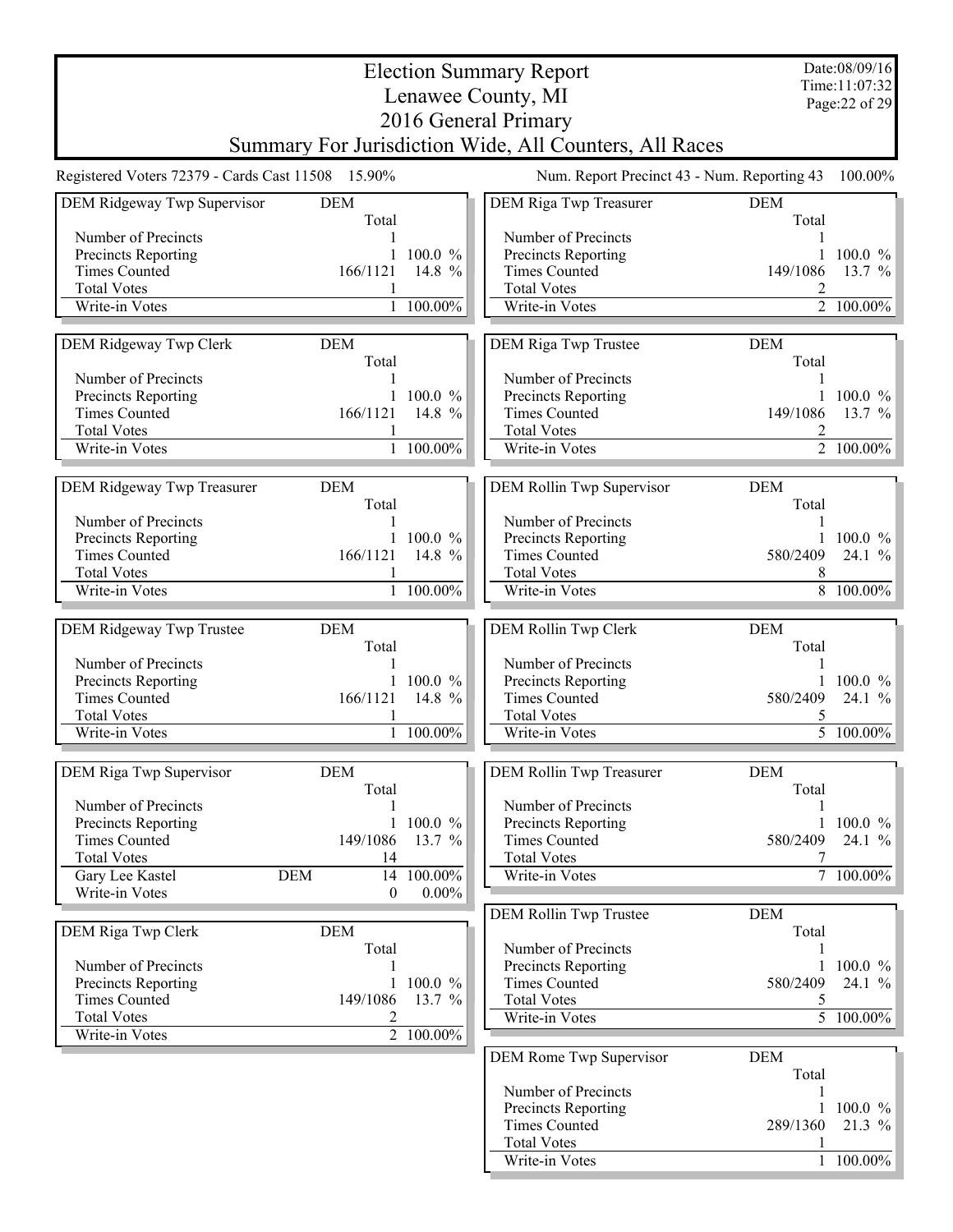|                                                   |                             |                       | <b>Election Summary Report</b>                         |            |                     | Date:08/09/16                   |
|---------------------------------------------------|-----------------------------|-----------------------|--------------------------------------------------------|------------|---------------------|---------------------------------|
|                                                   |                             |                       | Lenawee County, MI                                     |            |                     | Time:11:07:32<br>Page: 23 of 29 |
|                                                   |                             |                       | 2016 General Primary                                   |            |                     |                                 |
|                                                   |                             |                       | Summary For Jurisdiction Wide, All Counters, All Races |            |                     |                                 |
| Registered Voters 72379 - Cards Cast 11508 15.90% |                             |                       | Num. Report Precinct 43 - Num. Reporting 43            |            |                     | 100.00%                         |
| DEM Rome Twp Clerk                                | <b>DEM</b><br>Total         |                       | DEM Tecumseh Twp Supervisor                            |            | <b>DEM</b><br>Total |                                 |
| Number of Precincts                               |                             |                       | Number of Precincts                                    |            |                     |                                 |
| <b>Precincts Reporting</b>                        |                             | 1 100.0 $%$           | Precincts Reporting                                    |            |                     | 1 100.0 $\%$                    |
| <b>Times Counted</b>                              | 289/1360                    | 21.3 %                | <b>Times Counted</b>                                   |            | 228/1710            | 13.3 $%$                        |
| <b>Total Votes</b><br>Write-in Votes              |                             | 100.00%               | <b>Total Votes</b><br>Write-in Votes                   |            | 9                   | $9\overline{100.00}\%$          |
|                                                   |                             |                       |                                                        |            |                     |                                 |
| DEM Rome Twp Treasurer                            | <b>DEM</b><br>Total         |                       | DEM Tecumseh Twp Clerk                                 |            | <b>DEM</b><br>Total |                                 |
| Number of Precincts                               |                             | $100.0 \%$            | Number of Precincts                                    |            |                     | 1 100.0 $%$                     |
| Precincts Reporting<br><b>Times Counted</b>       | 289/1360                    | 21.3 %                | Precincts Reporting<br><b>Times Counted</b>            |            | 228/1710            | 13.3 %                          |
| <b>Total Votes</b>                                |                             |                       | <b>Total Votes</b>                                     |            | 4                   |                                 |
| Write-in Votes                                    |                             | 1 100.00%             | Write-in Votes                                         |            |                     | 4 100.00%                       |
| DEM Rome Twp Trustee                              | <b>DEM</b><br>Total         |                       | DEM Tecumseh Twp Treasurer                             |            | <b>DEM</b><br>Total |                                 |
| Number of Precincts                               |                             |                       | Number of Precincts                                    |            |                     |                                 |
| Precincts Reporting                               |                             | 100.0 %               | Precincts Reporting                                    |            |                     | $100.0 \%$                      |
| <b>Times Counted</b>                              | 289/1360                    | 21.3 %                | <b>Times Counted</b>                                   |            | 228/1710            | 13.3 %                          |
| <b>Total Votes</b>                                |                             |                       | <b>Total Votes</b>                                     |            |                     |                                 |
| Write-in Votes                                    |                             | 1 100.00%             | Write-in Votes                                         |            |                     | $4 - 100.00\%$                  |
| DEM Seneca Twp Supervisor                         | <b>DEM</b><br>Total         |                       | DEM Tecumseh Twp Trustee                               |            | <b>DEM</b><br>Total |                                 |
| Number of Precincts                               |                             |                       | Number of Precincts                                    |            |                     |                                 |
| Precincts Reporting                               |                             | 1 100.0 $%$<br>13.8 % | Precincts Reporting                                    |            |                     | 1 100.0 $%$                     |
| <b>Times Counted</b><br><b>Total Votes</b>        | 118/852                     |                       | <b>Times Counted</b><br><b>Total Votes</b>             |            | 228/1710<br>5       | 13.3 $%$                        |
| Write-in Votes                                    |                             | 1 100.00%             | Write-in Votes                                         |            |                     | $\overline{5}$ 100.00%          |
| DEM Seneca Twp Clerk                              | <b>DEM</b>                  |                       | DEM Woodstock Twp Supervisor                           |            | <b>DEM</b>          |                                 |
| Number of Precincts                               | Total                       |                       | Number of Precincts                                    |            | Total               |                                 |
| Precincts Reporting                               | $\mathbf{1}$                | 100.0 %               | Precincts Reporting                                    |            | 2<br>$\overline{2}$ | 100.0 %                         |
| <b>Times Counted</b>                              | 118/852                     | 13.8 %                | <b>Times Counted</b>                                   |            | 462/2907            | 15.9 $%$                        |
| <b>Total Votes</b>                                |                             |                       | <b>Total Votes</b>                                     |            | 105                 |                                 |
| Write-in Votes                                    |                             | 100.00%               | Lisa Delezenne<br>Write-in Votes                       | <b>DEM</b> | 103<br>2            | 98.10%<br>$1.90\%$              |
| <b>DEM Seneca Twp Treasurer</b>                   | <b>DEM</b><br>Total         |                       | DEM Woodstock Twp Clerk                                |            | <b>DEM</b>          |                                 |
| Number of Precincts                               |                             |                       |                                                        |            | Total               |                                 |
| Precincts Reporting                               |                             | 1 100.0 $\%$          | Number of Precincts                                    |            | 2                   |                                 |
| <b>Times Counted</b>                              | 118/852                     | 13.8 %                | Precincts Reporting                                    |            | $\overline{2}$      | $100.0 \%$                      |
| <b>Total Votes</b>                                |                             |                       | <b>Times Counted</b>                                   |            | 462/2907            | 15.9 $%$                        |
| Write-in Votes                                    |                             | 1 100.00%             | <b>Total Votes</b><br>Write-in Votes                   |            | 13                  | 13 100.00%                      |
| <b>DEM Seneca Twp Trustee</b>                     | <b>DEM</b><br>Total         |                       |                                                        |            |                     |                                 |
| Number of Precincts                               |                             |                       |                                                        |            |                     |                                 |
| Precincts Reporting                               | $\mathbf{1}$                | $100.0 \%$            |                                                        |            |                     |                                 |
| <b>Times Counted</b><br><b>Total Votes</b>        | 118/852<br>$\boldsymbol{0}$ | 13.8 %                |                                                        |            |                     |                                 |
| Write-in Votes                                    | $\boldsymbol{0}$            | N/A                   |                                                        |            |                     |                                 |
|                                                   |                             |                       |                                                        |            |                     |                                 |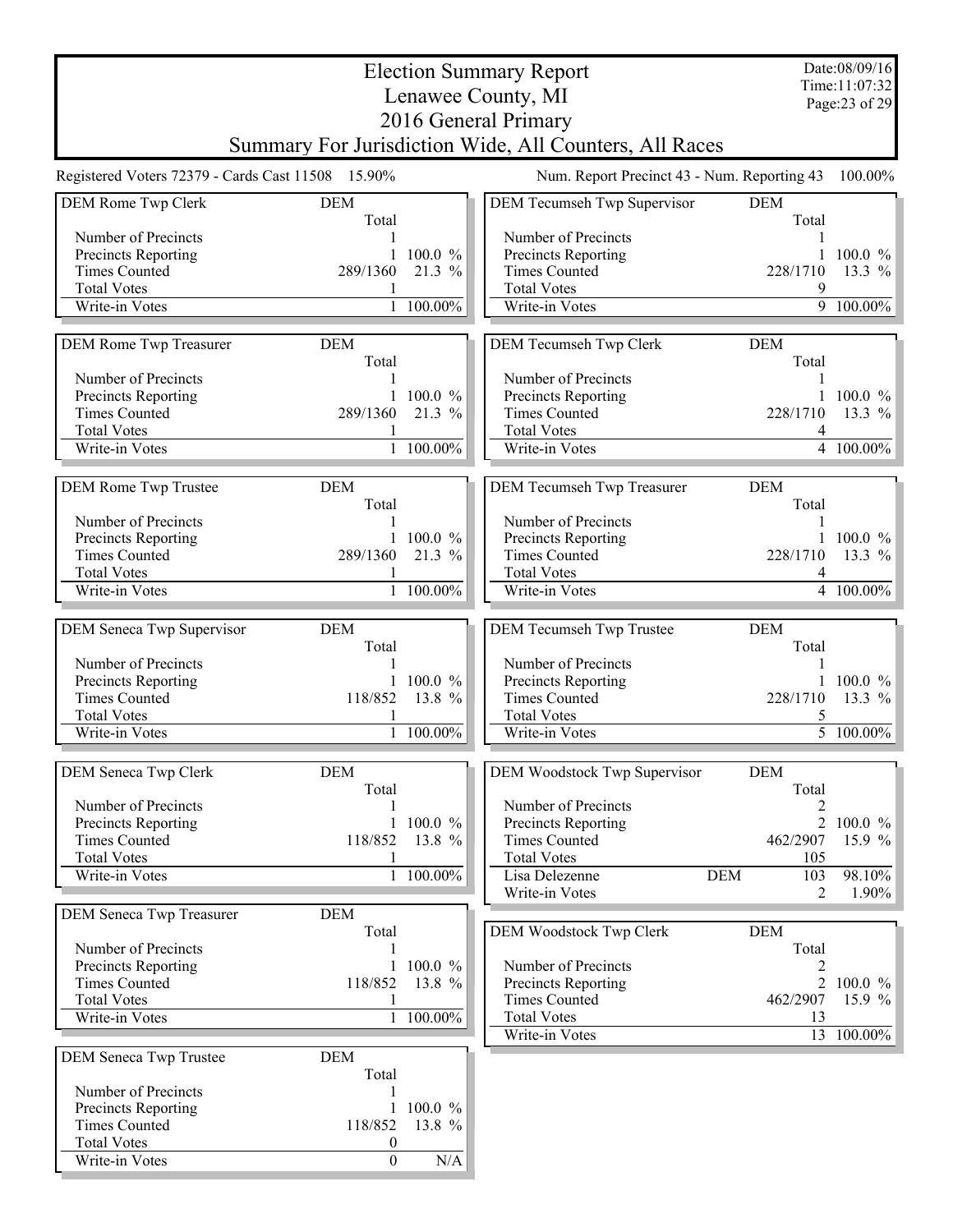|                                                   |            |                 |                 | <b>Election Summary Report</b>                         |                  | Date:08/09/16         |
|---------------------------------------------------|------------|-----------------|-----------------|--------------------------------------------------------|------------------|-----------------------|
|                                                   |            |                 |                 | Lenawee County, MI                                     |                  | Time:11:07:32         |
|                                                   |            |                 |                 | 2016 General Primary                                   |                  | Page: 24 of 29        |
|                                                   |            |                 |                 |                                                        |                  |                       |
|                                                   |            |                 |                 | Summary For Jurisdiction Wide, All Counters, All Races |                  |                       |
| Registered Voters 72379 - Cards Cast 11508 15.90% |            |                 |                 | Num. Report Precinct 43 - Num. Reporting 43            |                  | 100.00%               |
| DEM Woodstock Twp Treasurer                       |            | <b>DEM</b>      |                 | DEM C Adrian 5 Delegate                                | <b>DEM</b>       |                       |
| Number of Precincts                               |            | Total           |                 | Number of Precincts                                    | Total            |                       |
| Precincts Reporting                               |            |                 | 100.0 %         | Precincts Reporting                                    |                  | $100.0 \%$            |
| <b>Times Counted</b>                              |            | 462/2907        | 15.9 %          | <b>Times Counted</b>                                   | 384/2536         | 15.1 $%$              |
| <b>Total Votes</b>                                |            | 104             |                 | <b>Total Votes</b>                                     | 5                |                       |
| Teresa Votzke                                     | <b>DEM</b> | 103             | 99.04%          | Write-in Votes                                         |                  | 5 100.00%             |
| Write-in Votes                                    |            |                 | 0.96%           |                                                        |                  |                       |
|                                                   |            |                 |                 | DEM C Adrian 6 Delegate                                | <b>DEM</b>       |                       |
| <b>DEM Woodstock Twp Trustee</b>                  |            | <b>DEM</b>      |                 |                                                        | Total            |                       |
|                                                   |            | Total           |                 | Number of Precincts                                    |                  |                       |
| Number of Precincts                               |            | 2               |                 | Precincts Reporting                                    |                  | 1 100.0 $\%$          |
| Precincts Reporting                               |            | $\overline{2}$  | 100.0 %         | <b>Times Counted</b>                                   | 355/2482         | 14.3 %                |
| <b>Times Counted</b>                              |            | 462/2907        | 15.9 %          | <b>Total Votes</b>                                     | 11               |                       |
| <b>Total Votes</b>                                |            | 208             |                 | Write-in Votes                                         |                  | 11 100.00%            |
| Russ Elder                                        | <b>DEM</b> | 63              | 30.29%          |                                                        |                  |                       |
| James D. Ellis                                    | <b>DEM</b> | 59              | 28.37%          | DEM C Hudson 1 Delegate                                | <b>DEM</b>       |                       |
| Joanne Josephs                                    | <b>DEM</b> | 83<br>3         | 39.90%<br>1.44% |                                                        | Total            |                       |
| Write-in Votes                                    |            |                 |                 | Number of Precincts                                    |                  |                       |
|                                                   |            |                 |                 | Precincts Reporting                                    |                  | 1 100.0 $\%$          |
| DEM C Adrian 1 Delegate                           |            | <b>DEM</b>      |                 | <b>Times Counted</b>                                   | 209/1548         | 13.5 $%$              |
|                                                   |            | Total           |                 | <b>Total Votes</b>                                     | 8                |                       |
| Number of Precincts<br>Precincts Reporting        |            |                 | $100.0 \%$      | Write-in Votes                                         |                  | $8 - 100.00\%$        |
| <b>Times Counted</b>                              |            | 315/2277        | 13.8 %          |                                                        |                  |                       |
| <b>Total Votes</b>                                |            | 20              |                 | DEM C Morenci 1 Delegate                               | <b>DEM</b>       |                       |
| Write-in Votes                                    |            | $\overline{20}$ | $100.00\%$      | Number of Precincts                                    | Total            |                       |
|                                                   |            |                 |                 | Precincts Reporting                                    |                  | $100.0 \%$            |
| DEM C Adrian 2 Delegate                           |            | <b>DEM</b>      |                 | <b>Times Counted</b>                                   | 177/1671         | 10.6 $%$              |
|                                                   |            | Total           |                 | <b>Total Votes</b>                                     | 3                |                       |
| Number of Precincts                               |            |                 |                 | Write-in Votes                                         |                  | $\frac{1}{3}$ 100.00% |
| Precincts Reporting                               |            |                 | 1 100.0 $%$     |                                                        |                  |                       |
| <b>Times Counted</b>                              |            | 156/2232        | 7.0%            | DEM C Tecumseh 1 Delegate                              | <b>DEM</b>       |                       |
| <b>Total Votes</b>                                |            | 64              |                 |                                                        | Total            |                       |
| Devyn W. Bice                                     | <b>DEM</b> | 30              | 46.88%          | Number of Precincts                                    |                  |                       |
| A. Cavazos-Franck                                 | <b>DEM</b> | 34              | 53.13%          | Precincts Reporting                                    |                  | $100.0 \%$            |
| Write-in Votes                                    |            | $\mathbf{0}$    | $0.00\%$        | <b>Times Counted</b>                                   | 313/1626         | 19.2 $%$              |
|                                                   |            |                 |                 | <b>Total Votes</b>                                     | 23               |                       |
| DEM C Adrian 3 Delegate                           |            | <b>DEM</b>      |                 | Write-in Votes                                         | 23               | $100.00\%$            |
|                                                   |            | Total           |                 |                                                        |                  |                       |
| Number of Precincts                               |            |                 |                 | DEM C Tecumseh 2 Delegate                              | <b>DEM</b>       |                       |
| Precincts Reporting                               |            |                 | 100.0 %         |                                                        | Total            |                       |
| <b>Times Counted</b>                              |            | 161/2173        | 7.4%            | Number of Precincts                                    |                  |                       |
| <b>Total Votes</b>                                |            | 10              |                 | Precincts Reporting                                    |                  | 1 100.0 $\%$          |
| Write-in Votes                                    |            |                 | 10 100.00%      | <b>Times Counted</b>                                   | 279/1518         | 18.4 $%$              |
|                                                   |            |                 |                 | <b>Total Votes</b>                                     | 130              |                       |
| DEM C Adrian 4 Delegate                           |            | <b>DEM</b>      |                 | Jim Mull                                               | <b>DEM</b><br>57 | 43.85%                |
|                                                   |            | Total           |                 | Ronald Wimple                                          | <b>DEM</b><br>73 | 56.15%                |
| Number of Precincts                               |            |                 |                 | Write-in Votes                                         | $\theta$         | $0.00\%$              |
| Precincts Reporting                               |            |                 | $100.0 \%$      |                                                        |                  |                       |
| <b>Times Counted</b>                              |            | 554/2390        | 23.2 %          |                                                        |                  |                       |
| <b>Total Votes</b>                                |            | 17              |                 |                                                        |                  |                       |
| Write-in Votes                                    |            |                 | 17 100.00%      |                                                        |                  |                       |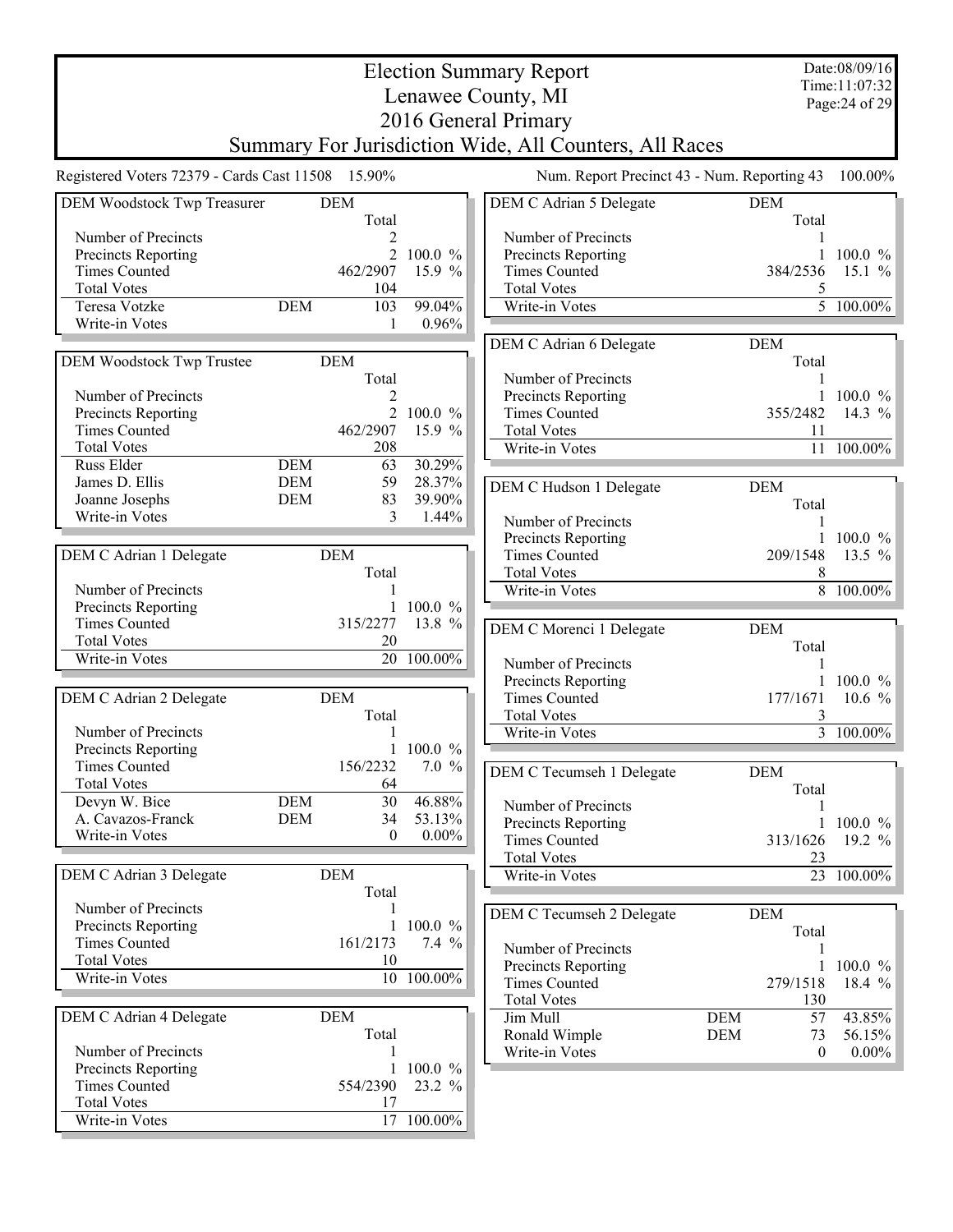Election Summary Report Lenawee County, MI 2016 General Primary Summary For Jurisdiction Wide, All Counters, All Races Date:08/09/16 Time:11:07:32 Page:25 of 29 Registered Voters 72379 - Cards Cast 11508 15.90% Num. Report Precinct 43 - Num. Reporting 43 100.00% DEM C Tecumseh 3 Delegate DEM Total Number of Precincts 1 Precincts Reporting 1 100.0 % Times Counted 191/1577 12.1 % Total Votes 65 Raymond Schmidt DEM 64 98.46%<br>Write-in Votes 1 1.54% Write-in Votes 1 DEM C Tecumseh 4 Delegate DEM Total Number of Precincts 1 Precincts Reporting 1 100.0 %<br>Times Counted 239/1714 13.9 % Times Counted Total Votes 57<br>
Judy Seigneur DEM 57 100.00% Judy Seigneur DEM 57 100.00%<br>Write-in Votes 0 0.00% Write-in Votes DEM Adrian 1 Delegate DEM Total Number of Precincts<br>
Precincts Reporting<br>
1 100.0 % Precincts Reporting 1 100.0 %<br>Times Counted 657/2512 26.2 % Times Counted Total Votes 79<br>
Ken VanOostendorp DEM 79 100.00% Ken VanOostendorp DEM 79 100.00%<br>Write-in Votes 0 0.00% Write-in Votes DEM Adrian 2 Delegate DEM Total Number of Precincts<br>
Precincts Reporting<br>
1 100.0 % Precincts Reporting<br>Times Counted 435/2426 17.9 % Total Votes 9 Write-in Votes  $9 \t100.00\%$ DEM Blissfield 1 Delegate DEM Total Number of Precincts<br>
Precincts Reporting<br>
1 100.0 % Precincts Reporting<br>Times Counted 113/496 22.8 % Total Votes<br>Write-in Votes<br>1 100.00% Write-in Votes DEM Blissfield 2 Delegate DEM Total Number of Precincts<br>
Precincts Reporting<br>
1 100.0 % Precincts Reporting 1 100.0 %<br>Times Counted 1 27/2413 17.7 %  $Times$  Counted  $427/2413$ Total Votes<br>Write-in Votes<br>3 100.00% Write-in Votes DEM Cambridge 1 Delegate DEM Total Number of Precincts 1 Precincts Reporting 1 100.0 % Times Counted 340/1709 19.9 % Total Votes 106 Nevie Korte<br>
Mark LaFollette<br>
DEM 35 33.02% Mark LaFollette DEM 35 33.02% Susan J. LaFollette DEM 37 34.91%<br>Write-in Votes 0 0.00% Write-in Votes DEM Cambridge 2 Delegate DEM Total Number of Precincts<br>
Precincts Reporting
1 100.0 % Precincts Reporting Times Counted 252/1552 16.2 % Total Votes 50 Karen Zavicar DEM 47 94.00% Write-in Votes 3 6.00% DEM Cambridge 3 Delegate DEM Total Number of Precincts<br>
Precincts Reporting<br>
1 100.0 % Precincts Reporting 1 100.0 %<br>Times Counted 194/1223 15.9 % Times Counted 194/1223 Total Votes 37 Pamela A. Taylor DEM 36 97.30%<br>Write-in Votes 1 2.70% Write-in Votes 1 DEM Clinton 1 Delegate DEM Total Number of Precincts<br>
Precincts Reporting
1 100.0 % Precincts Reporting Times Counted 133/990 13.4 % Total Votes Write-in Votes  $2^{-100.00\%}$ DEM Clinton 2 Delegate DEM Total Number of Precincts 1 Precincts Reporting 1 100.0 %<br>Times Counted 186/1792 10.4 % 186/1792 10.4 % Total Votes<br>Write-in Votes<br>8 100.00% Write-in Votes DEM Deerfield 1 Delegate DEM Total Number of Precincts<br>
Precincts Reporting
1 100.0 % Precincts Reporting 1 100.0 %<br>Times Counted 134/1097 12.2 % Times Counted Total Votes 4<br>Write-in Votes 4 100.00% Write-in Votes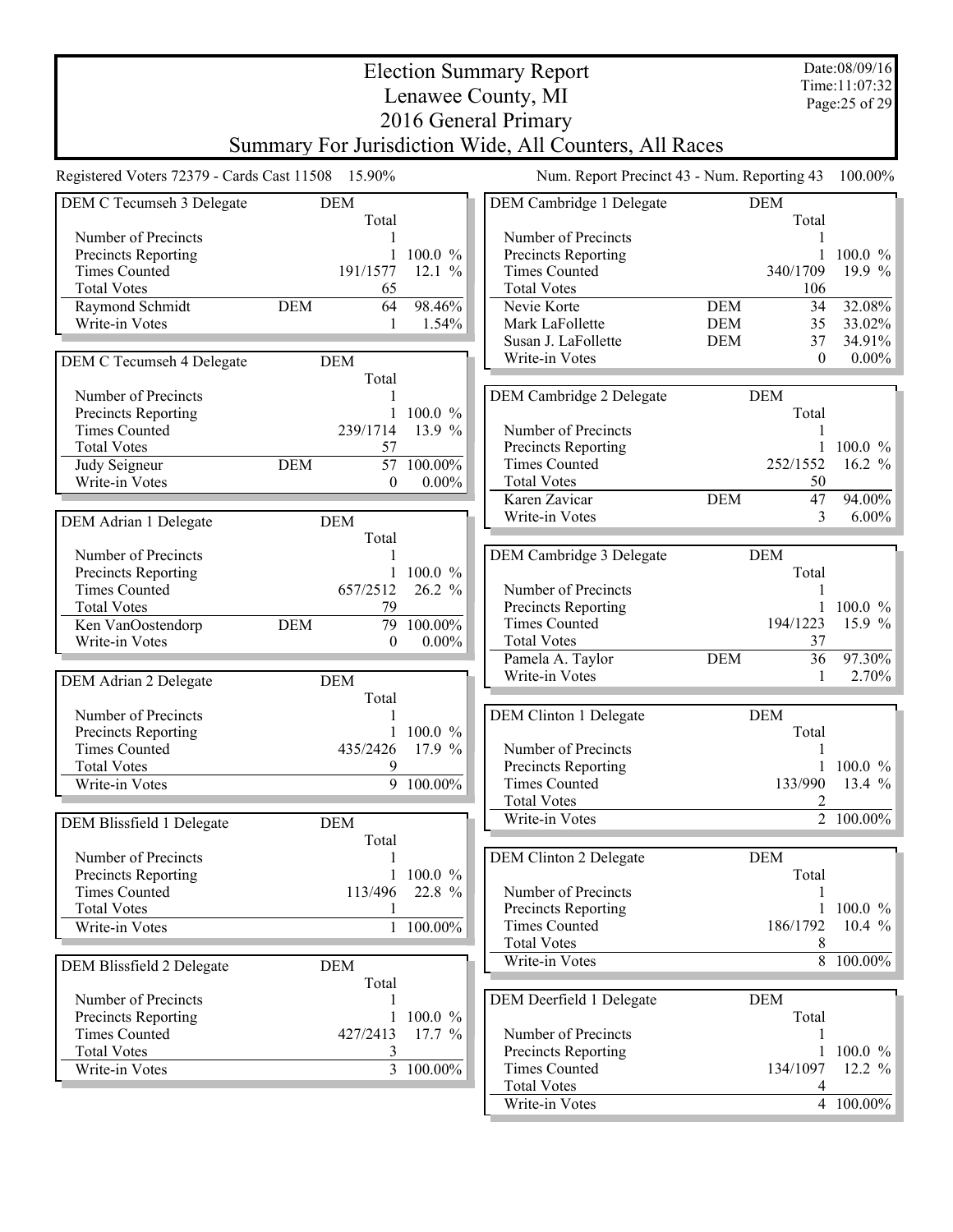|                                                   |                     |                        | <b>Election Summary Report</b>                         |                                             | Date:08/09/16<br>Time:11:07:32 |
|---------------------------------------------------|---------------------|------------------------|--------------------------------------------------------|---------------------------------------------|--------------------------------|
|                                                   |                     |                        | Lenawee County, MI                                     |                                             | Page: 26 of 29                 |
|                                                   |                     |                        | 2016 General Primary                                   |                                             |                                |
|                                                   |                     |                        | Summary For Jurisdiction Wide, All Counters, All Races |                                             |                                |
| Registered Voters 72379 - Cards Cast 11508 15.90% |                     |                        |                                                        | Num. Report Precinct 43 - Num. Reporting 43 | 100.00%                        |
|                                                   |                     |                        |                                                        |                                             |                                |
| DEM Dover 1 Delegate                              | <b>DEM</b><br>Total |                        | <b>DEM Madison 2 Delegate</b>                          | <b>DEM</b><br>Total                         |                                |
| Number of Precincts                               |                     |                        | Number of Precincts                                    |                                             |                                |
| Precincts Reporting                               |                     | 100.0 %                | Precincts Reporting                                    | 1                                           | $100.0 \%$                     |
| <b>Times Counted</b>                              | 201/1237            | 16.2 $%$               | <b>Times Counted</b>                                   | 367/1470                                    | 25.0 %                         |
| <b>Total Votes</b>                                | 3                   |                        | <b>Total Votes</b>                                     | 40                                          |                                |
| Write-in Votes                                    |                     | $\overline{3}$ 100.00% | Michael Clement                                        | <b>DEM</b><br>40                            | 100.00%                        |
|                                                   |                     |                        | Write-in Votes                                         | $\overline{0}$                              | $0.00\%$                       |
| DEM Fairfield 1 Delegate                          | <b>DEM</b>          |                        |                                                        |                                             |                                |
|                                                   | Total               |                        | <b>DEM Madison 3 Delegate</b>                          | <b>DEM</b>                                  |                                |
| Number of Precincts                               |                     |                        |                                                        | Total                                       |                                |
| Precincts Reporting                               |                     | 1 100.0 $%$            | Number of Precincts                                    |                                             |                                |
| <b>Times Counted</b>                              | 198/1280            | 15.5 $%$               | Precincts Reporting                                    |                                             | 1 100.0 $\%$                   |
| <b>Total Votes</b>                                |                     |                        | <b>Times Counted</b>                                   | 314/1304                                    | 24.1 $%$                       |
| Write-in Votes                                    |                     | 1 100.00%              | <b>Total Votes</b>                                     | 6                                           |                                |
|                                                   |                     |                        | Write-in Votes                                         |                                             | 6 100.00%                      |
| DEM Franklin 1 Delegate                           | <b>DEM</b>          |                        |                                                        |                                             |                                |
|                                                   | Total               |                        | DEM Medina 1 Delegate                                  | <b>DEM</b>                                  |                                |
| Number of Precincts                               |                     |                        |                                                        | Total                                       |                                |
| Precincts Reporting                               |                     | $100.0 \%$             | Number of Precincts                                    |                                             |                                |
| <b>Times Counted</b>                              | 350/2371            | 14.8 %                 | Precincts Reporting                                    |                                             | $100.0 \%$                     |
| <b>Total Votes</b>                                | 3                   |                        | <b>Times Counted</b>                                   | 104/868                                     | 12.0 $%$                       |
| Write-in Votes                                    |                     | 3 100.00%              | <b>Total Votes</b>                                     |                                             |                                |
|                                                   |                     |                        | Write-in Votes                                         |                                             | $\overline{2}$ 100.00%         |
| DEM Hudson 1 Delegate                             | <b>DEM</b>          |                        |                                                        |                                             |                                |
|                                                   | Total               |                        | DEM Ogden 1 Delegate                                   | <b>DEM</b>                                  |                                |
| Number of Precincts                               |                     |                        |                                                        | Total                                       |                                |
| Precincts Reporting                               |                     | 1 100.0 $%$            | Number of Precincts                                    | 1                                           |                                |
| <b>Times Counted</b>                              | 191/1223            | 15.6 $%$               | Precincts Reporting                                    |                                             | $100.0 \%$                     |
| <b>Total Votes</b>                                | 2                   |                        | <b>Times Counted</b>                                   | 127/745                                     | 17.0 $%$                       |
| Write-in Votes                                    |                     | 2 100.00%              | <b>Total Votes</b>                                     | $\boldsymbol{0}$                            |                                |
|                                                   |                     |                        | Write-in Votes                                         | $\Omega$                                    | N/A                            |
| DEM Macon 1 Delegate                              | <b>DEM</b>          |                        |                                                        |                                             |                                |
|                                                   | Total               |                        | DEM Palmyra 1 Delegate                                 | <b>DEM</b>                                  |                                |
| Number of Precincts                               |                     |                        |                                                        | Total                                       |                                |
| Precincts Reporting                               | $\mathbf{1}$        | $100.0 \%$             | Number of Precincts                                    |                                             |                                |
| <b>Times Counted</b>                              | 192/1061            | 18.1 %                 | Precincts Reporting                                    | 1                                           | $100.0 \%$                     |
| <b>Total Votes</b>                                | 14                  |                        | <b>Times Counted</b>                                   | 277/1645                                    | 16.8 $%$                       |
| Christopher Roggero                               | <b>DEM</b><br>14    | 100.00%                | <b>Total Votes</b>                                     | 3                                           |                                |
| Write-in Votes                                    | 0                   | $0.00\%$               | Write-in Votes                                         |                                             | $3\overline{100.00\%}$         |
|                                                   |                     |                        |                                                        |                                             |                                |
| DEM Madison 1 Delegate                            | <b>DEM</b>          |                        | DEM Raisin 1 Delegate                                  | <b>DEM</b>                                  |                                |
|                                                   | Total               |                        |                                                        | Total                                       |                                |
| Number of Precincts                               | 1                   |                        | Number of Precincts                                    | 1                                           |                                |
| Precincts Reporting                               | 1                   | 100.0 %                | Precincts Reporting                                    | 1                                           | $100.0 \%$                     |
| <b>Times Counted</b>                              | 233/1964            | 11.9 $%$               | <b>Times Counted</b>                                   | 409/3161                                    | 12.9 $%$                       |
| <b>Total Votes</b>                                | 37                  |                        | <b>Total Votes</b>                                     | 65                                          |                                |
| Arnold Harper                                     | <b>DEM</b><br>37    | 100.00%                | Timothy Heim                                           | <b>DEM</b><br>64                            | 98.46%                         |
| Write-in Votes                                    | $\boldsymbol{0}$    | $0.00\%$               | Write-in Votes                                         | $\mathbf{1}$                                | 1.54%                          |
|                                                   |                     |                        |                                                        |                                             |                                |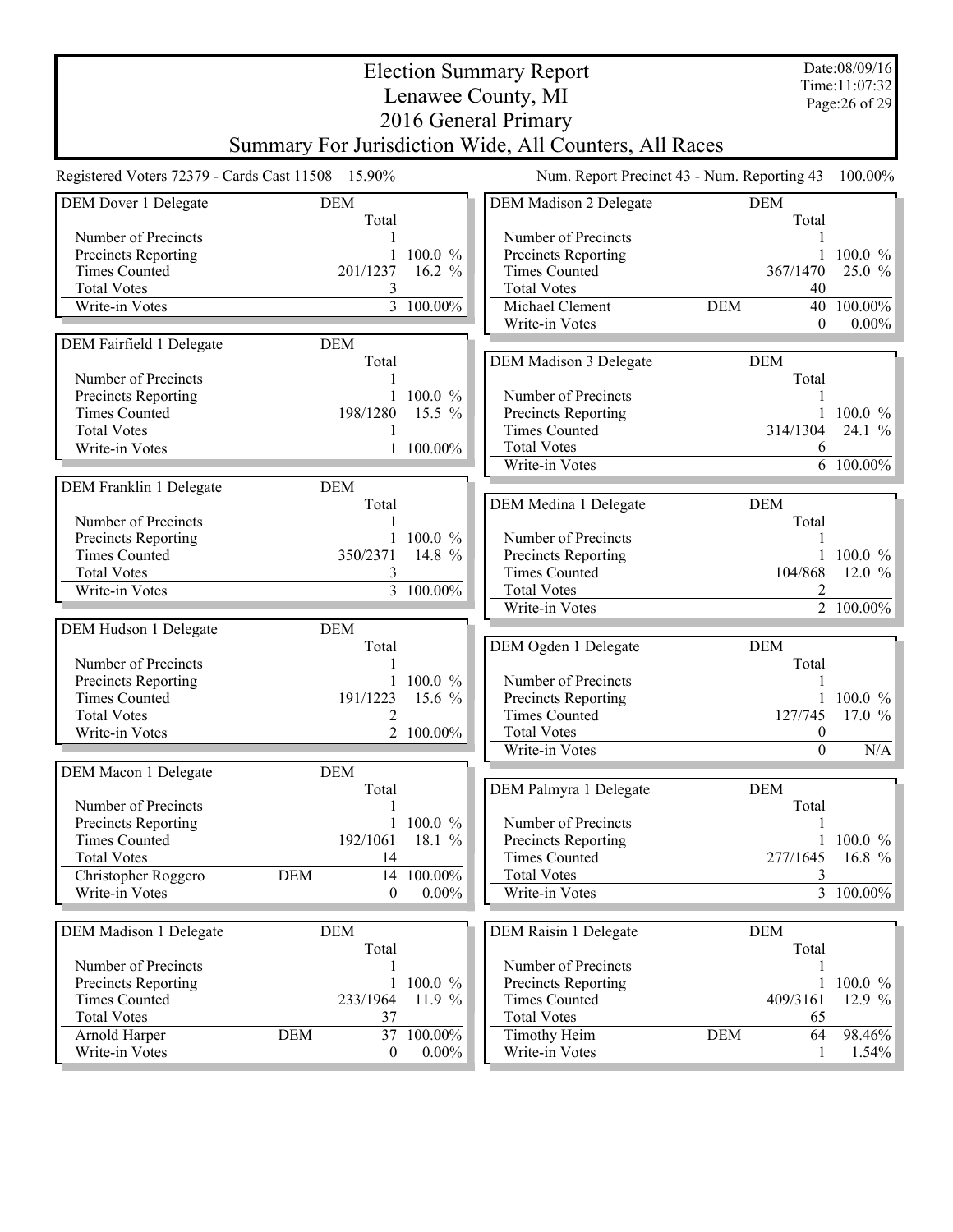|                                                   |                     |                        | <b>Election Summary Report</b>                         |                                      | Date:08/09/16<br>Time:11:07:32 |
|---------------------------------------------------|---------------------|------------------------|--------------------------------------------------------|--------------------------------------|--------------------------------|
|                                                   |                     |                        | Lenawee County, MI                                     |                                      | Page: 27 of 29                 |
|                                                   |                     |                        | 2016 General Primary                                   |                                      |                                |
|                                                   |                     |                        | Summary For Jurisdiction Wide, All Counters, All Races |                                      |                                |
| Registered Voters 72379 - Cards Cast 11508 15.90% |                     |                        | Num. Report Precinct 43 - Num. Reporting 43            |                                      | 100.00%                        |
| DEM Raisin 2 Delegate                             | <b>DEM</b><br>Total |                        | DEM Woodstock 1 Delegate                               | DEM<br>Total                         |                                |
| Number of Precincts                               |                     |                        | Number of Precincts                                    |                                      |                                |
| Precincts Reporting                               |                     | 1 100.0 $\%$           | Precincts Reporting                                    |                                      | 1 100.0 $%$                    |
| <b>Times Counted</b>                              | 349/2651            | 13.2 %                 | <b>Times Counted</b>                                   | 328/1909                             | 17.2 $%$                       |
| <b>Total Votes</b>                                | 5                   |                        | <b>Total Votes</b>                                     | 90                                   |                                |
| Write-in Votes                                    |                     | $\overline{5}$ 100.00% | Julie Naughton<br>Robert G Turner Jr.                  | <b>DEM</b><br>50<br><b>DEM</b><br>40 | 55.56%<br>44.44%               |
|                                                   |                     |                        | Write-in Votes                                         | $\theta$                             | $0.00\%$                       |
| DEM Ridgeway 1 Delegate                           | <b>DEM</b><br>Total |                        |                                                        |                                      |                                |
| Number of Precincts                               |                     |                        | DEM Woodstock 2 Delegate                               | <b>DEM</b>                           |                                |
| Precincts Reporting                               | $\mathbf{1}$        | $100.0 \%$             |                                                        | Total                                |                                |
| <b>Times Counted</b>                              | 166/1121            | 14.8 %                 | Number of Precincts                                    |                                      |                                |
| <b>Total Votes</b>                                | 1                   |                        | Precincts Reporting                                    | 1                                    | 100.0%                         |
| Write-in Votes                                    | $\mathbf{1}$        | 100.00%                | <b>Times Counted</b>                                   | 134/998                              | 13.4 %                         |
|                                                   |                     |                        | <b>Total Votes</b><br>Write-in Votes                   | 6                                    | 6 100.00%                      |
| DEM Riga 1 Delegate                               | <b>DEM</b>          |                        |                                                        |                                      |                                |
| Number of Precincts                               | Total               |                        |                                                        |                                      |                                |
| Precincts Reporting                               |                     | 1 100.0 $\%$           | NP Judge 39th Circ Crt                                 | Total                                |                                |
| <b>Times Counted</b>                              | 149/1086            | 13.7 $%$               | Number of Precincts                                    | 43                                   |                                |
| <b>Total Votes</b>                                | 2                   |                        | Precincts Reporting                                    |                                      | 43 100.0 %                     |
| Write-in Votes                                    |                     | $2 - 100.00\%$         | <b>Times Counted</b>                                   | 11508/72379                          | 15.9 %                         |
|                                                   |                     |                        | <b>Total Votes</b>                                     | 9450                                 |                                |
| DEM Rollin 1 Delegate                             | <b>DEM</b>          |                        | Anna Marie Anzalone                                    | 5105                                 | 54.02%                         |
|                                                   | Total               |                        | Stanley M. Sala                                        | 2054                                 | 21.74%                         |
| Number of Precincts                               | 1                   |                        | Phillip Schaedler<br>Write-in Votes                    | 2269<br>22                           | 24.01%                         |
| Precincts Reporting                               |                     | $100.0 \%$             |                                                        |                                      | 0.23%                          |
| <b>Times Counted</b>                              | 580/2409            | 24.1 %                 |                                                        |                                      |                                |
| <b>Total Votes</b><br>Write-in Votes              | 6<br>6              | 100.00%                | Adrian Twp Pub Safety Renew                            | Total                                |                                |
|                                                   |                     |                        | Number of Precincts                                    | 2                                    |                                |
| DEM Rome 1 Delegate                               | <b>DEM</b>          |                        | Precincts Reporting                                    |                                      | 2 100.0 %                      |
|                                                   | Total               |                        | <b>Times Counted</b>                                   | 1092/4938                            | 22.1%                          |
| Number of Precincts                               |                     |                        | <b>Total Votes</b>                                     | 969                                  |                                |
| Precincts Reporting                               | $\mathbf{1}$        | $100.0 \%$             | <b>YES</b>                                             | 698                                  | 72.03%                         |
| <b>Times Counted</b>                              | 289/1360            | $21.3 \%$              | NO                                                     | 271                                  | 27.97%                         |
| <b>Total Votes</b>                                |                     |                        |                                                        |                                      |                                |
| Write-in Votes                                    |                     | 1 100.00%              | Adrian Twp Equip Mill                                  | Total                                |                                |
|                                                   | <b>DEM</b>          |                        | Number of Precincts                                    | 2                                    |                                |
| DEM Seneca 1 Delegate                             | Total               |                        | Precincts Reporting                                    | $\overline{2}$                       | 100.0 %                        |
| Number of Precincts                               |                     |                        | <b>Times Counted</b>                                   | 1092/4938                            | 22.1 %                         |
| Precincts Reporting                               | $\mathbf{1}$        | 100.0 %                | <b>Total Votes</b>                                     | 967                                  |                                |
| <b>Times Counted</b>                              | 118/852             | 13.8 %                 | <b>YES</b>                                             | 553                                  | 57.19%                         |
| <b>Total Votes</b>                                | $\boldsymbol{0}$    |                        | NO                                                     | 414                                  | 42.81%                         |
| Write-in Votes                                    | $\boldsymbol{0}$    | N/A                    |                                                        |                                      |                                |
|                                                   |                     |                        | Cambridge Twp PS Mill Renew                            | Total                                |                                |
| DEM Tecumseh 1 Delegate                           | <b>DEM</b>          |                        | Number of Precincts                                    | 3                                    |                                |
| Number of Precincts                               | Total               |                        | Precincts Reporting                                    | 3                                    | $100.0 \%$                     |
| Precincts Reporting                               |                     | 100.0 %                | <b>Times Counted</b>                                   | 786/4484                             | 17.5 $%$                       |
| <b>Times Counted</b>                              | 228/1710            | 13.3 %                 | <b>Total Votes</b>                                     | 653                                  |                                |
| <b>Total Votes</b>                                |                     |                        | <b>YES</b>                                             | 435                                  | 66.62%                         |
| Write-in Votes                                    |                     | 4 100.00%              | NO                                                     | 218                                  | 33.38%                         |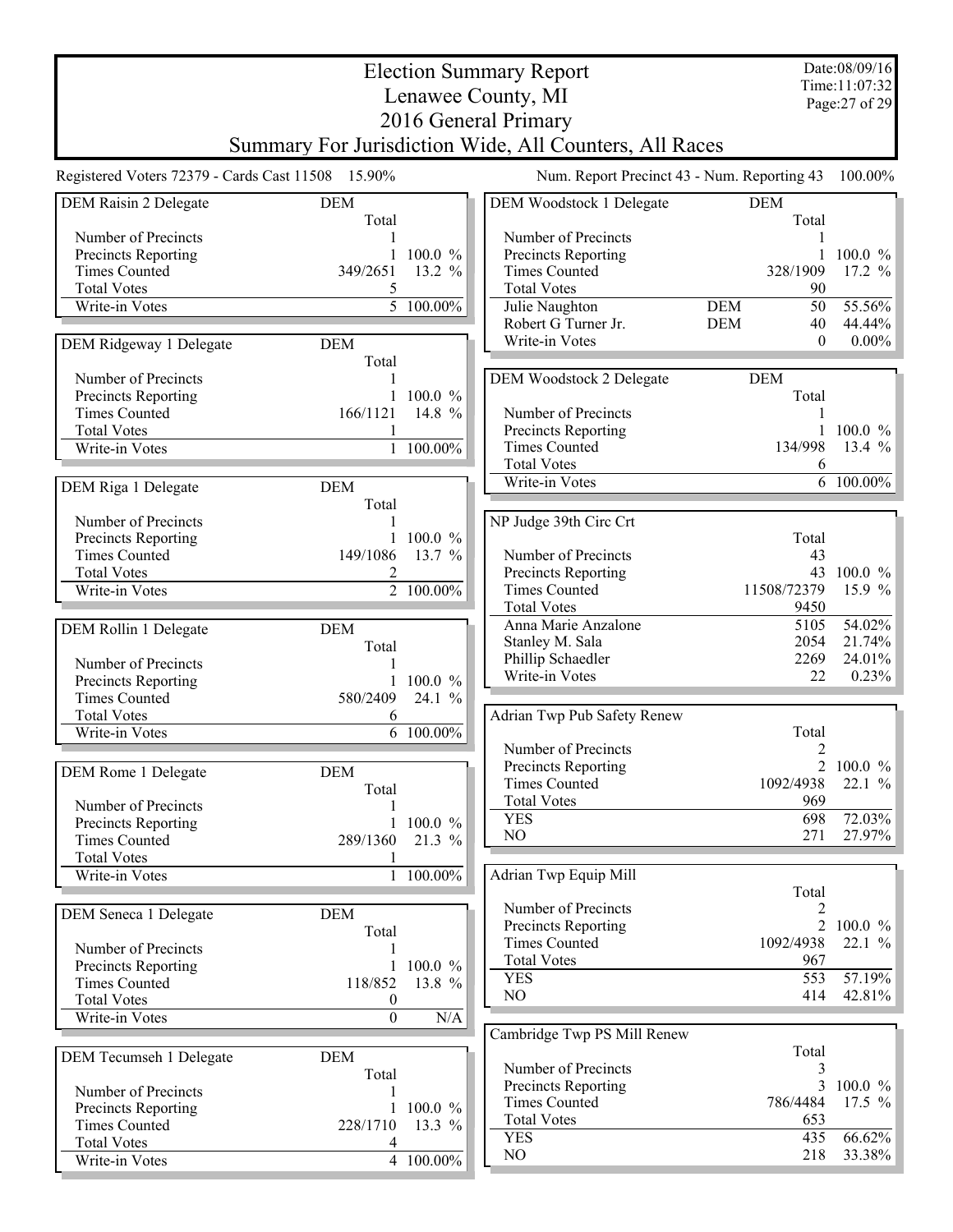|                                             |                 |                      | <b>Election Summary Report</b>                         |               | Date:08/09/16<br>Time:11:07:32 |
|---------------------------------------------|-----------------|----------------------|--------------------------------------------------------|---------------|--------------------------------|
|                                             |                 |                      | Lenawee County, MI                                     |               | Page: 28 of 29                 |
|                                             |                 |                      | 2016 General Primary                                   |               |                                |
|                                             |                 |                      | Summary For Jurisdiction Wide, All Counters, All Races |               |                                |
| Registered Voters 72379 - Cards Cast 11508  | 15.90%          |                      | Num. Report Precinct 43 - Num. Reporting 43            |               | 100.00%                        |
|                                             |                 |                      |                                                        |               |                                |
| Deerfld Twp Road Prop                       | Total           |                      | Macon Twp Road Prop                                    | Total         |                                |
| Number of Precincts                         |                 |                      | Number of Precincts                                    |               |                                |
| Precincts Reporting                         |                 | 100.0 %              | Precincts Reporting                                    |               | 100.0 %                        |
| <b>Times Counted</b>                        | 134/1097        | 12.2 %               | <b>Times Counted</b>                                   | 192/1061      | 18.1 $%$                       |
| <b>Total Votes</b>                          | 128             |                      | <b>Total Votes</b>                                     | 186           |                                |
| <b>YES</b>                                  | 76              | 59.38%               | <b>YES</b>                                             | 137           | 73.66%                         |
| NO                                          | 52              | 40.63%               | NO                                                     | 49            | $26.34\%$                      |
|                                             |                 |                      |                                                        |               |                                |
| Deerfld Twp Fire Equip                      |                 |                      | Macon Twp Fire Prop                                    |               |                                |
| Number of Precincts                         | Total           |                      | Number of Precincts                                    | Total         |                                |
| Precincts Reporting                         |                 | $100.0 \%$           | Precincts Reporting                                    |               | $100.0 \%$                     |
| <b>Times Counted</b>                        | 134/1097        | 12.2 $%$             | <b>Times Counted</b>                                   | 192/1061      | 18.1 %                         |
| <b>Total Votes</b>                          | 129             |                      | <b>Total Votes</b>                                     | 187           |                                |
| <b>YES</b>                                  | 100             | 77.52%               | <b>YES</b>                                             | 151           | 80.75%                         |
| NO                                          | 29              | 22.48%               | NO                                                     | 36            | $19.25\%$                      |
|                                             |                 |                      |                                                        |               |                                |
| Deerfld Twp Fire Op Renewal                 |                 |                      | Macon Twp Mill Offset                                  |               |                                |
|                                             | Total           |                      |                                                        | Total         |                                |
| Number of Precincts                         |                 |                      | Number of Precincts                                    |               |                                |
| Precincts Reporting<br><b>Times Counted</b> | 134/1097        | $100.0 \%$<br>12.2 % | Precincts Reporting<br><b>Times Counted</b>            | 192/1061      | 100.0 %<br>18.1 $%$            |
| <b>Total Votes</b>                          | 130             |                      | <b>Total Votes</b>                                     | 183           |                                |
| <b>YES</b>                                  | 99              | 76.15%               | <b>YES</b>                                             | 113           | 61.75%                         |
| N <sub>O</sub>                              | 31              | 23.85%               | N <sub>O</sub>                                         | 70            | 38.25%                         |
|                                             |                 |                      |                                                        |               |                                |
| Fairfld Twp Fire Rescue Prop                |                 |                      | Medina Twp Road Prop                                   |               |                                |
|                                             | Total           |                      |                                                        | Total         |                                |
| Number of Precincts                         |                 |                      | Number of Precincts                                    |               |                                |
| Precincts Reporting                         |                 | 100.0 %              | Precincts Reporting                                    |               | $100.0 \%$                     |
| <b>Times Counted</b>                        | 198/1280<br>185 | $15.5\%$             | Times Counted                                          | 104/868<br>95 | $12.0 \%$                      |
| <b>Total Votes</b><br><b>YES</b>            | 163             | 88.11%               | <b>Total Votes</b><br><b>YES</b>                       | 62            | $65.26\%$                      |
| N <sub>O</sub>                              | 22              | 11.89%               | N <sub>O</sub>                                         | 33            | $34.74\%$                      |
|                                             |                 |                      |                                                        |               |                                |
| Fairfld Twp Road Bridge Prop                |                 |                      | Ogden Twp Road Prop                                    |               |                                |
|                                             | Total           |                      |                                                        | Total         |                                |
| Number of Precincts                         |                 |                      | Number of Precincts                                    |               |                                |
| Precincts Reporting                         |                 | 100.0 %              | Precincts Reporting                                    |               | $100.0 \%$                     |
| <b>Times Counted</b>                        | 198/1280        | 15.5 $%$             | <b>Times Counted</b>                                   | 127/745       | 17.0 $\frac{9}{6}$             |
| <b>Total Votes</b>                          | 185             |                      | <b>Total Votes</b>                                     | 115           |                                |
| <b>YES</b>                                  | 160             | 86.49%               | <b>YES</b>                                             | 90            | 78.26%                         |
| NO                                          | 25              | 13.51%               | NO                                                     | 25            | $21.74\%$                      |
|                                             |                 |                      |                                                        |               |                                |
| Hudson Twp Road Bridge Prop                 | Total           |                      | Ogden Twp Fire Prop                                    | Total         |                                |
| Number of Precincts                         |                 |                      | Number of Precincts                                    |               |                                |
| Precincts Reporting                         | 1               | 100.0 %              | Precincts Reporting                                    | 1             | $100.0 \%$                     |
| <b>Times Counted</b>                        | 191/1223        | 15.6 %               | <b>Times Counted</b>                                   | 127/745       | 17.0 $\frac{9}{6}$             |
| <b>Total Votes</b>                          | 159             |                      | <b>Total Votes</b>                                     | 115           |                                |
| <b>YES</b>                                  | 98              | 61.64%               | <b>YES</b>                                             | 98            | $85.22\%$                      |
| NO                                          | 61              | 38.36%               | NO                                                     | 17            | $14.78\%$                      |
|                                             |                 |                      |                                                        |               |                                |